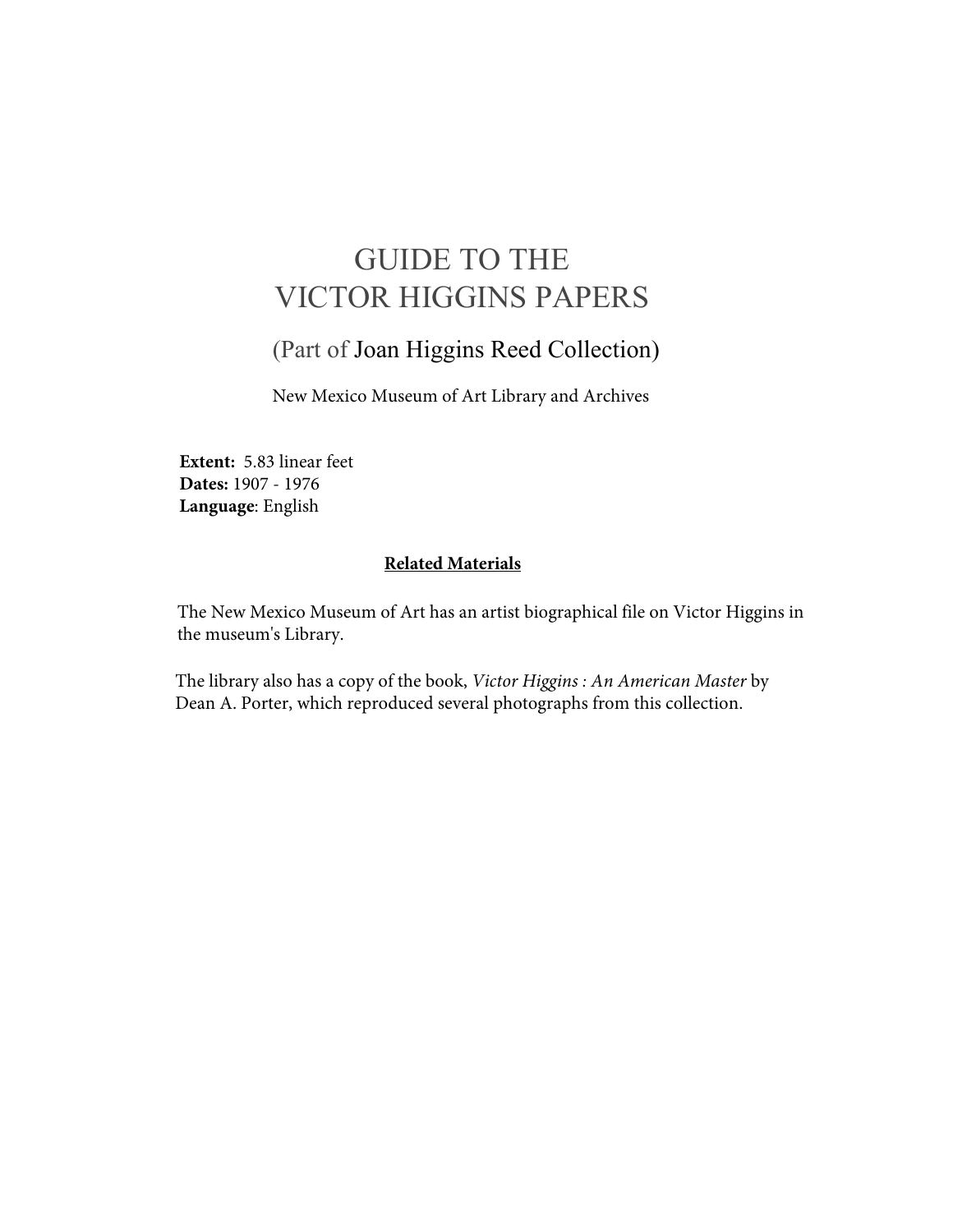#### **Contents**

Biographical Notes Genealogical Table

Section I - Personal History, Victor Higgins

- A. Biographical and Personal Material
- B. Articles About VH
- C. Address Books and Calling Cards
- D. Financial Matters and Taxes
- E. Banking Records
- F. Insurance Matters
- G. Medical Bills
- H. Real Estate Matters
- I. Chicago Period
- J. Marion Higgins - Marriage/Divorce: VH

Section II - John Tilson Higgins and Rose Ellen Dolan Higgins

- A. Real Estate Matters
- B. Estates Matters

Section Ill - Galleries, Catalogs, Inventories, and Gallery Correspondence

- A. Galleries, Catalogs
- B. Inventories
- C. Gallery Correspondence

Section IV - Articles, Newspapers Clippings, and Political Matters

- A. Articles
- B. Newspaper Clippings
- C. Political Matters

Section V - Memberships and Inventions

- A. Memberships
- B. Inventions

Section VI - Photographs, Snapshots, and Reproductions

Section VII - Letters and Holiday Cards to VH

- A. Letters
- B. Holiday Cards to VH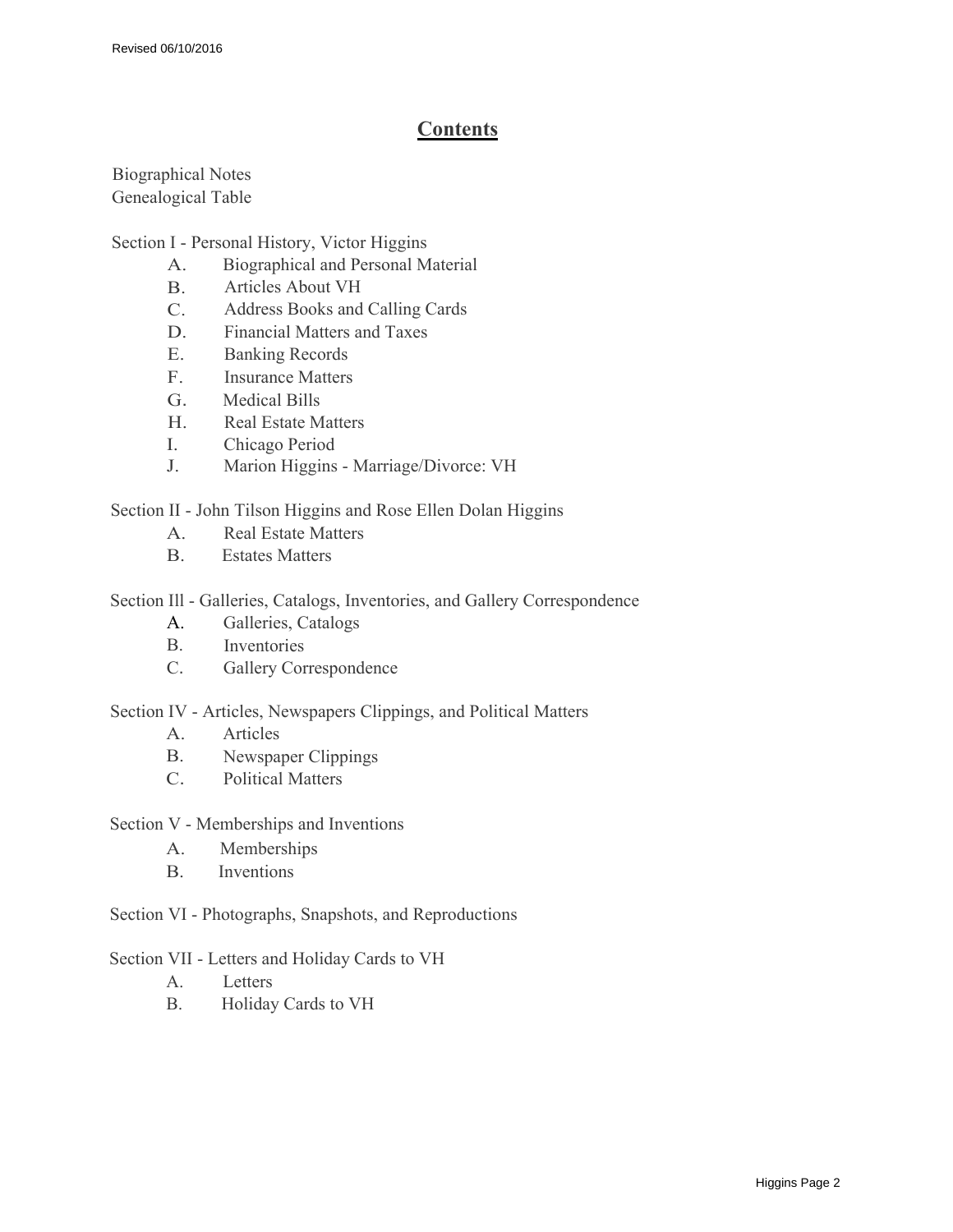#### Section VIII - Odds and Ends

- A Travel Maps and Brochures<br>B. David F. Broderick Transact
- B. David F. Broderick Transaction, 1944-1946
- C. Writing Case VH, etc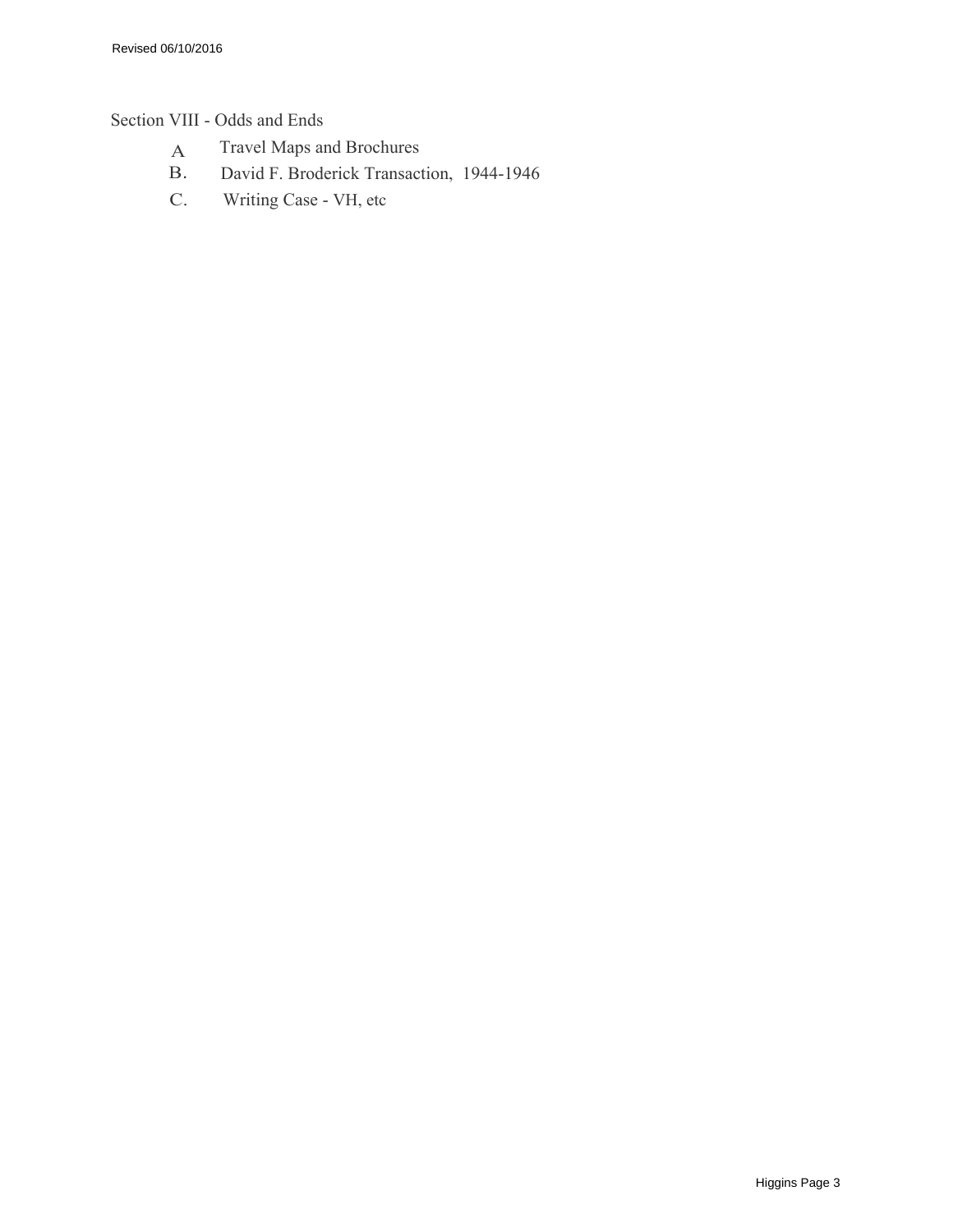#### **Biographical Note**

Victor Higgins [hereafter VH], baptized William Victor Higgins - he chose to drop his first name except in formal documents - was born on June 28, 1884 in Shelbyville, Indiana, the fifth of nine children of Irish Catholic farmers Rose Ellen Dolan and John Tilson Higgins.

From his earliest childhood he evinced an interest in art, so much so that at age 15 his parents sent him to Chicago where he spent the next ten years studying and painting at the Art Institute of Chicago and elsewhere. He was 26 years of age when in 1910 the mayor of Chicago, Carter H. Harrison, sponsored VH's trip to Europe where he spent four years studying with Renf Menard and Lucien Simon in Paris, Hans Van Heyck in Munich, and other prominent artists elsewhere on the continent. His career really began in 1914 when he won his first gold medal.

A year later, he became a resident of Taos, New Mexico, and two years thereafter he became an invited member of the Taos Society of Artists, which existed as a loosely assembled organization from 1915 until 1927. He never was fully absorbed into the society. His associates labeled him a 'loner', but in spite of himself, he did meet and draw from some of the greatest artists of the day: Henri, Bellows, Sloan, Davis, Harper, Hopper; although only a few of them became representatives of the art of the Southwest. To VH, however, the region became a life-long love and is reflected in most of his vast works.

D.H. Lawrence dubbed him 'a lost soul'; his first wife considered him to be a 'mystic'; while others strongly - perhaps mischievously - called him antisocial. Alexander Hogue, painter and critic, described him as 'an apothegmatic artist', meaning that his works were terse, pithy statements in art form. Perhaps the best description of VH is to be found in a Publisher's Note appearing as a prefatory comment in a biography written by Laura M. Bickerstaff entitled *Pioneer Artists of Taos* six years after his death.\* He is said there to have been "an imaginative, idiosyncratic and \*\*\* enigmatic artist."

The New Mexico Museum of Art has 134 pieces of his works. He died in his 65th year on August 23, 1949.

In 1919 he married Sara Parsons, the daughter of Caroline Reed Parsons and Sheldon Parsons, the latter an artist of considerable renown. A daughter, Joan Higgins (later Joan Higgins Reed and hereafter referred to as JHR) was born to the couple in 1922. Sarah Higgins was divorced from Victor Higgins in 1924; and in 1931, married Lawrence Gamme. This second marriage ended in 1934. The divorce decree is to be found in the Library vertical file [Sarah Parsons Higgins Mack]. Thereafter, she was married once more, this time to Robert S. Mack.

<sup>\*</sup>Old West Publishing Company, Denver, Colorado. 1955. Publisher's Note, p.2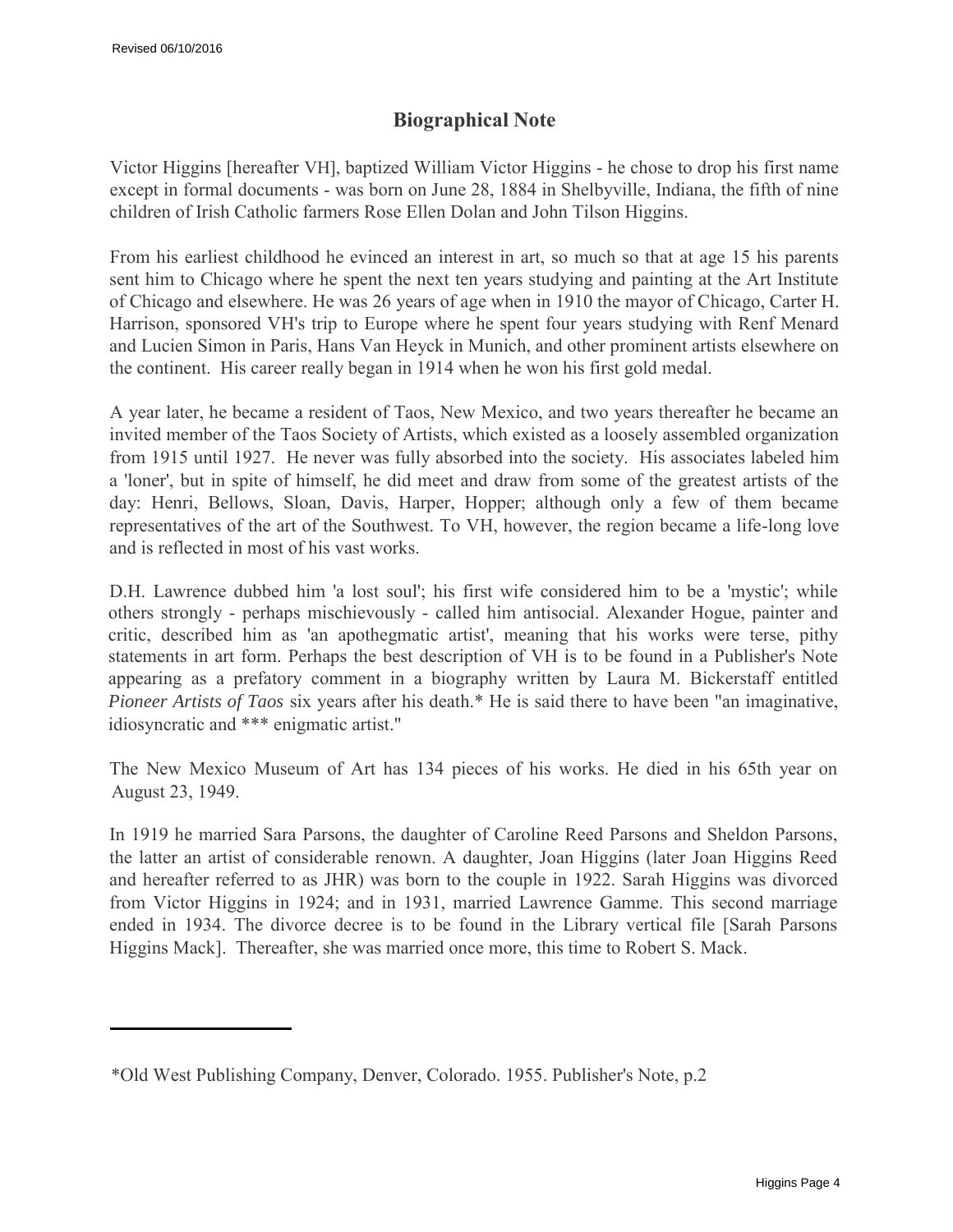In the course of time, JHR married Allan W. Reed (his given name was frequently misspelled) and a son, Christopher, was born to them. The boy suffered from birth from cerebral palsy, and never fully developed. It took several years for the parents and grandparents to recognize and accept his condition. This collection contains a vast quantity of letters written by Sara Parsons Mack to her daughter JHR - almost a diurnal record - in which Sara offered countless suggestions for the treatment and "cure" of her beloved grandson, whom she was wont to refer to variously as "Kiss" or "Kiss-Koos" or "Christy." The boy died during his teen years.

JHR was killed in an auto accident in 1983. It is to her estate representative and next of kin that this library is indebted for the *VH Papers* and manuscript material relating primarily to her and her family which is separately boxed under the label *Joan Higgins Reed Collection.*

Featuring prominently in VH's life were his brothers John T. Higgins (hereafter JTH), Frank W. Higgins, and Fred D. Higgins. JTH, an attorney, survived VH and played a prominent role in the disposition of the assets of VH's estate and those of their parents.

For a comprehensive review of the life and works of VH see *Victor Higgins, An American Master,*  by Dean A. Porter. Gibbs Smith Publisher, Layton, Utah, 1991 - published in cooperation with the Snite Art Museum, University of Notre Dame. The book is heavily illustrated with VH paintings both in color and in black and white. Many of the photos of family members and VH's works in the collection, not here identified, are identified in the pages of the book. The museum library has a copy of the book.

A genealogical table follows these Comments. It is essentially accurate, but the absence of corroborative detail makes it likely that some errors may have crept into the chart.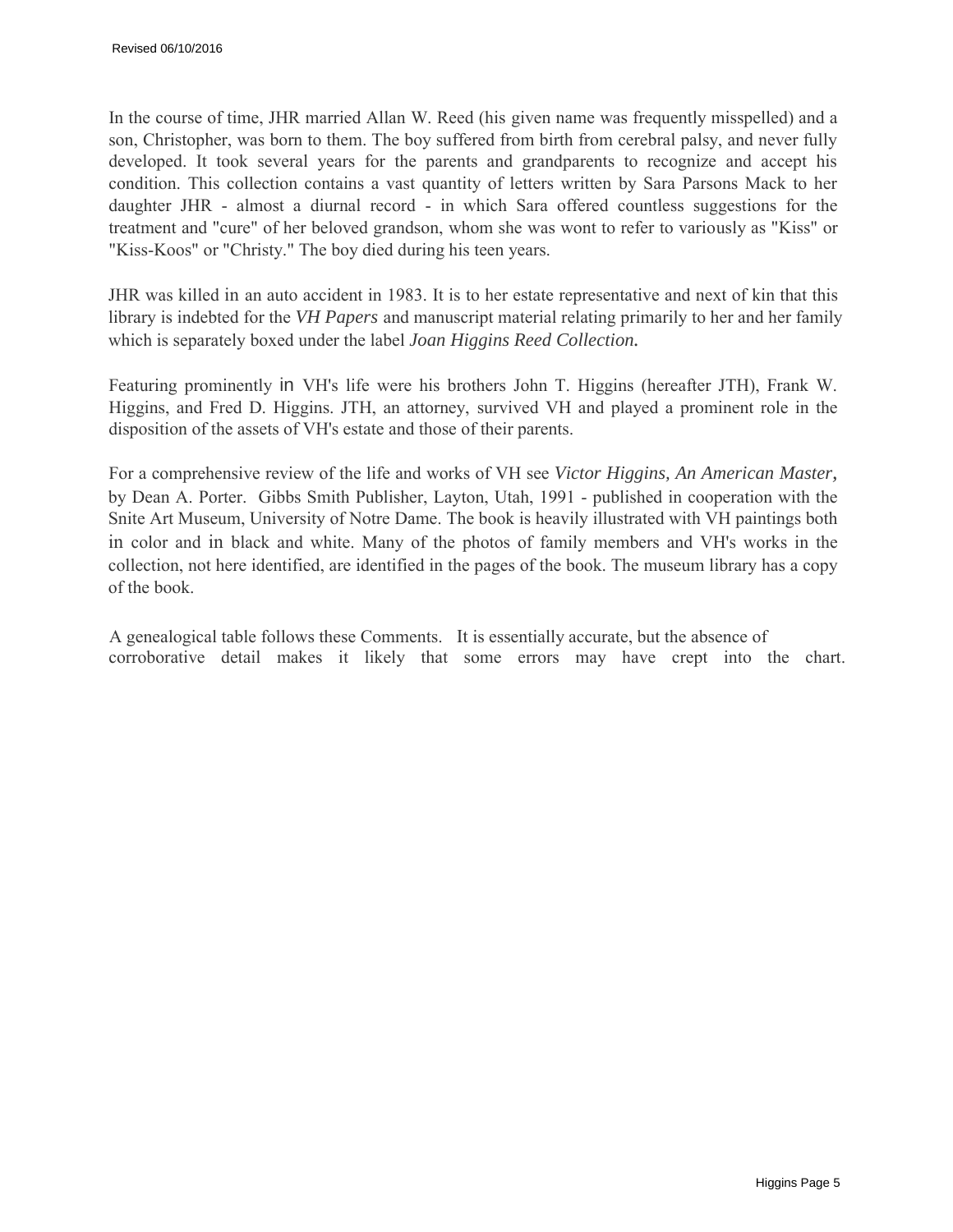# Genealogical Chart

## Victor Higgins

Sheldon Parsons - Caroline Reed Parsons

 $\overline{\phantom{a}1^*}$   $\overline{\phantom{a}1^*}$  2 Robert S. - Sara Parsons Mack - Victor Higgins - Marion Koogler McNay Higgins  $\text{Mack}$  b.1884, d.1949

Mary Reed - ?

Allan W\_ Reed - Joan Higgins Reed (b. 1922*.*d.1983)

Christopher Reed

b. 1953

John Tilson Higgins - Rose Ellen Dolan Higgins



\* Sara Parsons married Lawrence Gomme (second husband) on January 30, 1931, and divorced him on December 19, 1934. See divorce decree in Library vertical file [Sarah Parsons Higgins Mack]. Higgins Page 6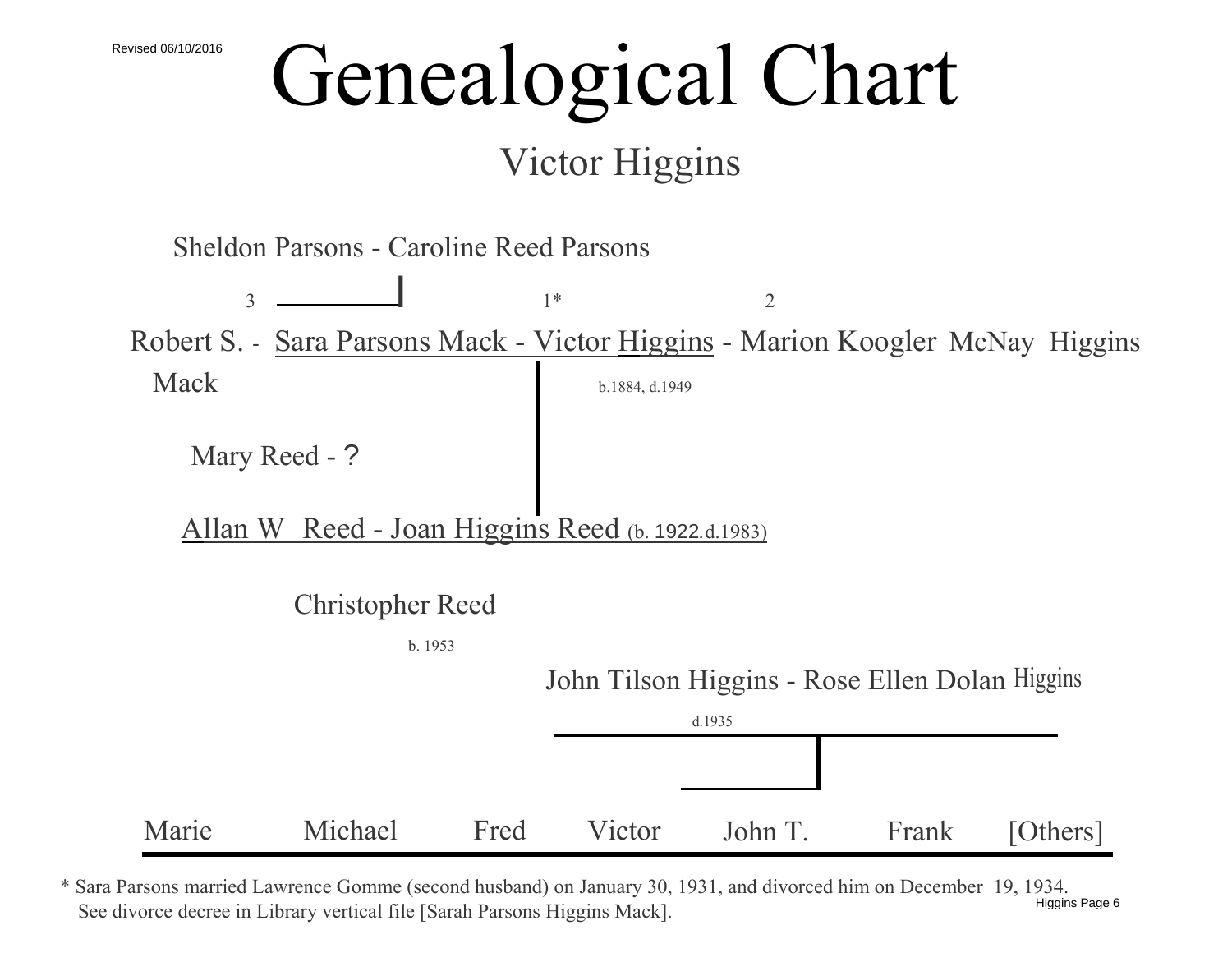### **A. Biographical and Personal Material** Section I : Personal History - Victor Higgins

Chronology and "collections" data relating to VH. Prepared by Sara Parsons Mack. Box 16

1. December 3, 1970.

> Preliminary listing of sources of chronological information and "collections" data. Viz. magazine articles and Phoenix Art Museum catalog (1966), including article by Mabel Dodge Luhan and thesis by Ellen W. Bradbury for M.A. Art History at UNM. Some rough notes and draft material in same Folder.

- 2. Family tree. No identification on data. Pencil. Incomplete. Mostly tracing family to John Tilson Higgins, married to Rose Ellen Dolan Higgins, parents of Victor Higgins. [See Part II, infra.]
- 3. Autobiographical sketches by VH (2)

Longhand draft and rewrite.

<sup>4</sup>. Who's Who in America. A.N. Marquis Co. - Vol 25 (1948-1949).

Paper leaflet listing individuals in books by state. VH listed under Taos, N.M. at p.34.

- 5. Marquis Who's Who in the West, Vol. I. Printer's proof, 1948. Biographical material on VH.
- 6. Marquis Who's Who in America. Printer's proof; n.d. Sample for VH preference in color of paper stock.
- 7. Coat of Arms. VH. In color. From O Huiginn. Heraldic emblem.
- 8. American Art Annual, Who's Who in Art; printer's proof. 1923. Biographical material on VH.
- 9. Biographies (2) of VH. Typewritten 2 pp.

One from *Taos and its Artists,* by Mabel Dodge Luhan, Duell, Sloan, and Pearce, NY: 1947, One from *When Old Trails Were New,* by Blanch Grant.

 $10.$  Bibliography. Books of VH [?]. N.d. 6 pgs. Longhand lists by categories. Viz. American

> English Some by author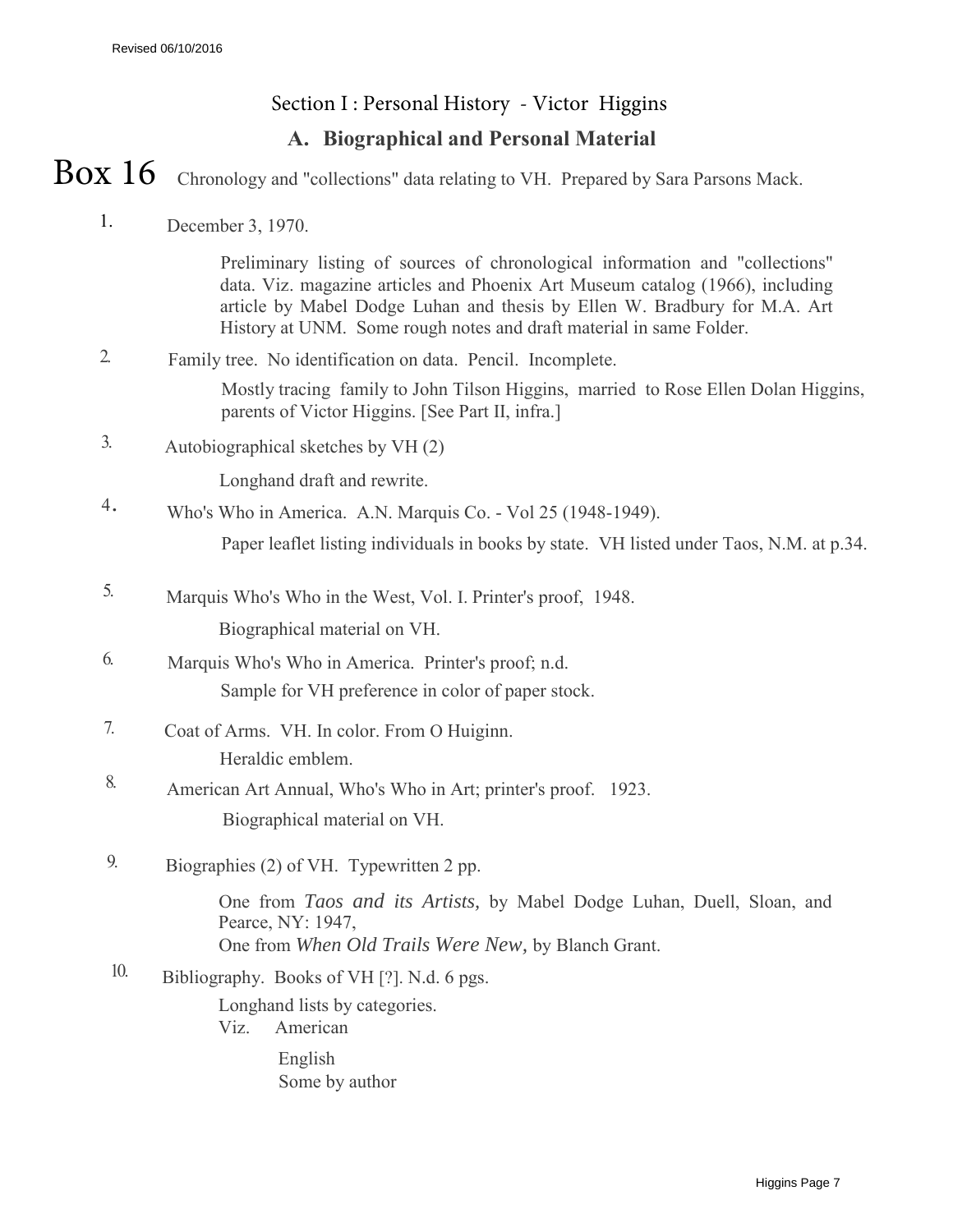- Irish Russian Austrian Norwegian Hungarian Italian French German Greek
- 11. Safe Passage Scroll. U.S. Dept of State. For VH with red seal of Dept. August 5, 1911. Physical description of VH.
- 12. 6-10-36: Letter. The National Cyclopedia of American Biography. Planning to send him a draft of biographical sketch.

#### 13. 8-5-39: Letter. VH to Marquis. Complaining at reduction of his listing in 1937 edition of Who's Who in America.

- 14. 2-19-40: Letter. Louis C. Wurzer to David H. Crowley. Outlining VH artistic credits.
- 15. Quitclaim Deed. Sierra Vista Cemetery Association to VH. For cemetery lot.
- 16. Obituaries and condolences. [VH died on August 23, 1949.]
- 16A Biographical notes by VH. Longhand, ink. N.d.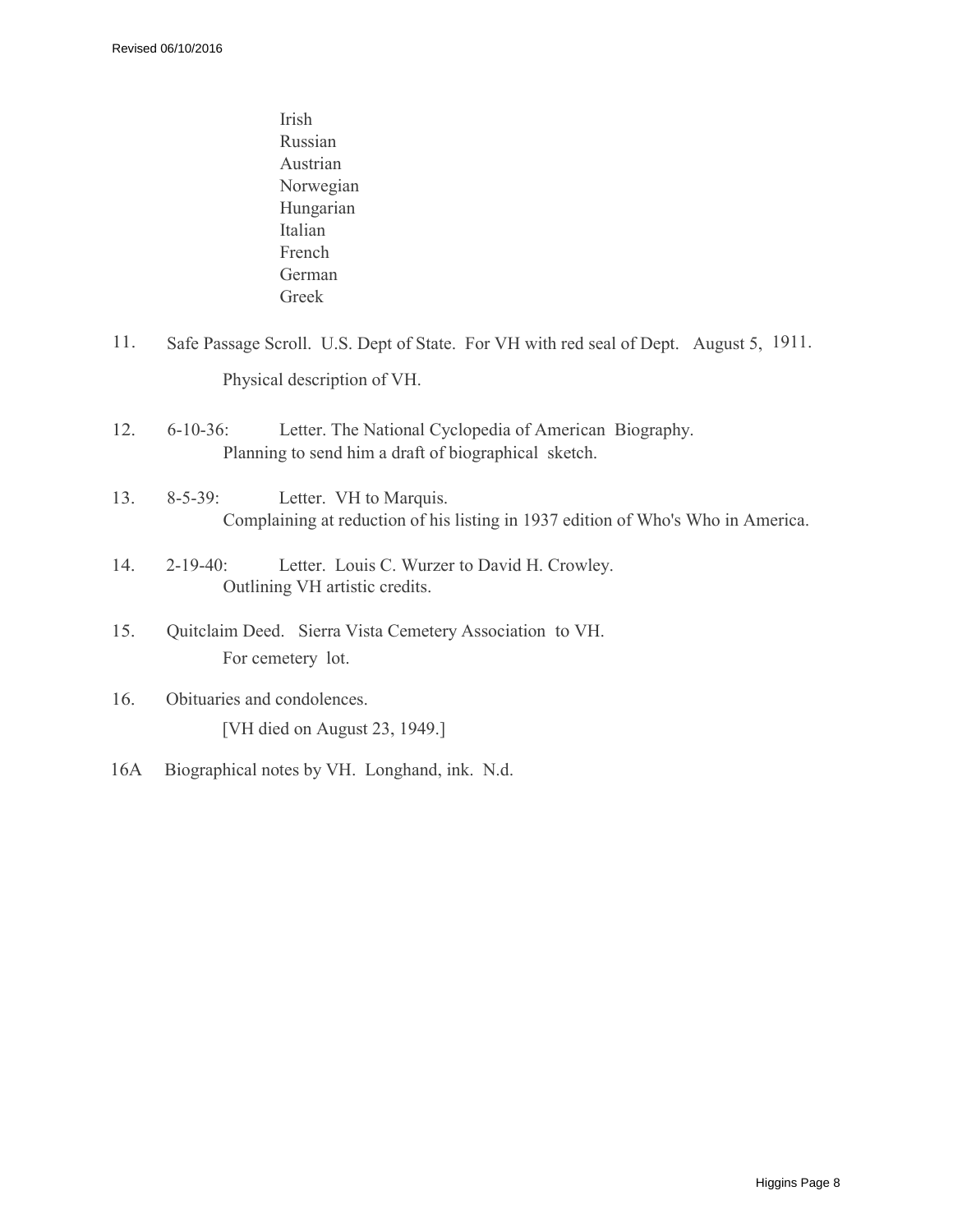#### **B. Articles About VH**

- 17. Worksheets (3), pencil draft. By VH. Difficult to read. Partly autobiographical. Comments about art, ambitions, his work.
- 18. Brochure. Stopping At the Stevens [Hotel], Chicago, Ill. Vol. 9, No. 194. May 7, 1931. Stevens Hotel Co.

Article: *Along Quality Street.* By Llewellan Jones. About VH and his works. Photo of VH, p.6.

19. *El Palacio*. Vol. 64, Nos. 3-4. March, April, 1957. Santa Fe, N.M. School of American Research. Pgs. 119-122.

> The *Victor Higgins Memorial Exhibition.* By Hester Jones. Includes group photo of VH and Taos Artists, p. 120. Cover signed by JHR.

20. Article: *Victor Higgins, 1884-1949.* Unsigned, n.d. Typewritten, 12 pp. Traces life and career.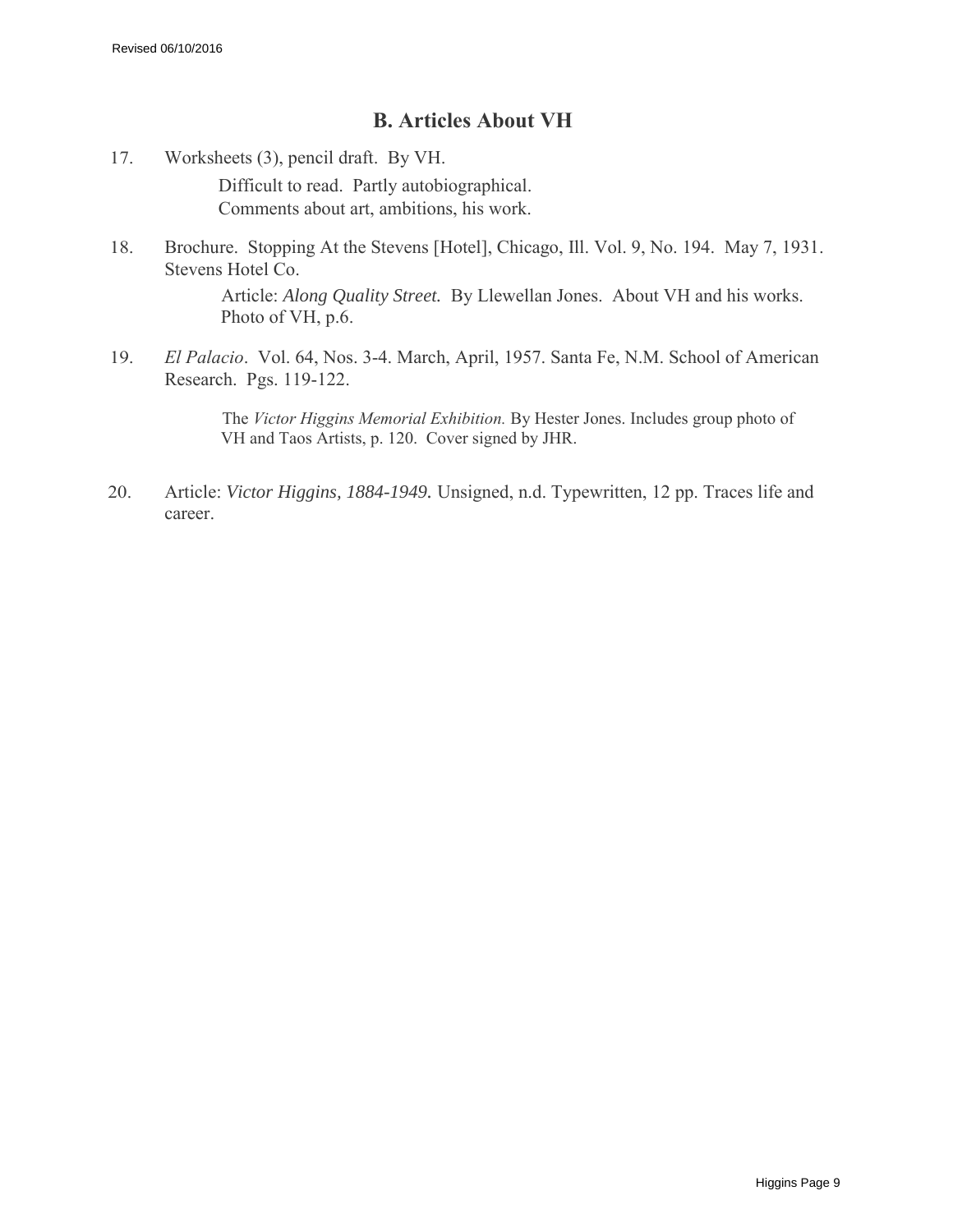#### **C. Address Books and Calling Cards**

21. Address books, telephone numbers (3).

Containing names, addresses and telephone numbers of VH family and friends. Many in VH's handwriting.

- 22. Calling cards (23). Professional, commercial, personal.
- 23. Professional calling cards (2). Of VH and Harry L. Engle. Mural decorations, interior designs, restorations.

Left hand comer personalized: Victor Higgins.

24. Personal calling card, VH. Box of engraved cards with plate.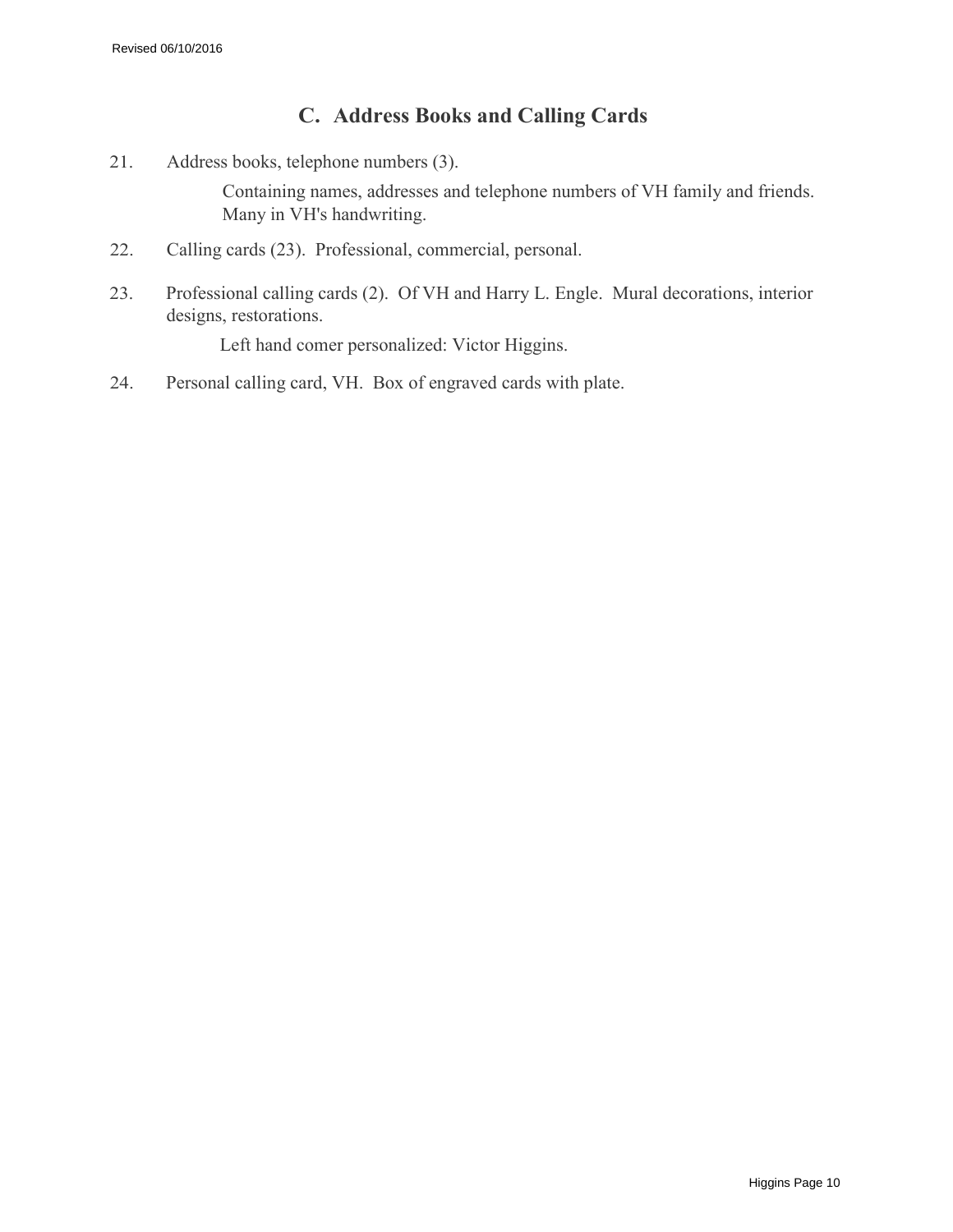#### **D. Financial Matters and Taxes**

VH tax returns, federal, state, and county are presented in the Folders noted below. Included are tabulations and work sheets. None of this material is complete. Gaps in years reflect missing records. Most of the returns are handwritten copies.

\* \* \*

- 25. Form 1040A, U.S. Tax Return Work Sheet. 1919. VH Penciled draft. Ditto. 1920. Penciled draft. Ditto. 1921. Ink draft.
- 26. 1932. Form 1040, U.S. Internal Revenue, with instruction sheet. Reports gross income before deductions of \$2,516.67 from work as artist.
- 27. 1932. 6-25-32: Letter. IRS to VH. Noting that no returns were filed for 1929, 1930 and 1931. Enclosing work sheets for missing years, which were filled out by VH.
- 28. 1934. 1-10-34: Tabulation. Price list for permanent oil paint pigments purchased by VH. \$6.50. Copy.
- 29. 1937. Notice of Valuation and Real Estate Tax Assessment. Copy. Also tabulations for income tax (no returns).

8 1/4 acres: \$619. Furniture: \$125. Signed by VH.

- 30. 1942. Tabulations of expenses, 4 pgs. No tax returns.
- 31. 1943. Beginning of EST. Taxes (pay-as-you-go). Form 1040, signed by VH. Tabulations, 1 pg. Total receipts: \$500. Form 1040 - ES with instructions.
- 32. 1944. Form 1040. Signed by VH. Total receipts: \$268.37. Tabulations of expenses, 2 pgs.
- 33. 1945. Form 1040. Signed by VH. Total receipts: \$4,283. Tabulations of expenses, 1 pg.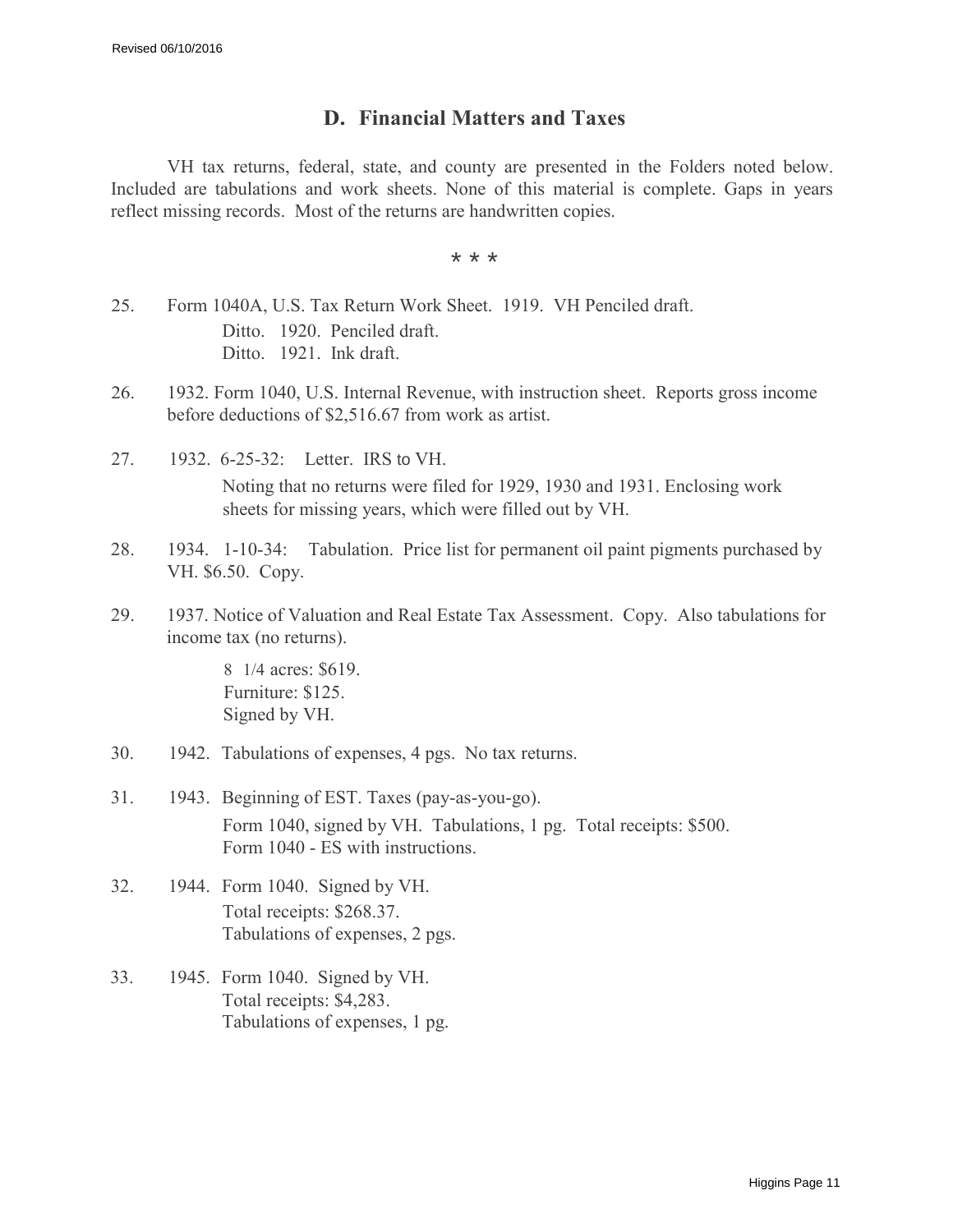- 34. 1946. Form 1040. Signed by VH. With instructions. Form W-2, shows \$100 wages, \$9.50 withheld. Total receipts: \$6, 167.50. Tabulations of expenses, 2 pgs.
	- Also: New Mexico return, signed by VH.
- 35. 1947. Form 1040. Signed by VH. Tabulations, 8 pgs. Includes meticulous list of income items. Total receipts: \$3,704.
	- Also: Real Property Tax Schedule. Residence: \$3,000.
	- Also: New Mexico return, signed by VH.
- 36. 1948. Form 1040. Signed by VH. Also instructions. Tabulations of expenses, 1 pg. Total receipts: \$1,600.
- 37. Tax Rolls and Tax Receipts, Taos County. 1922-1949 The land and building owned by VH in Taos, NM were assessed each year which became the predicate for a variety of local taxes. The records in this Folder record assessments appearing on the tax rolls from 1922 to 1949, the year of VH's demise. They increased from \$18.21 in the first year to \$93.48 in the last. Letter dated 6-9-33 from Taos Taxpayers Association suggests sending claim to attorneys engaged by association.
- 38. Delinquency Notice, 1955. Treasurer, Taos Co. \$123.61, based on value of land, improvements, and personal property at \$5,225. Delinquency Notice, 1957. Treasurer, Taos Co.

Shows payment of \$137.81 on Jan. 31, 1958, based on total valuation of \$5,225 for house, horses, cattle, hogs, and personal property.

- 39. Motor Vehicle Property Tax Receipts, 1926, 1927, 1928, 1929. Covers 1924 Packard.
	- Also: Miscellaneous papers.
- 40. Check. Oscar E. Berninghaus to VH. 7-24-29 Done as an artistic jest, by hand, in a variety of colors and flourishes for \$2.20. Drawn on The First State Bank, Taos.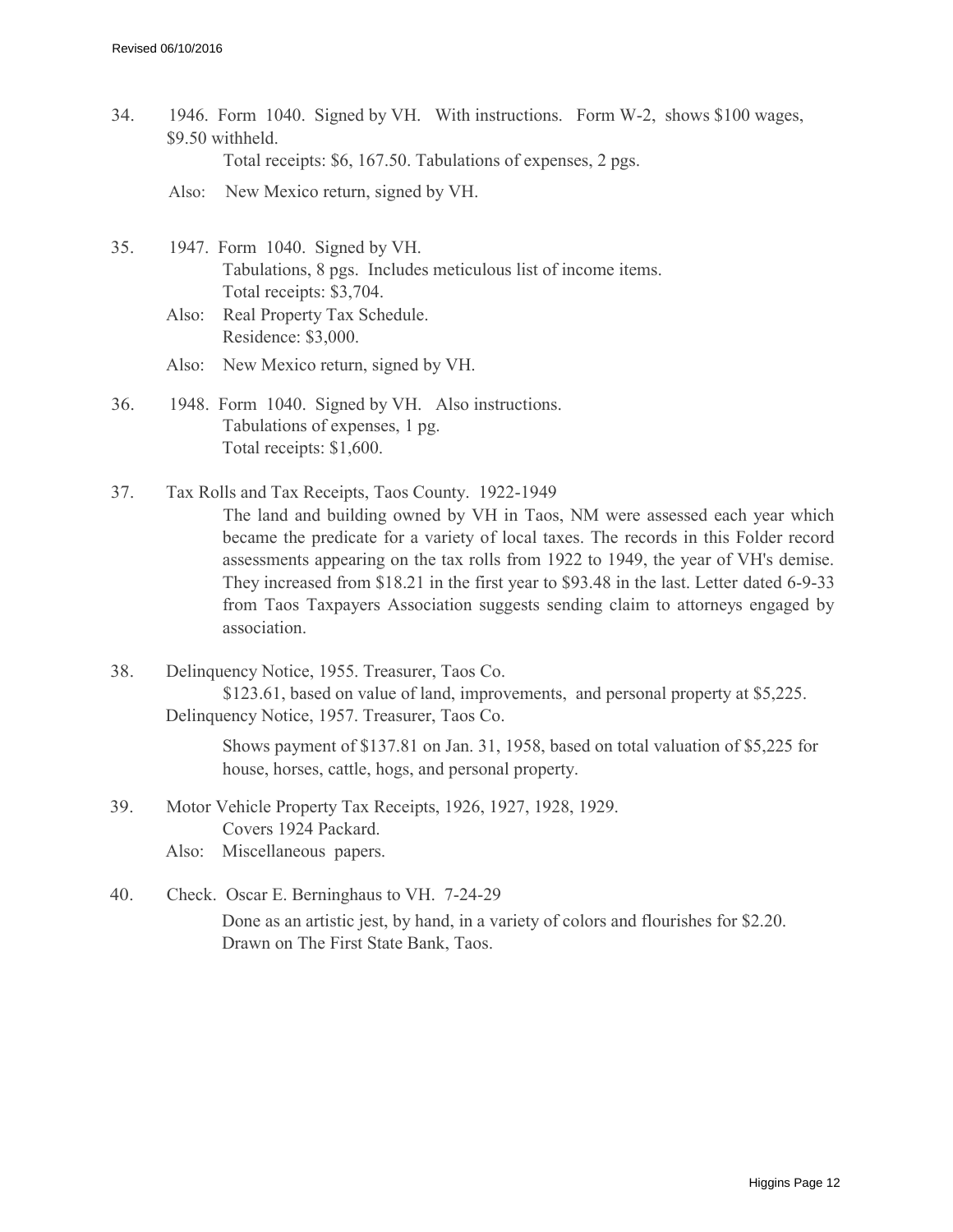#### **E. Banking Records**

These Folders contain bank statements, check registers, canceled checks, and other banking records of VH, and of JHR as the legal representative of the Estate of VH, deceased. Note that accounts were maintained in Taos, N.M. and in Falls Church, Virginia. Records are fragmentary.

\* \* \*

41. Estate of VH; JHR, Special Administrator. Account at First State Bank of Taos. Statements with canceled checks for - October - November, 1956. December, 1958. January, 1959. February, 1959. March - September 1959. January - March, 1963, with single entries for December 1, 1963 and December 6, 1963. No withdrawals. Last balance at December 31, 1963: \$919.50.

42. Demand note. \$800 of VH and Sara Higgins to First National Bank of Taos. Jan. 24, 1921.

Demand note. \$1,500 of VH to First State Bank of Taos. Jan. 5*,* 1946.

Debit (payment) sheet. \$1,500, plus \$22 interest. April 4, 1946. U.S. Thrift card. Stamps (Thrift Stamps), 9 stamps at 25 cents each, attached but not canceled.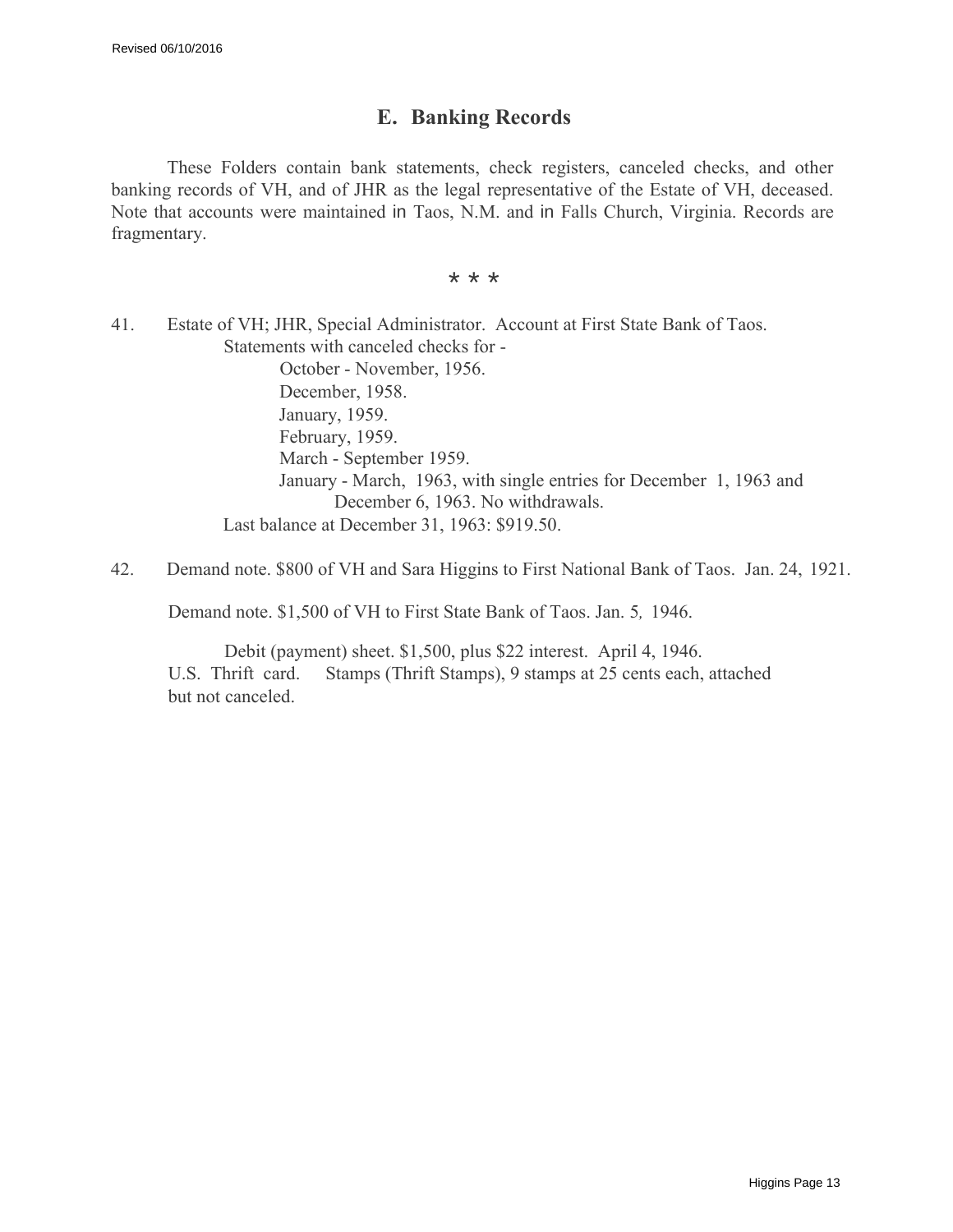#### **F. Insurance Matters VH**

Classified below are various types of insurance held by VH during the indicated periods. These records are incomplete.

\* \* \*

- 43. Life insurance, VH. \$300 with annual increments. c.1920. New York Life Insurance Company; New Mexico Branch Office. Pol. No. 7 007 162.
	- (a) Premium payments due/received, @ \$54.56 per year. Notices for years: 1920-1922; 1924-1933, 1935-1936; 1940-1946.
	- (b) Correspondence. 1920-1943. Includes loan papers against policy (missing); letter dated July 6, 1920 from carrier enclosing form affidavit changing beneficiary from "William V. Higgins" to "Victor Higgins".
- 44. (a) Dwelling insurance, VH. \$5,000. Fireman's Fund. 1944. Pol. No. 945446. Dwelling and contents. Ditto. 1946-1949, \$17,500.

Also: Premium bill. Brandenhurg and Beuther.

- (b) Fine arts, VH. No amount specified. Floater within US. 1943. Pol. No. 34317. American Central Insurance Co. San Francisco Dept.
- 45. (a) Personal liability, VH. \$10,500. Pol. No. 9763. 1949. New Amsterdam Casualty. Taos.
	- (b) Premium notices. Vernon Council, North American Union. Chicago. Coverage not shown. 1920 - .
	- (c) Personal liability. \$30,000 VH. Pol. No. 1036179. 1943, 1948. American Employers' Ins. Co. Boston, Mass.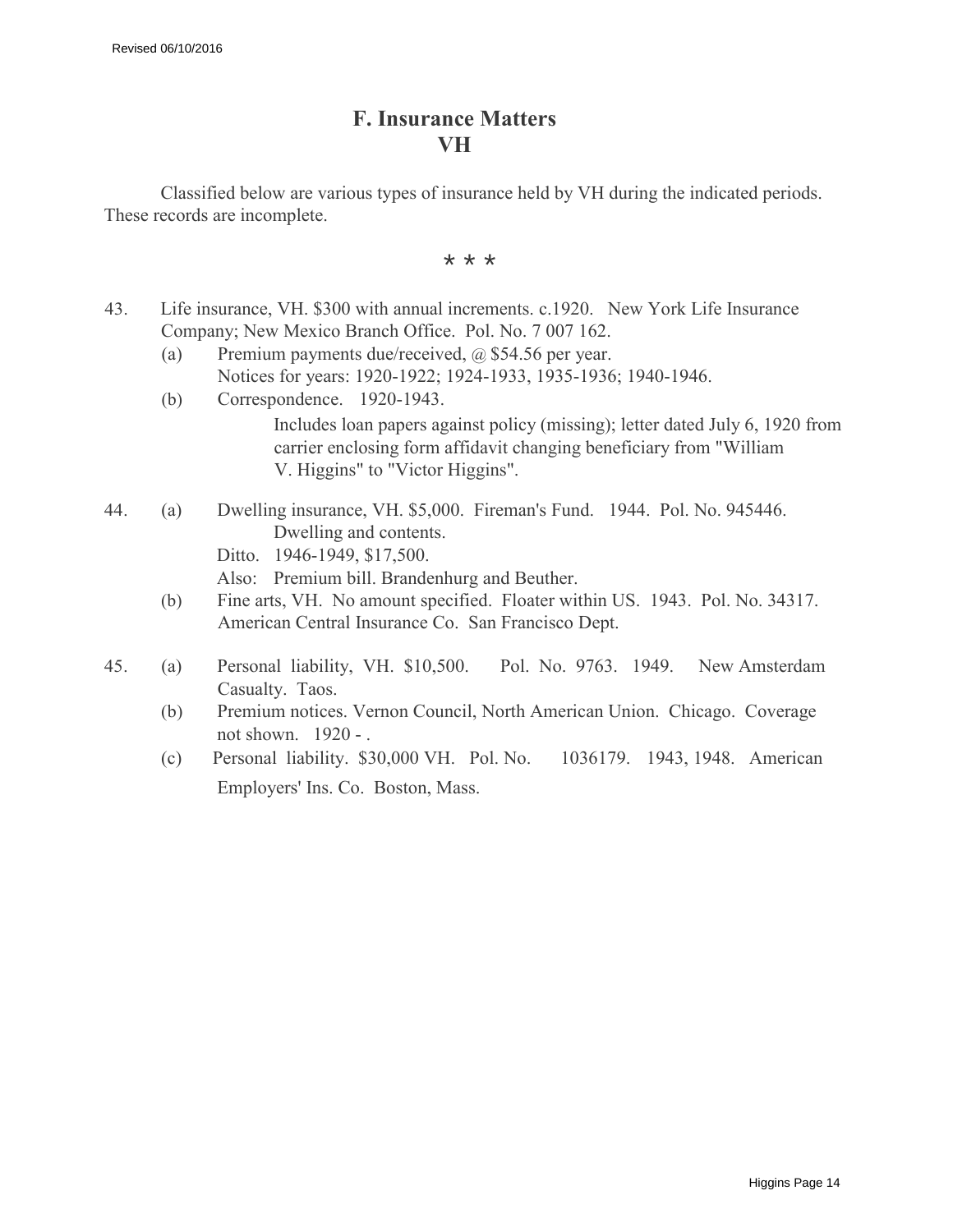## **G.** Medical Bills - VH

| 46. | 1948 - 1949        |  |
|-----|--------------------|--|
|     | $-Dond Clinic$ May |  |

- Pond Clinic, May 26, 1948. \$48.70
- Dr. Reo J. Benson, June 28, 1948. \$16.32
- 9-2-48: Letter. VH to Howard Brandenburg.

Complaining about Pond billing and other billing practices. Notes that customary charge for office visit is \$2.00; Hospital visit is \$3.00. [Brandenburg evidently collection man.]

- Holy Cross Hospital, May 26, 1949. \$155.20

In hospital 12-6 to 12-25, 1948. Note attached: bill paid. 12-25-48.

- Pond Clinic, May 31, 1949. \$121.80

May 26, 1949. \$121.80

Bills detail charges indicating that daily room charge increased to \$4.00, - 9-27-49: Letter. Univ. Of Chicago to JHR.

Enclosing statements dated 9-2 and 9-27. Reflects VH admission on 12- 27- 48, discharge on 1-31-49 @ \$10 daily for room and board.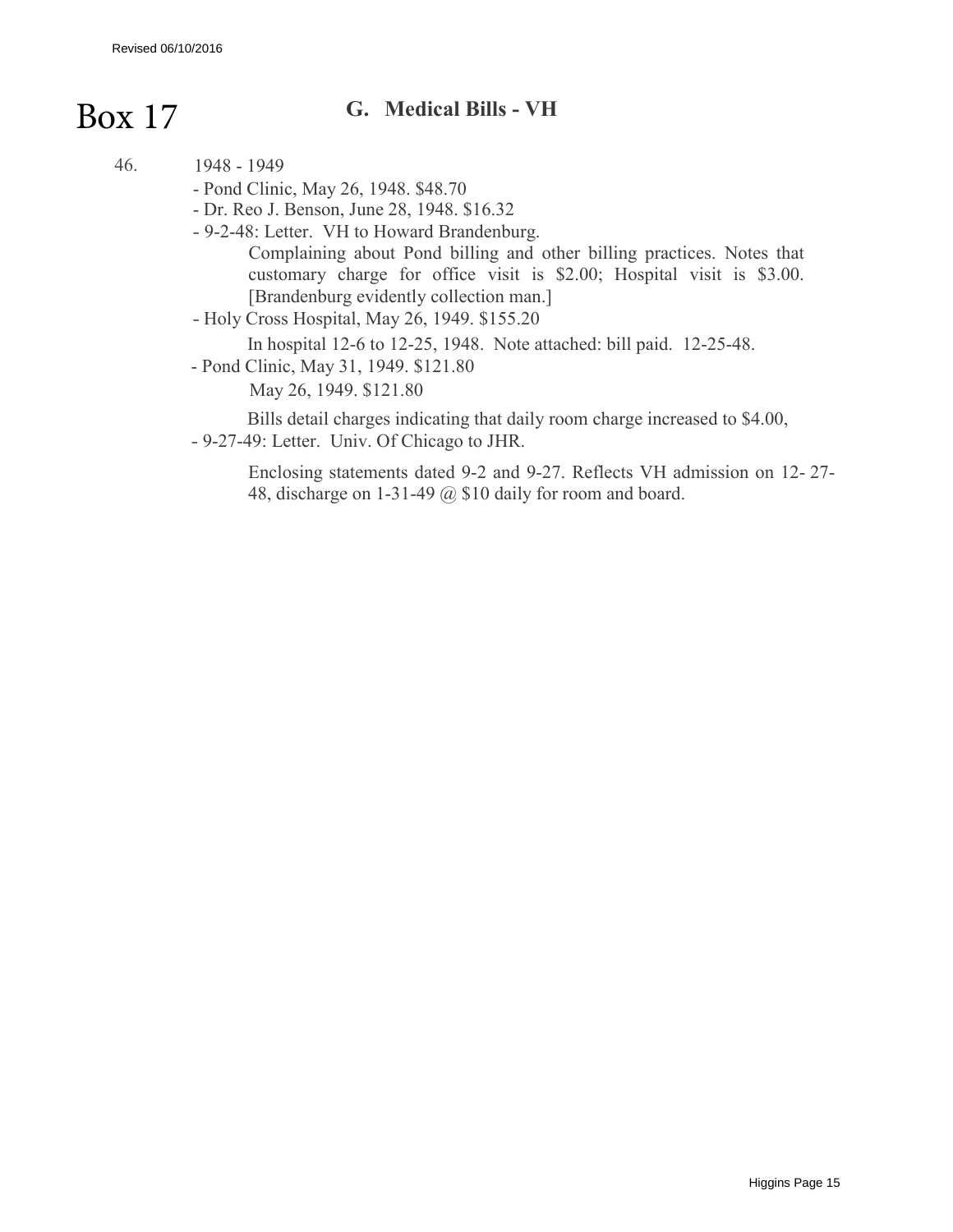#### **H. Real Estate Matters - VH**

This section contains records of two transactions. VH's acquisition of a tract of land in Taos, N.M. that had its exegesis in a Patent Grant by President Lincoln dated November 1, 1864 to the Taos Pueblo. It eventuated in a Private Claim No. 328, Parcel 1, of the Joy Survey of the Taos Pueblo Grant, described as follows:

> "Grants Survey No. 8, containing 17,360.55 acres, in Township 25<sup>\*\*\*</sup> [and] lies within the outboundaries of the Taos Pueblo Grant."

A somewhat friendly dispute developed between VH and Mabel Lujan [also Luhan] Dodge, resolved as reflected in papers contained in these Folders.

A second (minor) transaction relates to a lease to part of a building in Taos.

The attorney for VH in these matters was R. Howard Brandenburg, Esq., who years later emerged as a collection attorney for Taos medical facilities in claims against VH. [See Part G of Section I, supra.]

\* \* \*

47. Agreement between Flavio and Josefita Martinez, as grantors, and VH, as grantee. October 18, 1919. 2pp., longhand.

> Conveying a 200-yard strip of land (metes and bounds description) to VH for \$1,600.

- 48. 7-5-28: Letter. HJH to Pueblo Lands Board. Relates to claim of VH to a small triangular piece of land adjacement to his tract which wasn't, but should have been, awarded to him.
	- 7-18-28: Letter. VH to H.J. Hagerman [for Secretary of the Interior] Advising that he presented his claim to Mabel Lujan, but that she would try to "get away with it."

7-18-28: Letter. H.J. Hagerman to Mabel Lujan. 2cc. Pointing out "error" by Lands Board in awarding that 1/10 acre to her instead of to VH. Asks whether she would give VH a quitclaim deed.

- 3-6-29: Letter. Hagerman [Dept. of Interior] to Mabel Lujan. 2cc. Refers to last letter. Renews inquiry [really request] about giving VH quitclaim to small sliver of land.
- 1-20-34: Letter. VH to Dept. of Interior. Renews request for award.

11-30-36: Letter. Dept of Interior to VH and Mabel Lujan Enclosing Affidavit of Contest of VH, claiming ownership over Mabel Lujan. States that Dept will award strip to VH.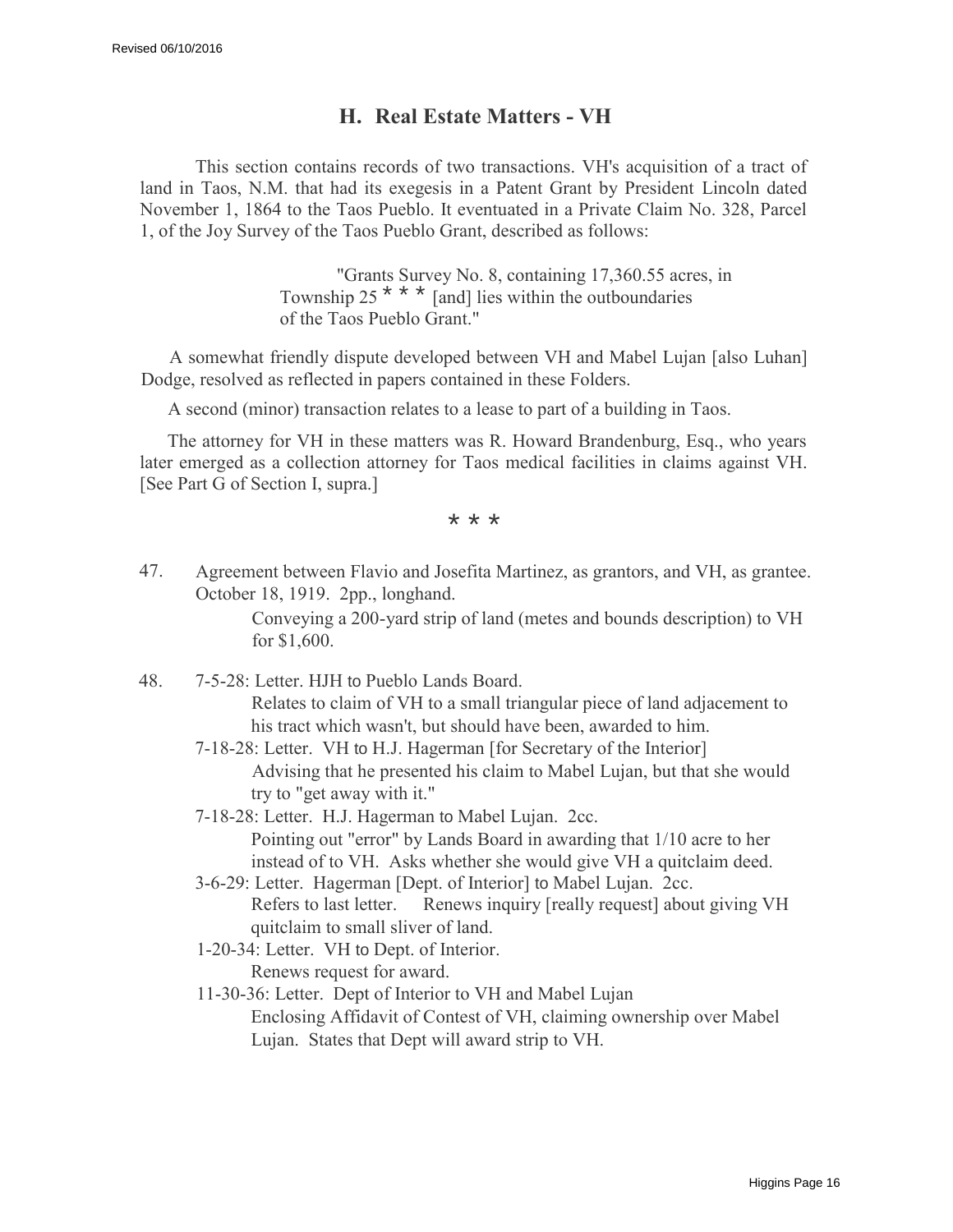- 1-18-37: Decision. Dept. Of Interior, General Land Office Decision in favor of VH by default. Case closed.
- 1-14-38: Letter. E.R. Wright, Esq. to VH. Status report.
- 1-20-38: Letter. E.R. Wright, Esq. to VH. Enclosed final certificate; patent to issue.
- 7-15-38: Letter. Dept. Of Interior, Office of Indian Affairs to E.R. Wright. Requesting withdrawal by VH of his protest against Indians [who apparently had asserted some claim against the sliver of land].

\* \* \*

49. Abstracts of title addressed to Mabel Luhan by the Valley Abstract & Title Co., Inc.; 4 sections, namely:

> Section 1, pp. 1-21, containing Entries 1-13 up to September 8, 1937; Section 2, pp. 22-25, containing Entries 14-15, up to April 18, 1941; Section 3, pp. 26-44, containing Entries 16-20, up to May 15, 1941; and Section 4, pp. 45-51, containing Entries 21 and 22, up to January 6, 1942.

The subject real property covered by Private Claim No. 328, Parcel No. 1, of the Joy Survey of the Taos Pueblo Grant, is described at the outset of this Section. The initial document in the Abstracts is a description of the Patent Grant by President Lincoln on Nov. 1, 1864 to the Taos pueblo; the latest document [entry 22 at pg. 50] reflects that taxes are current at Jan. 6, 1942 on P.C. 328 of the Taos Pueblo Land Grant "now owned by Mabel [Dodge] Luhan."

The tract is described in Section 4 above [Entry 21 at pp. 47-49, incl., being a mortgage deed dated Dec. 8, 1941 from Mabel Luhan and Antonio Lujan, her husband, to International State Bank, Raton, N.M. as security for a loan of \$5,000.] as bounded on the south by lands formerly owned by Luis Wenger [sic], "Now of Victor Higgins and Mary Ufer; \*\*\* and west by lands formerly of Luis Wengert [sic] and now of Victor Higgins."

\* \* \*

No documents have been found tracing the title of the Higgins real estate into VH. But a letter dated April 9, 1964 from R. Howard Brandenburg, Esq., VH's attorney, to VH [Yide Folder 50, this Section] states it to be the latter's obligation to clear title "on his house" from Taos Pueblo officials to avoid subsequent challenges.

50. Letter. 4-9-64: H. Howard Brandenburg Esq. to JHR. Refers to plans of JHR to acquire "Luhan property." Urges her to secure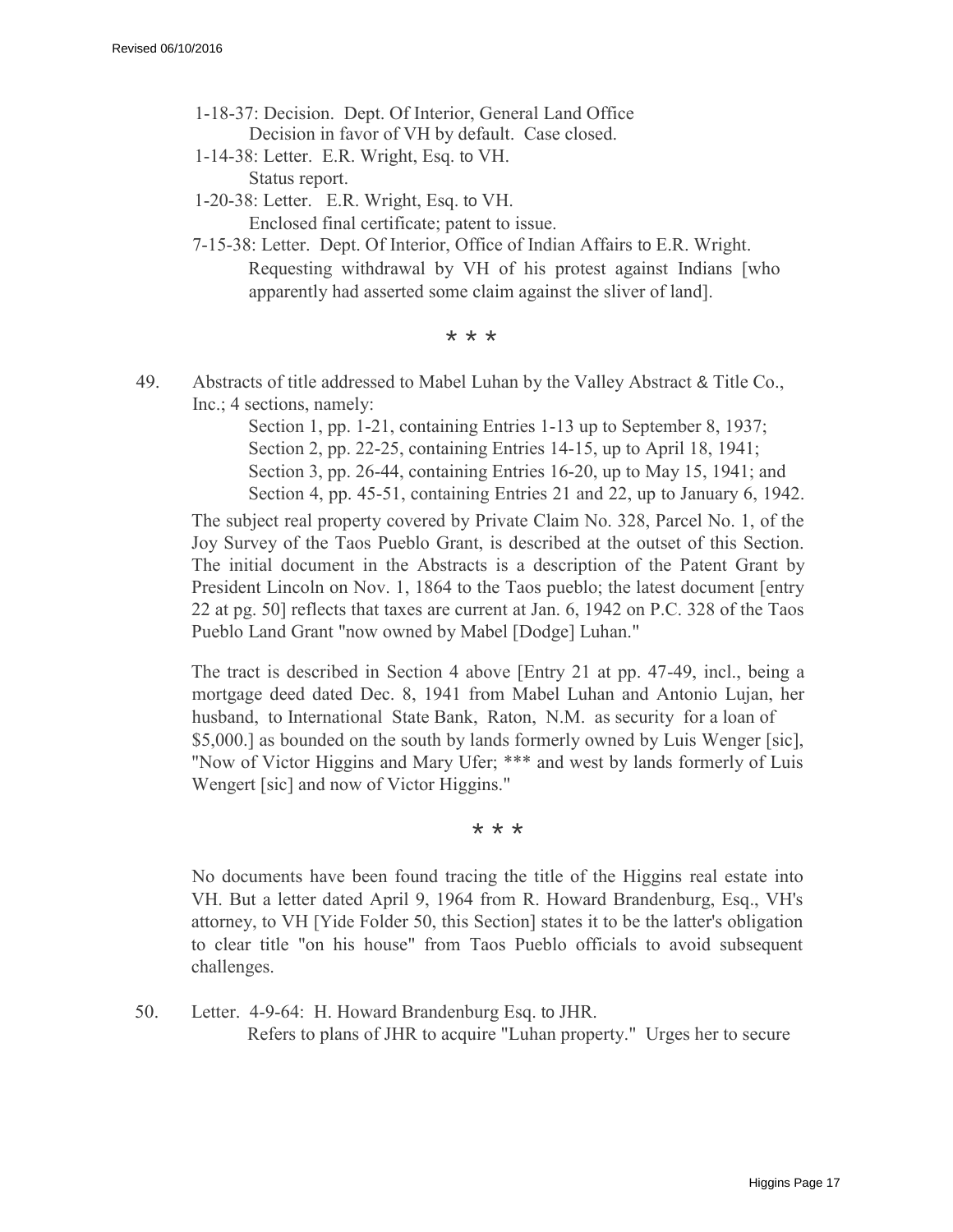approval of Taos Pueblo to avoid legal problems. [No indication whether advice taken.]

51. In or about April 1975, JHR sold the Taos home and land described in the Abstracts of Title found in Folder 49, supra to Michael and Joanne Fagan. Contract documents and deed are missing.

This Folder contains escrow documents executed on the contract closing date, to be held by First National Bank until the deferred portion [\$43,500] of the sales price is paid.

Included is a line Survey dated January 19, 1943 by J.A. Bums, Licensed Surveyor, showing the triangular strip involved in the VH - Luhan dispute [Folder 48, supra.]

52. Memorandum. Carolina Weingert and Louis Weingert, lessors, with Victor Higgins, lessee. July 17, 1930.

> Receipt for \$170, rent on building in Taos, N.M. up to Oct. 16, 1930, and storeroom until April 16, 1931. No exact location set forth. Also: Lease [unsigned]. Louis Weingert to Victor Higgins. December 23, 1933. Taos house - portion described in plan [left blank], from Dec. 23, 1933 to Dec. 23, 1936 for rent fixed at \$300. [total] 2 cc. Location not specified but evidently in Taos.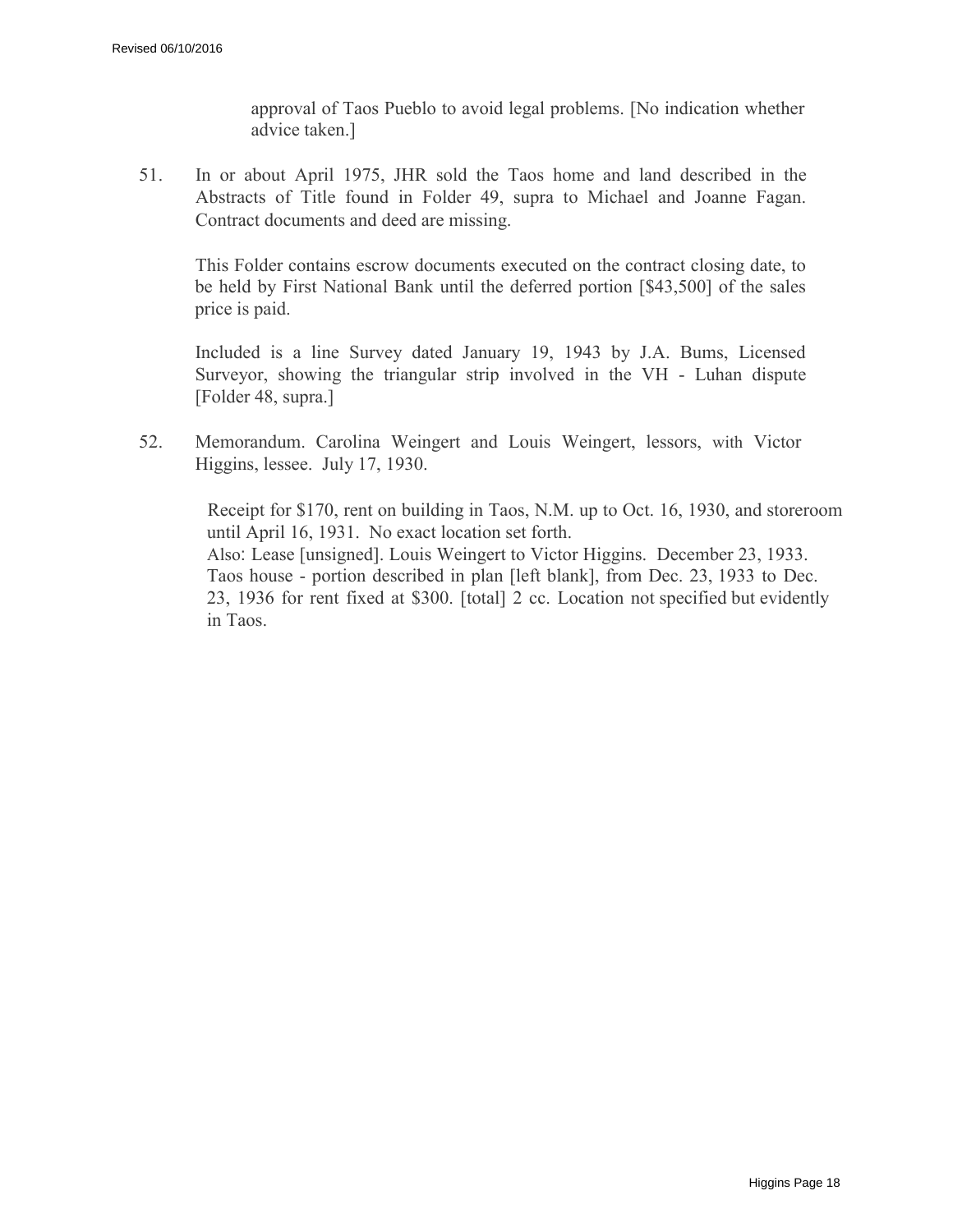#### **I. Chicago Period**

VH spent his young years at the beginning of the 20th Century studying and painting in Chicago. The following sparse material was accumulated by him.

\* \* \*

#### 53. Scrapbook.

Contains a variety of newspaper clippings, letters, articles, and miscellaneous items pasted and enfolded in the pages. Among them are -

- a. Specification of Peltz & Carsen, makers of theatrical scenery, Chicago, listing scenery and fixtures for The New American Theater on Madison Street and Ashland Blvd. 3pgs.
- b. Clipping. August 23, 1913. Announcing that Harry L. Engle and VH are painting murals in the new Englewood Theater.
- c. Article. *An Artist in Bruges.* By VH.
- d. Color print. Article. *St. Ives Victor Higgins,* by A.H.M. With photo of VH. Pencil correction in article [by VH?].

Scrap book in poor condition; pasting badly done.

- 54. Palette and Chisel Club invitation. October 1915. To VH, member, sent c/o Barkers Hotel, Taos, NM. Celebration of 20th Anniversary in banquet hall of the Railroad Club or Michigan Club.
- 55. Leaflet. Printed, n.d.

Describes entertainment with "best talent in Chicago" in ballroom of Irving Park Club.

- 56. 12-5-07. Letter: Arms Palace Horse Car Company, Chicago to Victor [VH] Mast lists its various operating cars, including Theatrical and Circus Cars; Horse and Carriage Cars; etc. Invitation to dinner on Sunday.
- 57. Tear Sheet, printed. Reports of Committees [Chicago]. Nov. 9, 1914. Pgs. 1953-1954 Section 1 [Ordinance] of City Council appropriates \$2,500 for use by Commission of the Encouragement of Local Art, established by same Ordinance. Also: 11-19-14. Letter: Carter H. Harrison, Mayor Chicago to VH, at Palette and Chisel Club, Chicago.

Announcing appointment of VH to membership on Commission, and enclosing above resolution. Sets forth names of other members.

58. 12-5-14. Letter: Carter H. Harrison, Mayor, City of Chicago to Commission for the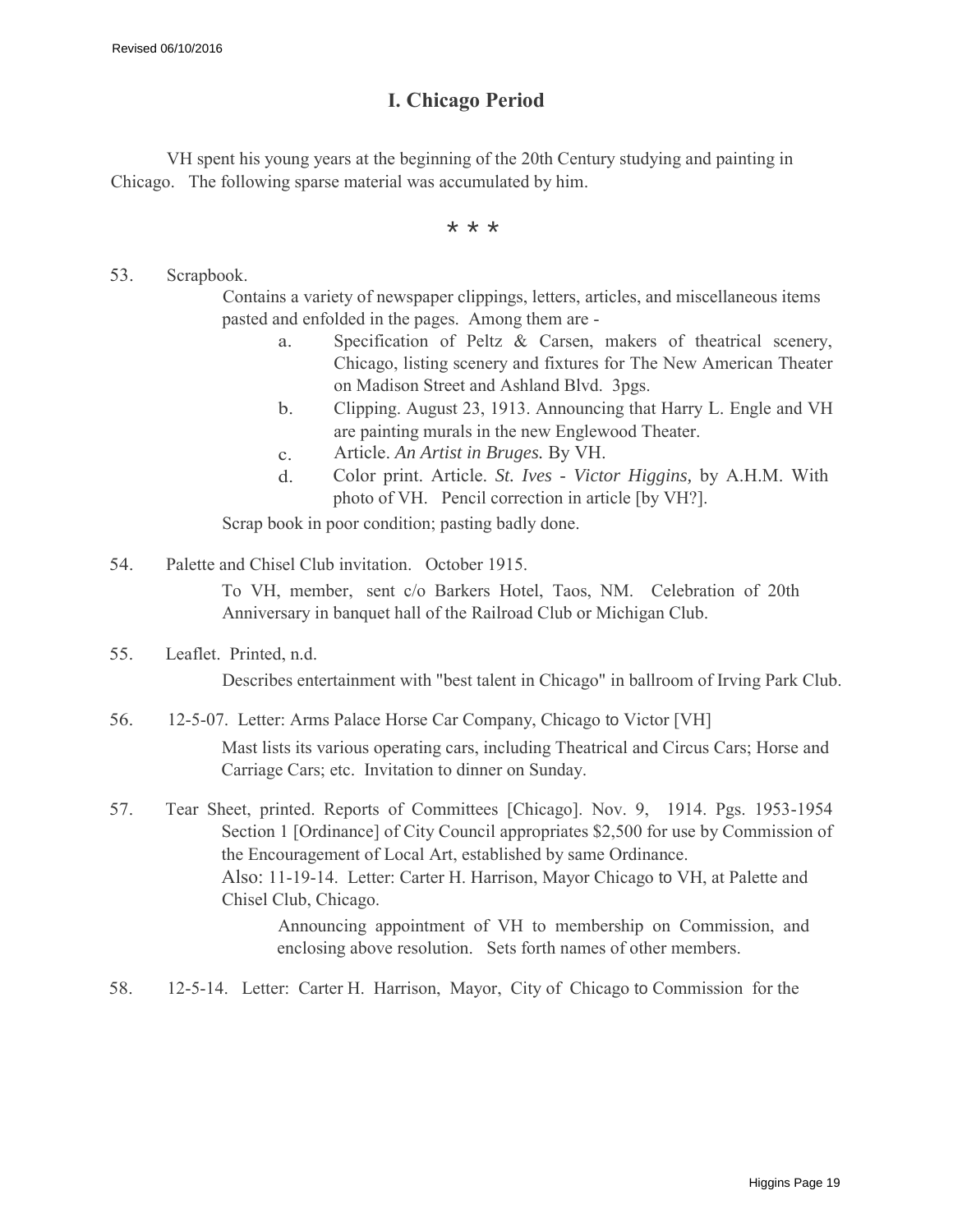Encouragement of Local Art; attention of VH, Secy., at Palette & Chisel Club.

Encloses clippings (3) reporting that Mayor was invited to act as "lay inspector" in selection of art for City, an offer he was rejecting.

- 59. 12-7-17. Letter: Wm. Hale Thompson, Mayor, Chicago to VH. Suggesting meeting of Commission on December 11 to organize Commission.
- 60. 6-26-20. Letter: Chicago Bearing Metal Club, Chicago [Will C. Martin] to VH, Taos. "Ran across" VH painting in [Chicago] Art Institute.
	- 5-1-22. Letter: The Chicago Tribune [E.S. Beck, Managing Editor] to VH. Asking for updated photo.
	- 1-3-36. Letter. The Cliff Dwellers [Jimmy K. Rand (name unclear), Pres.] to VH, Taos. Chicago Club cancels back dues.
- 61. The Cow Bell. Vol. 2, No. 12. Chicago. December 1, 1913. Printed, 2 pgs. folded to 4 sides printed. Palette & Chisel Club. Amusing letters and articles.
- 62. Promissory Note. Frank H. Atkinson [Atkinson's Sign Layouts, Chicago] to VH. Feb. 25, 1907. \$50. Ditto. Aug. 31, 1907 \$40; subtended, same date; same parties \$50. Ditto. Feb. 28, 1907. \$10. Same parties. Stylistically drawn. Meant to cover understatement of 2-25 note.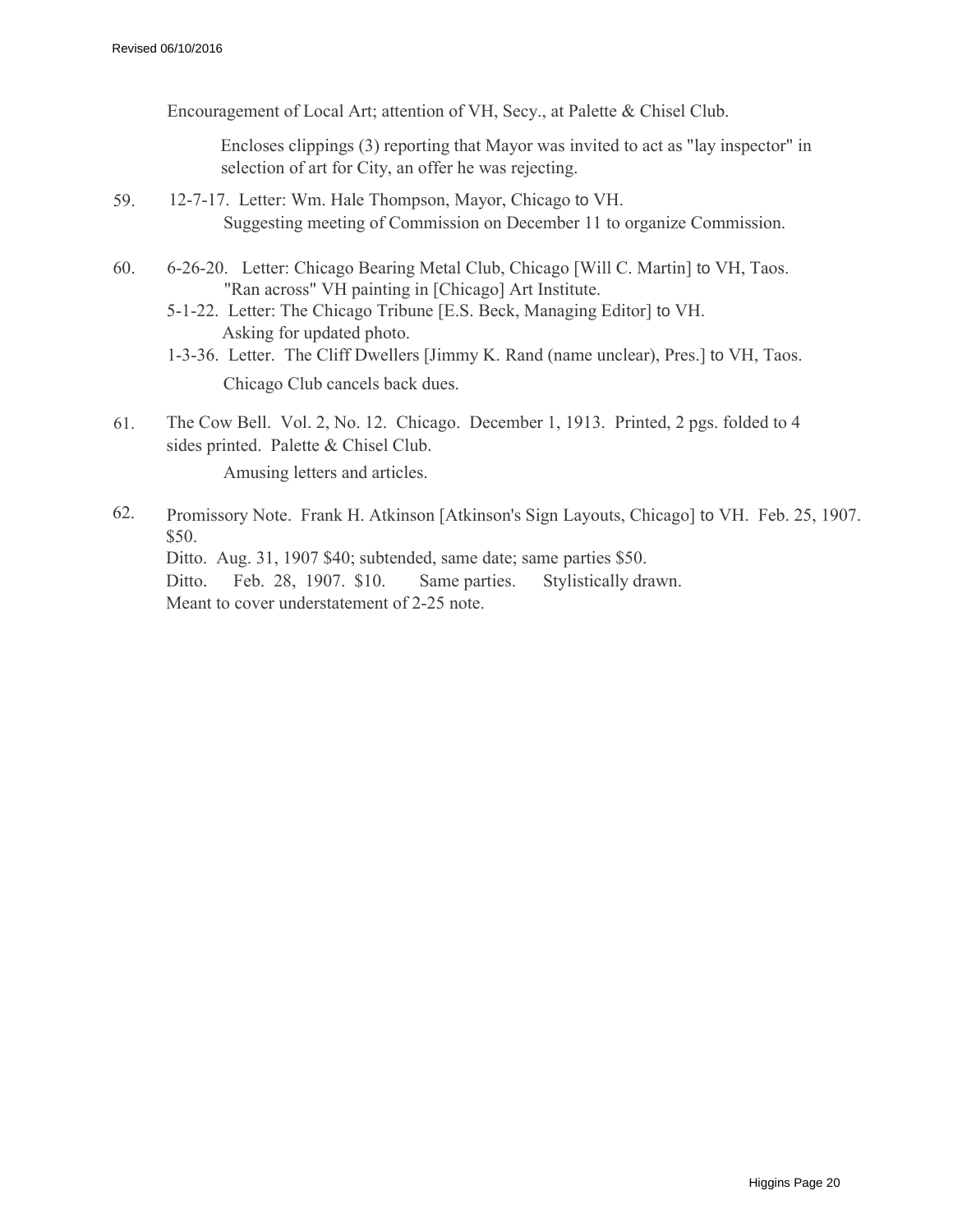#### **J. Marion Koogler McNay Higgins - Marriage/Divorce VH**

#### **Preliminary Comments**

This ill-fated second marriage of VB was consummated on July 27, 1937, 13 years after his divorce from his first wife, Sara Parsons Mack. Some writers opine that it nearly destroyed his career, but no records thus far uncovered support this supposition. The couple was divorced by a decree dated March 29, 1940.

The incomplete records in this Part are divided as follows:

(i) Last Will and Testament of, and premarital communications, mostly telegrams, from, Marion Koogler McNay Higgins [MKH], to VH.

(ii) Communications of VH to MKH immediately before and following their physical separation, most of them patient efforts by VH to explicate the genesis of the emotional problems that developed between them. Both parties repeatedly alluded to surgical procedures they underwent; both evidently hypochondriacs.

(iii) Judicial proceedings and correspondence pertaining thereto.

(iv) Settlement agreement and papers relating to property divisions.

(v) Miscellaneous records.

\* \* \*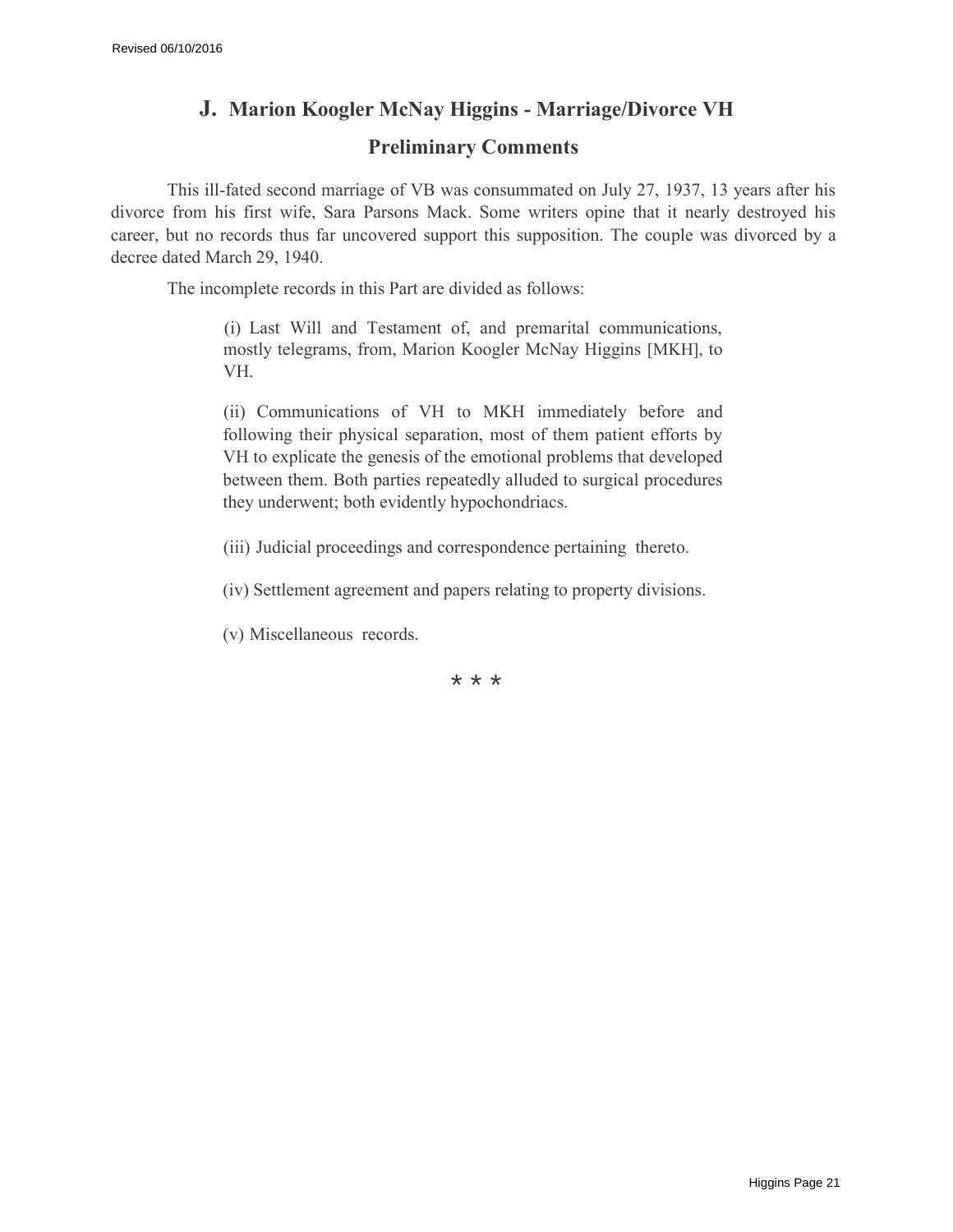#### **(i) Premarital Communications: MKH - VH** Box 18

- 63. Last Will and Testament. MKH. Oct. 8, 1937. Unsigned copy. Extensive charitable bequests; residuary estate "to my dearly beloved husband," including all real estate.
- 64. Telegrams, Western Union (24). 1936-1937. Mostly from MKH to VH

Most of them subtle allusions to her strong feelings and concern for VH.

#### **(ii) Communications, VH to MKH**

- 65. Letter. VH to MKH. N.d, but 1939. Typewritten, 5 pgs, 2 cc. Unaddressed, unsigned. Thoughts and reflections on foundering marriage.
- 66. Letter. VH to Marion Higgins. Dec. 7, 1939. Typewritten, unsigned, 4 pgs, 3cc. Retypewritten copy, different typewriter, 3 pgs. Unsigned. Disclaiming her charges of disloyalty, infidelity, etc.
- 67. Letter. c. 1939: VH to Marion Higgins. Handwritten, ink; unsigned. 9 pgs. Discussing art projects, and reminiscences of times spent together. On letterhead of The Wardel Hotel, Detroit, Michigan.

Also: Letter. c. 1939: VH to MKH. Handwritten, ink; signed. 1 pg.

Discussing common experiences. On letterhead of The St. Anthony, San Antonio, TX.

68. Letter. 12-26-39: VH to MKH

Disclosing his illness and offering her a deed to Texas house. 2nd page missing.

#### **(iii) Judicial Proceedings and Correspondence**

69. Telegrams, Western Union (15). Sept. 22 - Dec. 14, 1930. Among VH, counsel, court officers.

> Discussing institution of divorce suit; handling of defamation claim of VH vs. MKH. Jockeying for suit priority: VH in Texas vs. MKH in Nevada. Discussion of retraction notice from wife re slanderous remarks.

70. Retraction Affidavit (2). MKH.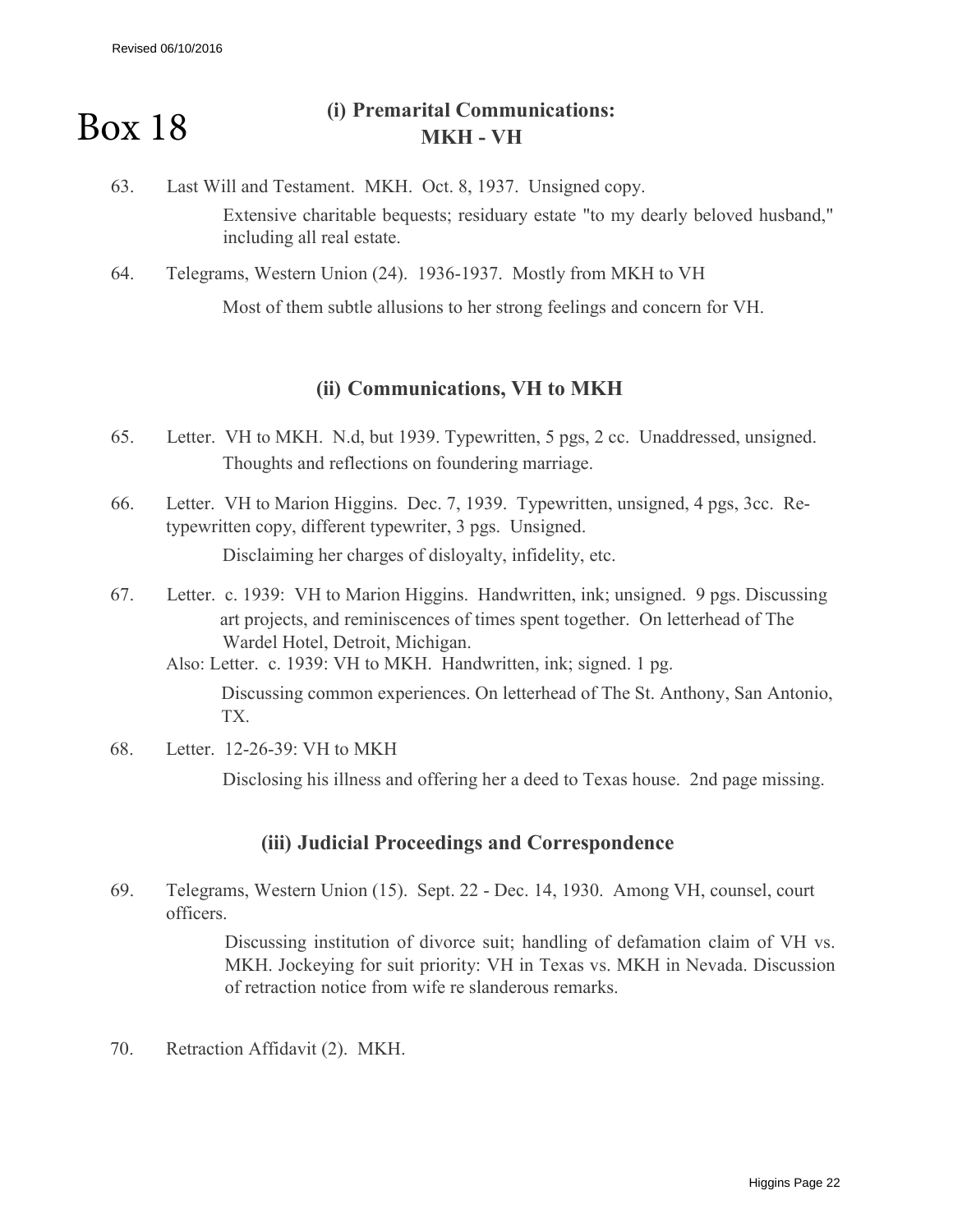Before Notary in Washoe Co., Nevada. Also: List of persons to whom defamatory utterances were made.

- 71. June 24, 1939 March 29, 1940: Letters (15). Among VH, counsel both parties. Discussions of court tactics and progress of proceedings.
- 72. Complaint, Marion K Higgins vs. Victor Higgins, Nevada. 1939. Yet untiled. Certified as accurate copy by Wm. P. Moloney, attorney for plaintiff. Suit based on cruelty.

- Appearance and answer. 1939. Unsigned.

- Complaint, Victor Higgins vs. Marion K Higgins. TX.
- Judgement, Higgins v. Higgins, Bexar Co., TX March 29, 1940

Judgement awarded to VH.

- 73. Settlement Agreement. September 30, 1940.
	- Marion to pay VH \$10,000.
	- Marion to retain all real and personal property now her separate property.
	- Deeds to be delivered to Marion for real property in Florida, Kansas, and Ohio.
	- VH to retain all property now his separate property.

- Personal property in Taos to be divided per letter dated July 15, 1939 from Marion to VH; other property in residence of Marion in Bexar. (as described) to be delivered to VH.

Also: Earlier drafts of above agreement.

74. Deeds (3), Florida, Kansas, Ohio real property. To Hazel K. Clapsaddle. September 30, 1939.

Also: Deed (1), Bexar Co., TX real property. From VH to Marion.

- 75. Deeds (2). From Marion to VH [viz. her community interest]. - Lands [claims 198 and 272, Joy Survey, as previously conveyed to VH by Louis Wengert], Taos, NM. - Ditto. Lands in Shelby Co., Indiana, 115 acres to VH.
- 76. Letter. 7-15-39: Listing personally to be sent to Marion Handwritten note at top: "Original list sent by Mrs. H." Also: N.d. From Marion [unsigned] to VH. List

of items that VH may keep.

Also: Drafts.

Also: 10-6-39: VH to Moloney and Alamo Nat'l Bank (2).

Residual instructions.

77. 8-21-38: Letter. JH [?] to MKH

Written at about 1st anniversary of her marriage [on July 27, 1937], extending renewed "felicitations" and expressing views about VH painting. Mentions plans to marry "Estelle" that Fall.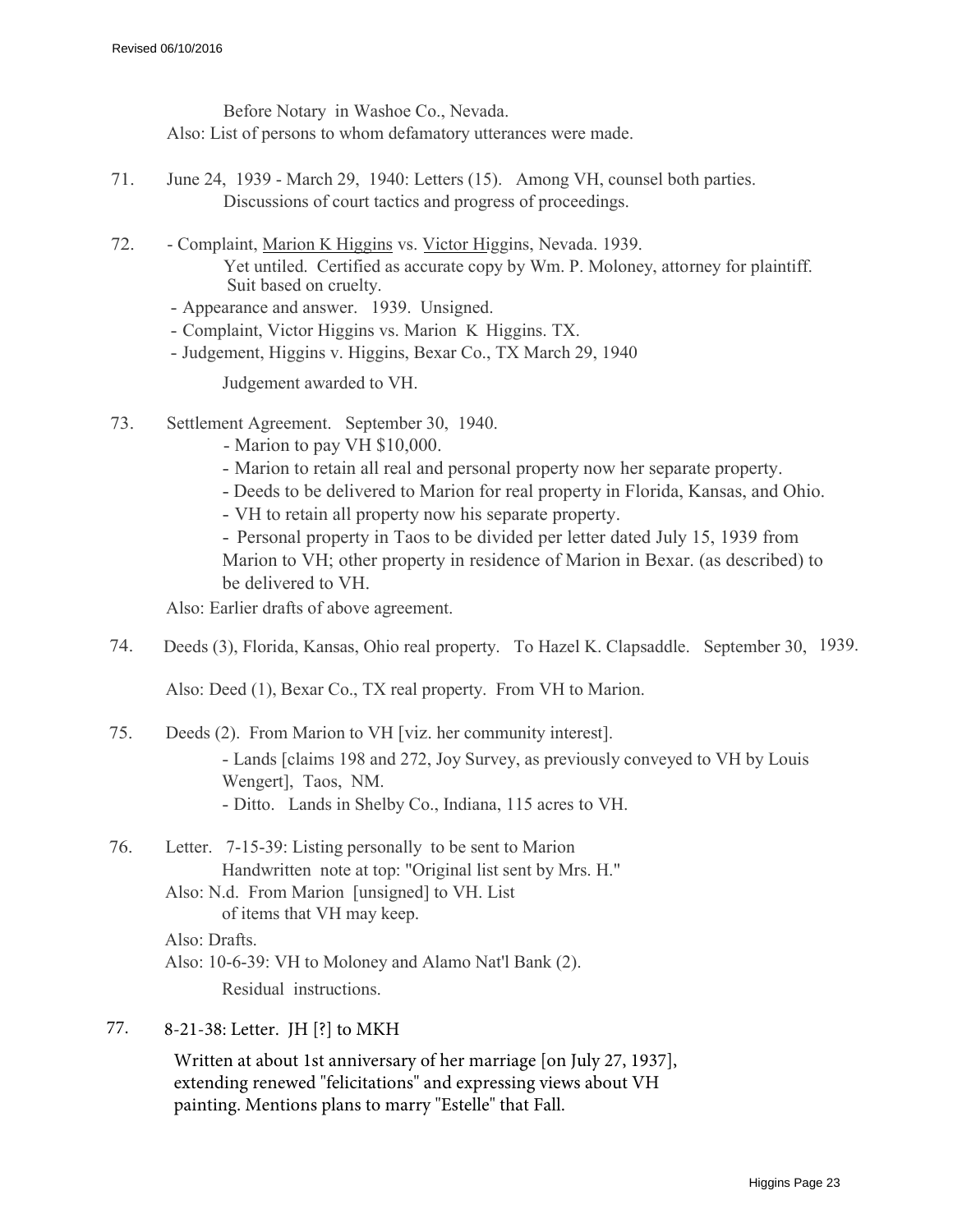#### Section II : John Tilson Higgins and Rose Ellen Dolan Higgins

#### **A. Real Estate Matters**

The parents of VH and his eight siblings both died on unknown dates sometime between 1931 and 1933. The following letters and records pertain to their last affairs and to the winding up of their estates.

John T. Higgins, VH's brother and an attorney, handled these affairs. He had become a partner in the law firm of Worzer & Higgins in Detroit, Michigan. His partner's full name was Louis C. Worrer, the son of F. Henry Worzer, who died in April, 1932 while head of the firm.

1.  $\star \star \star$ 

5-23-33: Letter. John T. Higgins to VH. 3 pgs.

Discussing property and farm of parents, and urging him to write to their father.

2. 6-30-33: Letter. John T. Higgins to VH. 1 pg.

Enclosing "compilation" of affairs of parents, Feb. 15, 1931 to July 1, 1933 (sic). Copies said to have been sent to all family members.

Enclosure: Accounting. Typewritten, 15 pgs. And copies of promissory note dated April 29, 1931 from parents to John T. Higgins Jr. for \$1,100 and of property lease dated Aug. 26, 1932 from father to son John of Shelby County, Indiana.

Accounting details each and every transaction for period Feb 15, 1931 to July 1, 1933. Frequent references to transactions between M.A. Higgins [sister-in-law of J. Tilson Higgins?] and J. Tilson Higgins [e.g. -Schedule 23, p.11], Mr. and Mrs. M.A. Higgins [e.g -Schedule 23,p.11, and liabilities, p.12], and Marie Higgins Fisher.

Rose Higgins, upon hospitalization, turned over management of the financial affairs to Marie Fisher. From which it may be inferred that Rose survived her husband.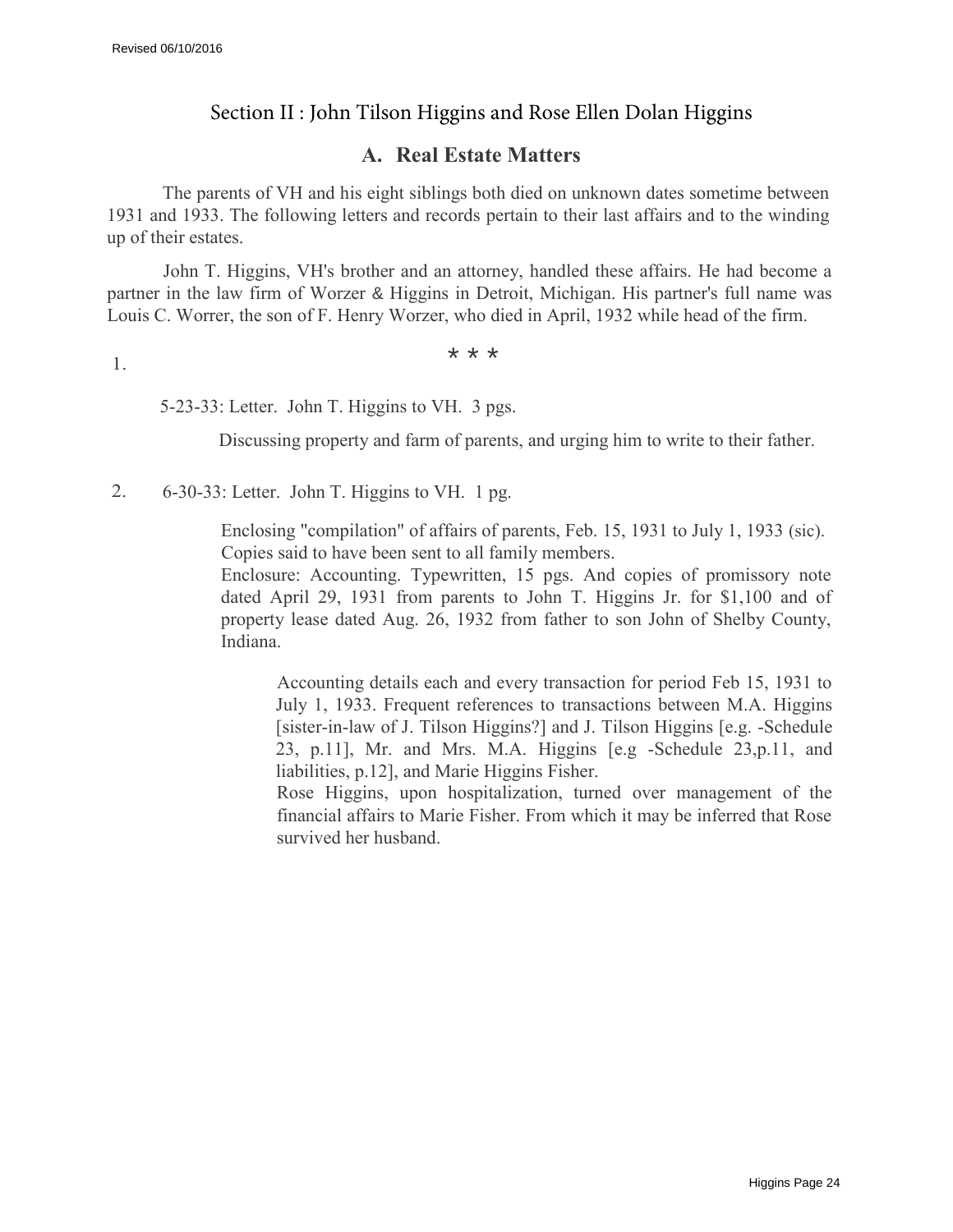#### **B. Estate Matters**

- 3. Real estate of John Tilson Higgins, deceased. Indiana Probate Proceedings.
	- (a) 11-12-35: Letter. John T. Higgins [Worzer & Higgins, attorney for estate] to Higgins' [Frank, Fred, VH].

Instructions for execution of enclosed personal surety bond in lieu of corporate surety bond.

(b) Newspaper clipping. N.d. Notice of Public Sale of Personal Property, estate of J. Tilson Higgins, deceased on Monday April 27, 1936.

By M. [Michael] Ambrose Higgins and Marie [Higgins] Fischer, Executors. Personally described.

(c) 6-5-36: Letter. Walter R. Myers [Attorney for estate] to VH, Frank, Fred, John Higgins.

> Enclosing for signatures waiver of notice of proposed sale of decedent's farm.

(d) 10-22-37: Letter. John T. Higgins to VH.

Reports the bidding in of the farm [115 acres] by Frank, Fred and John for \$10,350. Offers VH opportunity to share equally with them in its ownership, and ownership by Michael of "Herschover farm" [60 acres]. Detailed accounting figures.

(e) 3-31-38: Letter. Walter R. Myers to VH, Frank, Fred, and John T. Higgins.

Enclosing receipt for final distribution. Figures set forth in letter.

4. c.12-35 [Source unknown.] Statement of expenses of last illness of J. Tilson Higgins, March 1931 - October 30, 1935: \$4,866.

5-27-36: Letter. Michael Higgins to VH [brother].

Discusses disposition of personal items of father; complains about sister Marie's "dirty" actions.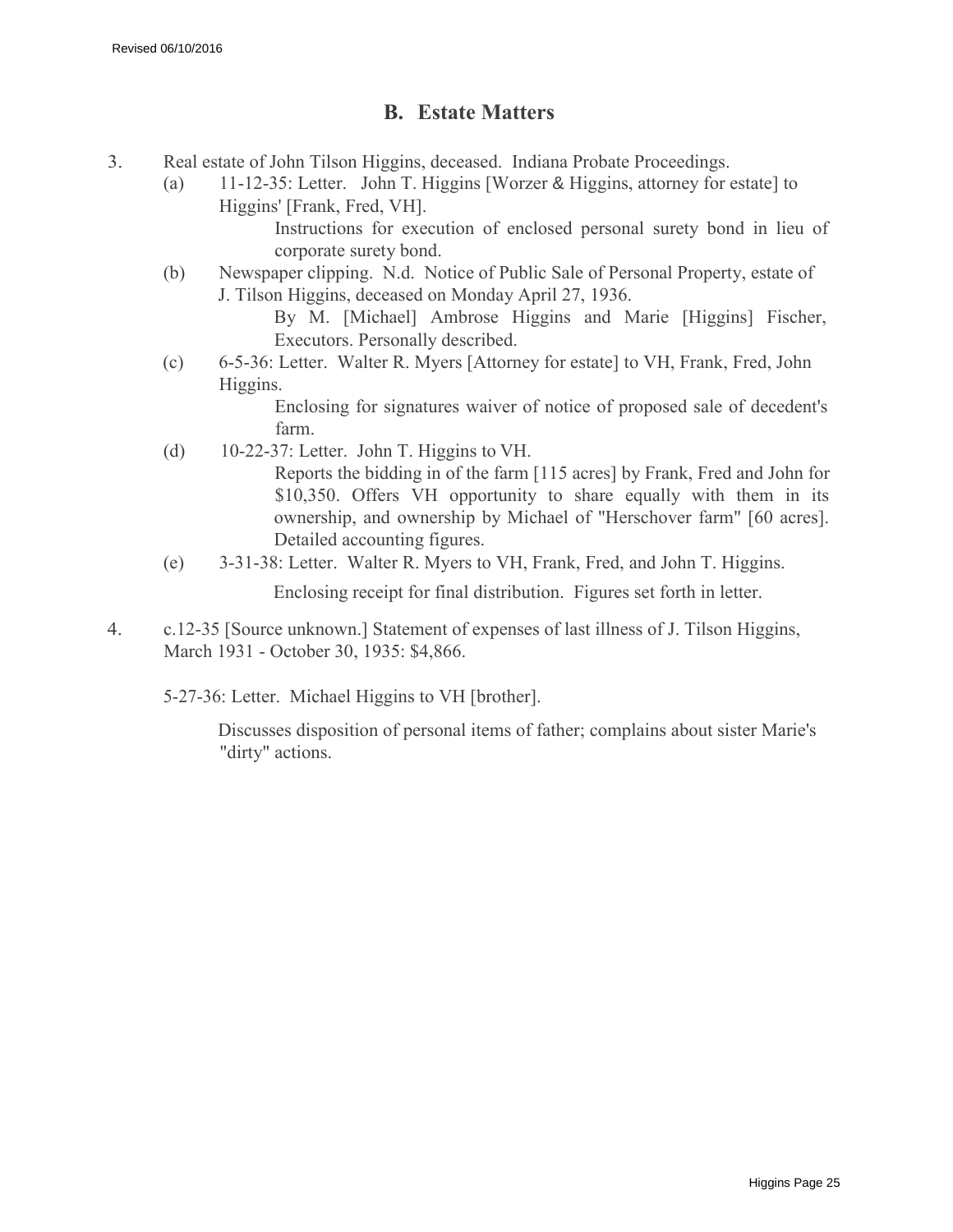#### Section III : Galleries, Catalogs, Inventories and Gallery Correspsondence

## Box 19

#### **A. Galleries and Catalogs**

1. Art Institute of Chicago. Twenty-Second Annual. May 10 - June 8, 1910.

Item 119 (VH): *Near Santa Barbara.*

Palette & Chisel Club. Chicago. May 22, 1913

Announces exhibition of paintings and drawings made during VH' s sojourn in Belgium, England, France and Germany.

Art Institute of Chicago. Twenty-Sixth Annual . November 14 - December 25, 1913 (2) Items 174-176 (VH): *Pont des Augustins. Reflection in a Bruges Canal. Fish Market*

Slipped into one is miniature photo, 1 3/4 x 2 1/2, of waterfront scene.

Art Institute of Chicago. Artists of Chicago, etc. Eighteenth Annual. February 3 - March 1, 1914 (2). Items 146 - 147 (VH): *Afternoon, Beguinage. A Comish Garden.* Art Association of Terra Haute, Indiana. Fifth Annual Spring Exhibition. April 14 - 27, 1914. Item 25 (WS): *Afternoon, Beguinage Bruges* Art Institute of Chicago. Twenty-Seventh Annual. November 3 - December 6, 1914. Items 152 - 153 (WS): *Courtyard Bruges. Moorland Piper.*

2. Art Institute of Chicago. Artists of Chicago, etc. Nineteenth Annual. March 2 - 31, 1915 (2). Items 130 - 132 (VH): *Moorland Gorse and Bracken. Saturday Market, Bruges. Bruges Canal.*

> The Pennsylvania Academy of the Fine Arts, Philadelphia, PA February 8 - March 28, 1920. Cover missing.

Item 178 (VH): *White Life.*

Art Institute of Chicago. Thirty-Fourth Annual - American Paintings and Sculpture. November 3 - December 11, 1921.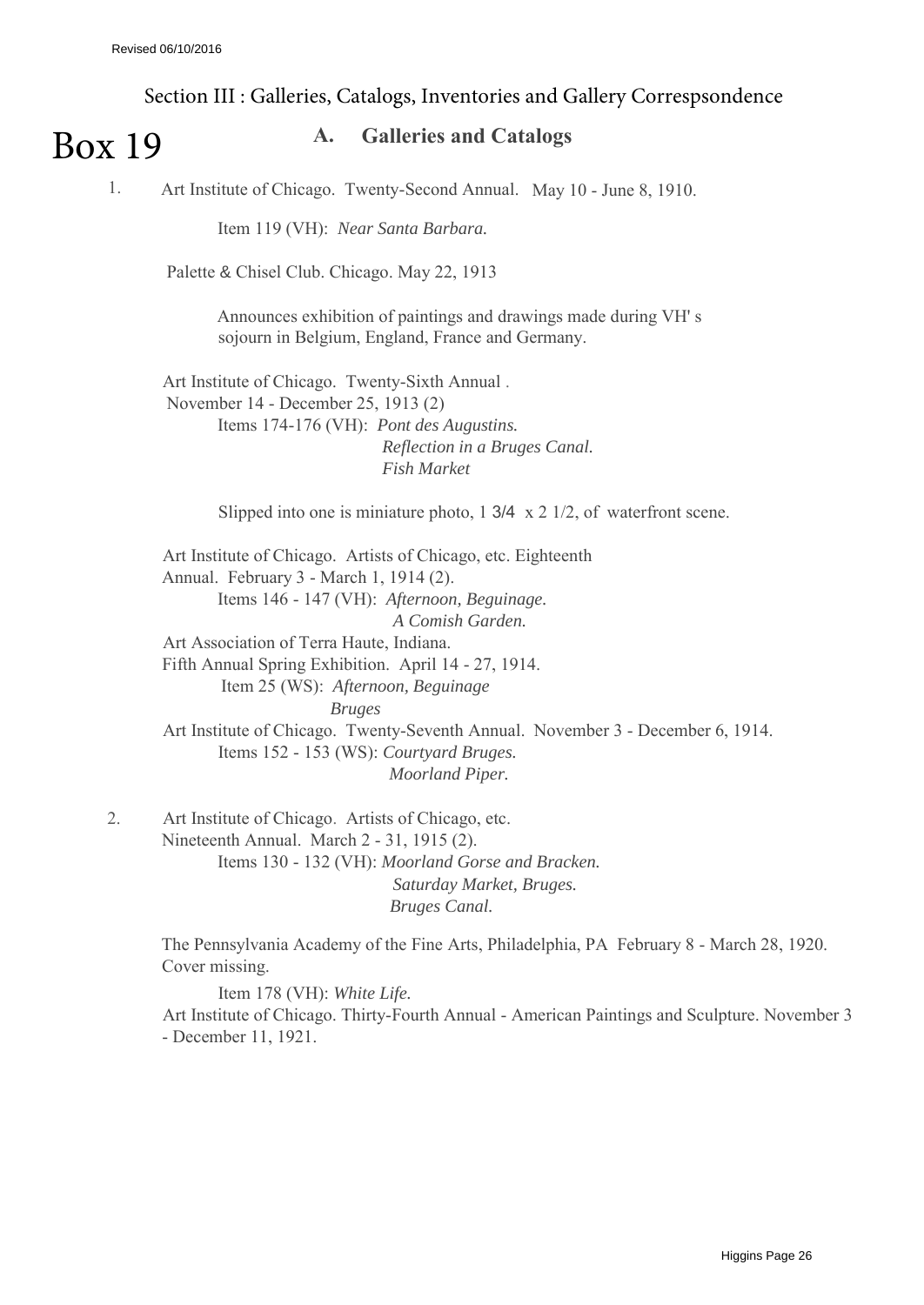Items 93- 94 (VH): *Reflected Light. Taos Mountains.* The Society of lndependent Artists. New York, NY. Lists of officers, directors, members. VH not listed.

Taos Society of Artists. Howard Young Galleries, New York, NY. November 4 - 18, 1922. List of members (14) including VH. Items 23 - 25 (VH): *A New Mexico Cavalry. Winter Sunlight. Taos From A Hilltop.*

Hathaway Galleries, Los Angeles, CA 1923

Brochure promoting interest in gallery. Montrose Gallery, NY, NY. October 1923. Brochure 4 3/4 x 6 1/4.

> Entitled New Mexico Painters. Stylized covers front and back. Lists; black and white pictures; works mostly of Taos artists.

3 VH pictures with prices, viz.:

| A Ceremony in the Mountains: | \$1,500. |
|------------------------------|----------|
| The White Cloud:             | 600.     |
| Randall's Mill:              | 600.     |

The Corcoran Gallery of Art, Washington, D.C. April 1 - 22, 1924. Lists 25 VH paintings, prices on request

Pettis Gallery, Indianapolis, Indiana (4). May 5 - 21, 1924 [?], direct from Corcoran Gallery.

VH paintings (22), duplicating Corcoran items.

#### 3. The Dubuque Art Association. Public Library Art Room. Iowa. January 13, 1925. Reception for VH

Separate leaflet announces exhibition, January 14 - 24, 1925, 20 titled (VH) works. Also: Envelope addressed to VH, c/o Cliff Dwellers, Chicago, IL

Public Art Gallery, Richmond, Indiana. Twenty-Eighth Annual. January 18- February 15, 1925. Indiana painters.

Auspices of Art Association of Richmond, Indiana. Lists officers, directors, prizewinners . VH paintings (20) listed with brief bio-sketch.

The Wichita Art Association. Kansas, February 8 - 23, 1925. VH paintings (22) by name. Photo of VH on cover. Bio-sketch, memberships, awards on pg. opposite lists.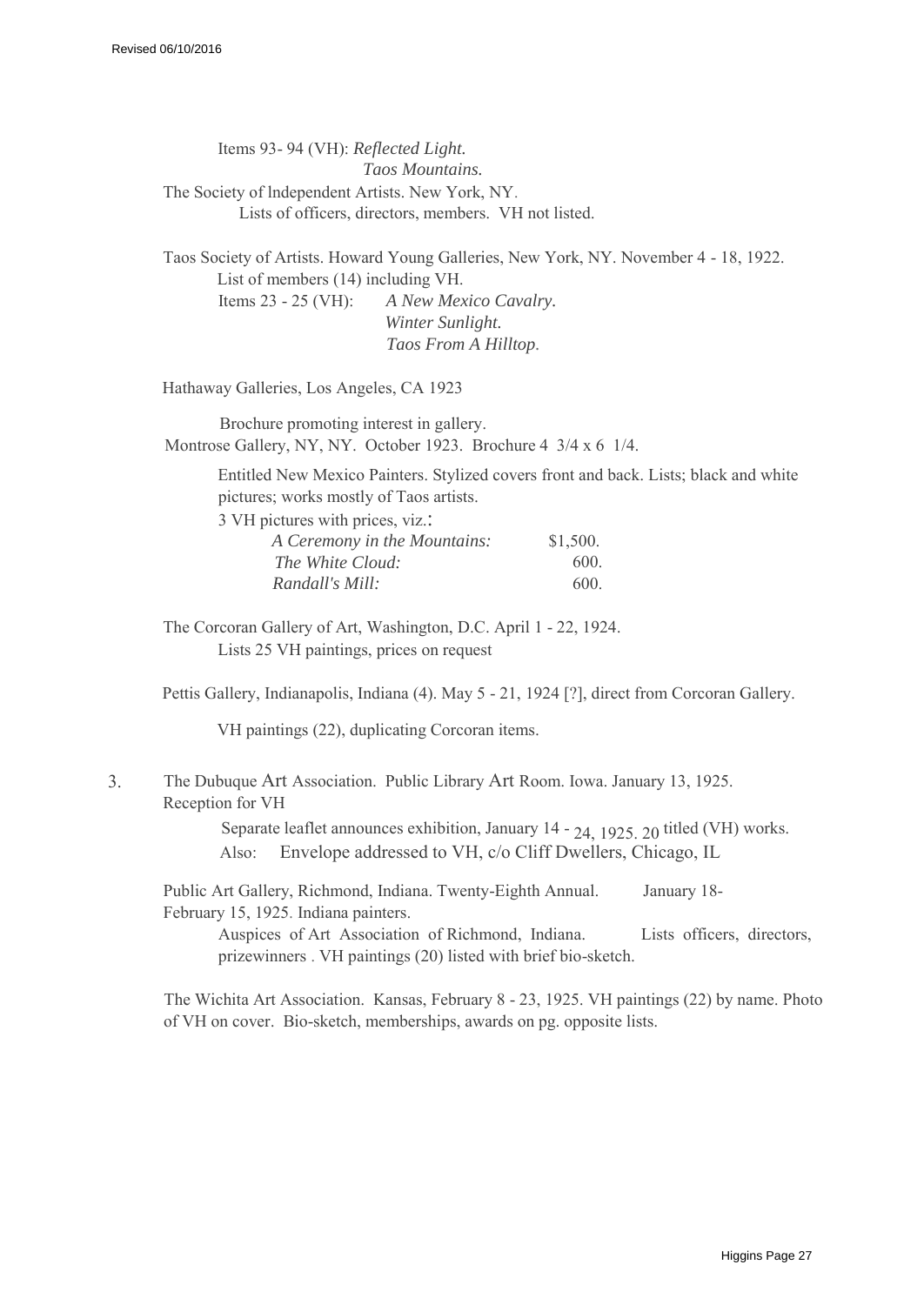The Art Institute of Chicago 1925. Permanent Collection. Item 474 (VH): *Spring Rains.* The Society of Independent Artists. 1927. New York, NY. Lists of officers, directors, members. VH not listed.

Grand Central Art Galleries, New York, NY. January 24 - February 4, 1928. Recent paintings by VH.

27 titles; bio-sketch on back pg.

Schools of the Pennsylvania Academy of the Fine Arts. Philadelphia, PA 1929-1930.

Calendar, curriculum, illustrations of art and artists.

Chester H. Johnson Galleries, Chicago, IL. Recent Water Colors, Taos, New Mexico by VH. April 17, 1931.

19 titles; bio-sketch . Handwritten list of women, with addresses, on back cover. Other pencil notes on covers of copies.

4. Ferargil, New York, NY. (7). Victor Higgins, December 16 - 30, 1940.

24 titles listed; description by VH of this ''first water color exhibit." [But see Childs Gallery, infra, where VH describes that show as "first water color exhibit."

The American Federation Of Arts, Washington, D.C. Exhibition of Forty Contemporary American Oil Paintings. May 1939.

Selected by Forbes Watson from 16th Biennial Exhibition of Corcoran Gallery, and circulated by AF of A VH (I) entitled *Maria Ignacita* (\$1,200),; Eugene Higgins (I) entitled *Descent From the Cross* (sold).

Carnegie Institute Pittsburgh. Thirtieth International. October 15 - December 6, 1931. No mention of VH

Pictures on Exhibit . A review of the art shows. Duveen Brothers, Inc. New York, NY. October 1942. 32 pgs. Gallery ads, articles.

5. The National Academy of Design, New York,, NY. The 2nd Annual Exhibition of Contemporary American Drawings. January 3 - 23, 1946. 15 pg.; photos.

> Lists Council members with photograph. Pictures with prices. Mention of VH and Eugene Higgins (2 paintings), the latter an "ash can painter \*\*\* of slums."

The Art Club, New Mexico State. Teachers College. Silver City, New Mexico. Twelve representative New Mexico Artists. June 2 - 27, 1946. 3 cc.

Lists 12 paintings, one *[Sleeping Figure]* by VH, others by Cinco Pintores [q.v. Will Shuster Collection] and Taos artists.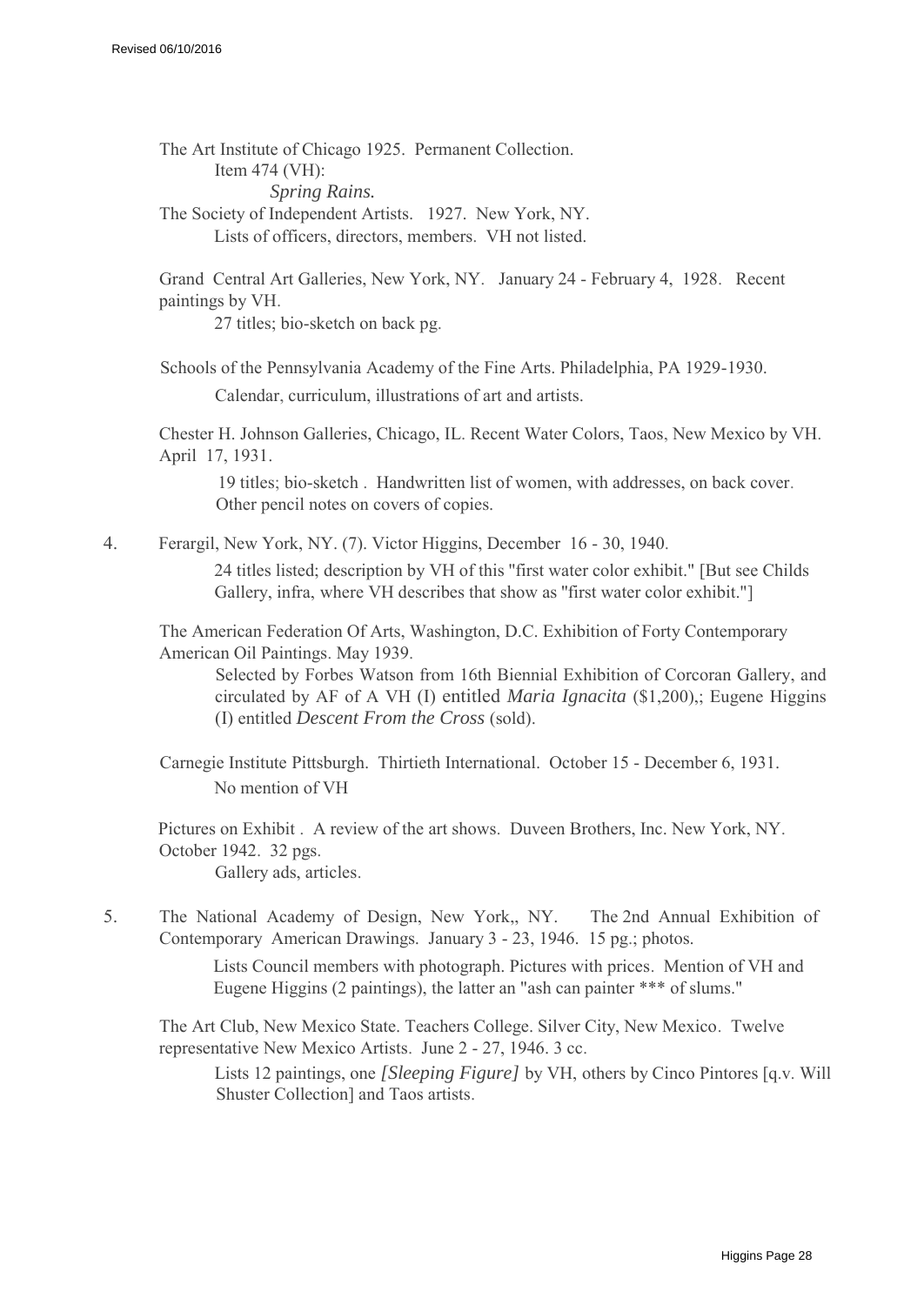Guadalupe Gallery, Albuquerque, New Mexico. Taos and Its Artists. November 30 - December 20, 1947.

Lists 22 artists, including VH *[Pueblo Road] ,* O'Keeffe, Taos painters.

Museum of New Mexico, Carlsbad Library Museum, New Mexico. New Mexico Masters, 12 artists. March 7 - 24, 1948.

4 pg. Leaflet, includes VH *[Juantets Tree]* and 11 other masters.

The National Academy of Design . 123rd Annual Exhibition[], First Half/Section, Paintings in Oil and Sculpture. March 10 - 23, 1949.

Juries, awards, mentions VH and Eugene Higgins, New York City.

Ibid. Second Half/Section, Graphic Arts and Water Colors. March 31 - April 13, 1949. Same kind of contents as First Half

Dallas Museum of Fine Arts, Texas. Private Dallas Collections. June 12 - 26, 1949 1 VH *[Spring In Taos]* owned by Hattie Louise Browning .

Harwood Gallery, Taos, New Mexico. Available Paintings of Victor Higgins. August 20 - September 8, 1956. Reception August 26.

Also: Monologue, draft, by Ward Lockwood . 4 pgs.

Penciled statement of Lockwood's conception of VH art on display at Harwood Foundation Gallery.

- El Palacio. March April 1957, Pg. 127. Announces exhibitions at Museum of New Mexico during January - February. VH Mentioned listed.
- Fine Arts Center, University Art Gallery, University of New Mexico. October 10, 1963. Mentions VH and Will Shuster.

Art Gallery, University of New Mexico. Purchase Exhibition . September 22 - October 15, 1964.

## Box 20

6. Galley [proof] sheets (5), with pencil corrections. For *Taos and Its Artists,* New York

Mabel Dodge Luhan [so inscribed on title page]. Duell Sloan and Pearce. New York. 1947.

Panhandle - Plains Historical Museum, Taos, New Mexico. February 15 - March 30, 1960. Exhibition of Taos Art. Includes VH work.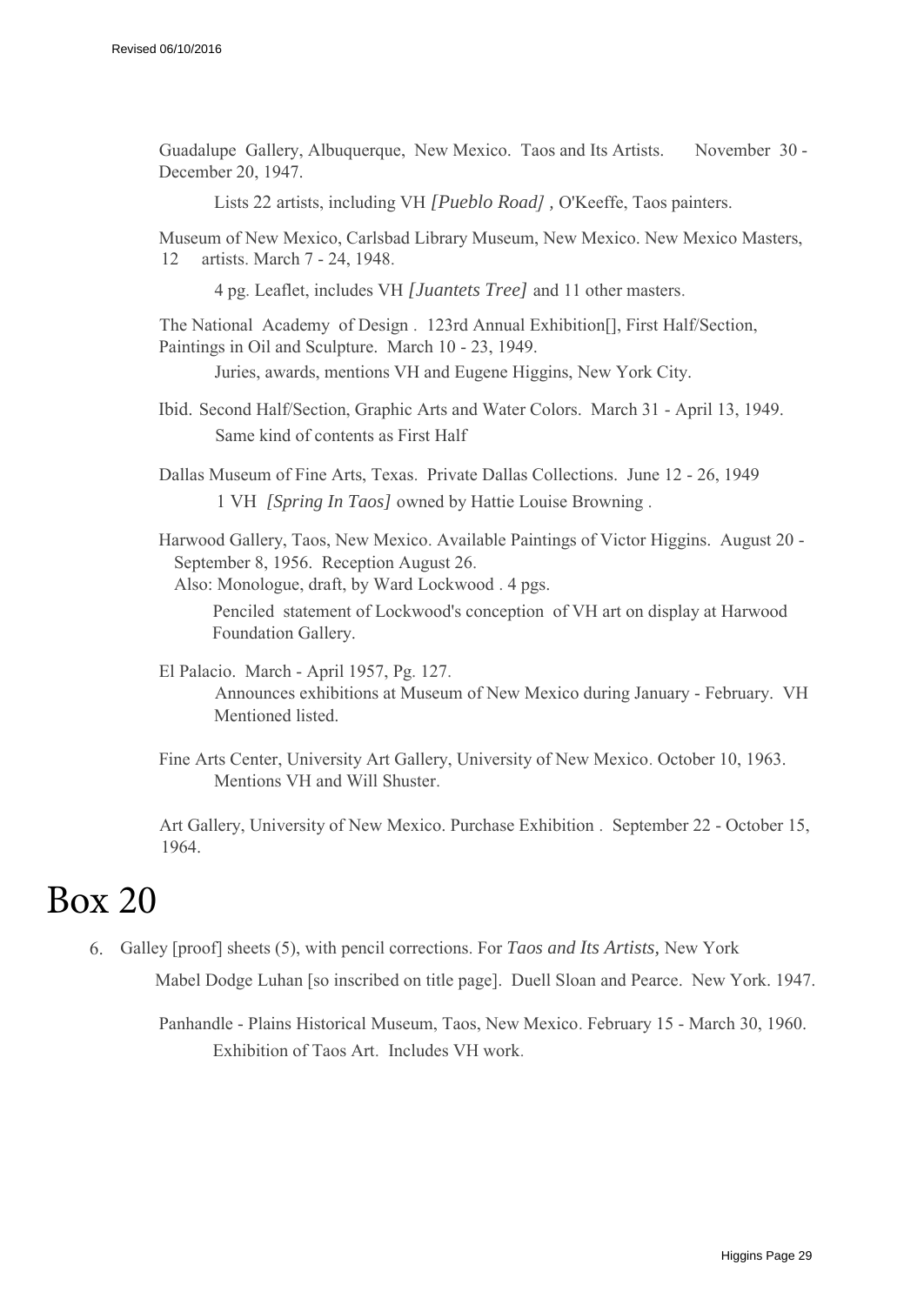7. The following gallery notices have either incomplete dates or no dates.

The Childs Gallery, Boston, MA. Watercolors by Victor Higgins. April 14 - 26, 19-.

List of 20 watercolors; description of his art by VH, said to be ''first watercolor exhibit" except one in Santa Fe. [But see Ferargil, N.Y., 1940 ' where similar claim is made.]

Comments, "\*\*\* these pictures show an undercurrent of El Greco's application of Pythagorean philosophy and Euclidian geometry."

Billie Keith Art Gallery, Rockford, IL., under the auspices of Rockford Art Club. January 28 - February 7, 19-.

98 paintings listed by titles, offered for sale by Carson Pirie Scott and Company, Chicago, IL. Names and addresses in pencil on back pg.

The Grace Nicholson Galleries, Pasadena, CA. Paintings of the Southwest by Victor Higgins. March 3 - 20, 19-. 2cc.

Also: Flyer (2) lists 19 pictures to be offered for sale.

Taos Heptagon Art Gallery, New Mexico. Exhibition of six artists, including VH *"Throughout the Season.* "

Museum of New Mexico. Art Gallery, Santa Fe, New Mexico. (2). Victor Higgins ''Memorial Exhibition. "Circa 1949 - 1950.

Lists 29 titles, "And Watercolors ."

Fort Worth Art Association, Galeria Escondida. December 29 - January 16, 19 -, [circa 1949 – 1950]

Two works, *Petunias* and *Spanish Gold,* by "The late Victor Higgins."

Eulalia Emetaz's La Galeria Escondida, Taos, New Mexico. September 24 - October 7, 19-, but circa 1949 - 1950.

14 oils, 1 watercolor; names, by the "late Victor Higgins."

#### 8. Magazine Covers.

(a), (b) Town & Country. May 15, 1924  $(2)$ .

Picture of VH painting of *Girl With Parrot.* Courtesy of Macbeth Galleries.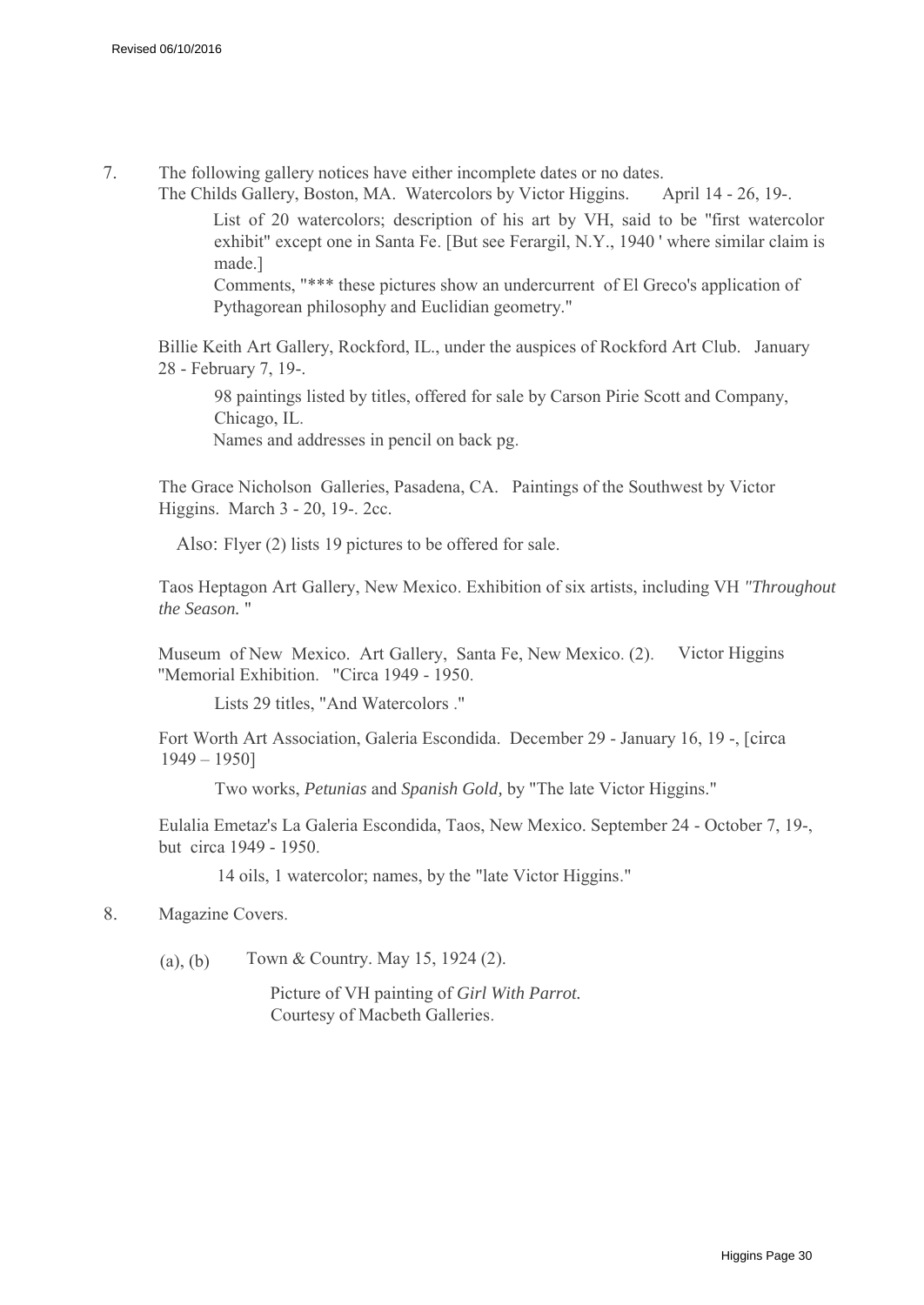- $(c)$ Garden & Home Builders. May, 1928. Picture of original painting by VH. Floral subject. Courtesy of Grand Central Art Galleries. New York.
- (d) Magazine picture. From Arizona Highways. November 1962. Color picture of *At the Pueblo* by VH.
- 9. (a) The Illustrated Buffalo Express, Newspaper. N.D. Depicting *The Pumpkin Girl* by VH, in the exhibition at Albright Art Gallery.
	- (b) Chicago Newspaper; c. 1918.

Depicting prize picture (\$500. First prize) by VH titled *To The Fiesta* [a.k.a. *Fiesta Day],* awarded at Chicago Exhibition of Chicago Artists in February 1918. Magazine photo attached to news article.

- (c) Map Taos, New Mexico. Compliments of Blair Galleries, Ltd. Showing local galleries. 1967.
- (d) La Biennale Di Venezia. Internationale d'Art, XX Esposizione. September 1936. 9 1/2 x 12 3/4

Invitation to VH.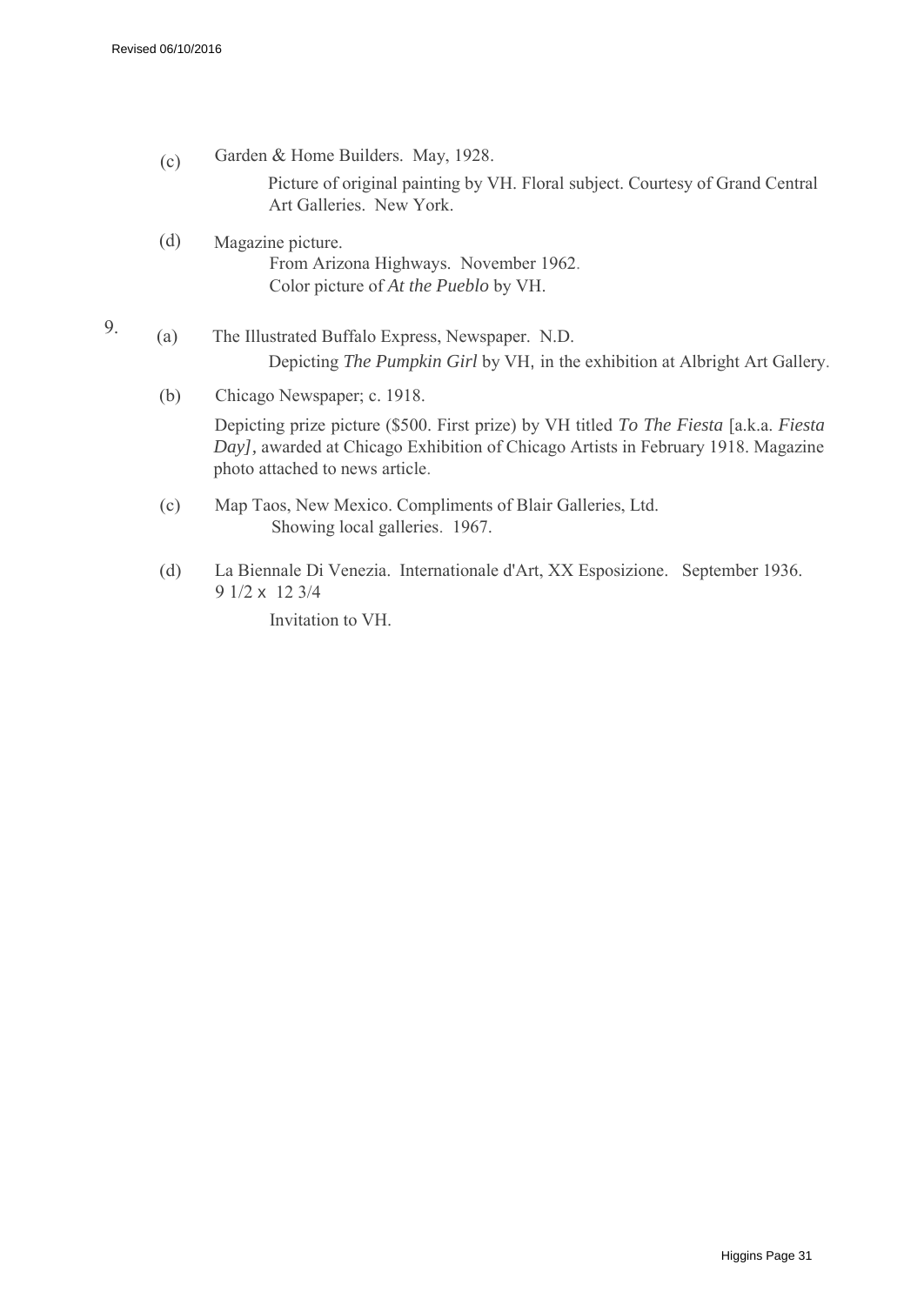#### **B. Inventories**

| 10 | (a)                                                                                                                                                                                                                                                                        | Appraisals of inventoried paintings (91). 4 pp. on yellow sheets, pencil. By VH [?].                                                                                                      |  |
|----|----------------------------------------------------------------------------------------------------------------------------------------------------------------------------------------------------------------------------------------------------------------------------|-------------------------------------------------------------------------------------------------------------------------------------------------------------------------------------------|--|
|    |                                                                                                                                                                                                                                                                            | Lists titles, appraisal values, remarks.                                                                                                                                                  |  |
|    | (b)                                                                                                                                                                                                                                                                        | Inventory, by VH. 4 pp. on yellow sheets, typewritten with some additional notes in ink. One<br>carbon copy and 2 photocopies.<br>Lists titles [100], sizes, prices and original remarks. |  |
|    | (c)<br>Inventory. Source unknown, pp. on ruled sheets, in green ink. Photocopy of original. Lists<br>titles; dimensions; some designations of media; some marked with "F" in red ink. Copy<br>includes additional sheet [original] in red ink describing additional works. |                                                                                                                                                                                           |  |
|    | (d)                                                                                                                                                                                                                                                                        | Works. Source unknown [JHR?]. pp., photocopies. Titles, locations of works, galleries, private<br>homes. Pg. 1 - "Works", Pg. 2 - "Exhibited", Pg. 3 - "Collections of "                  |  |
|    | (e)                                                                                                                                                                                                                                                                        | Source unknown.<br>1 pg., typewritten with handwritten notes, names of<br>Inventory.<br>purchasers'].<br>List names (34), prices.                                                         |  |
|    | (f)                                                                                                                                                                                                                                                                        | Lists two works. Letterhead of La Fonda Art Gallery, Jane Hiatt, Director.<br>#69 Arroyo Hondo<br>\$450.<br>#43 Geraniums<br>\$650.                                                       |  |
|    | (g)                                                                                                                                                                                                                                                                        | Loose leaf & book, $4 \times 5$ 1/4. 1st 10 - 12 pgs. Heading: "pictures painted during 1922 - 23, ***";<br>with titles, sizes, pieces.                                                   |  |
|    | (h)                                                                                                                                                                                                                                                                        | S.M. Reference. Source. Re VH.<br>List of magazines, catalogs. Penciled.                                                                                                                  |  |
|    | (i)                                                                                                                                                                                                                                                                        | 25 titles for VH Exhibition. Partly typed list of titles and sizes.                                                                                                                       |  |
|    | (j)                                                                                                                                                                                                                                                                        | 1-6-75: Letter. Gerald Peters, Santa Fe, to Robert Mack.<br>Lists 10 paintings valued between \$3,000. and \$30,000.                                                                      |  |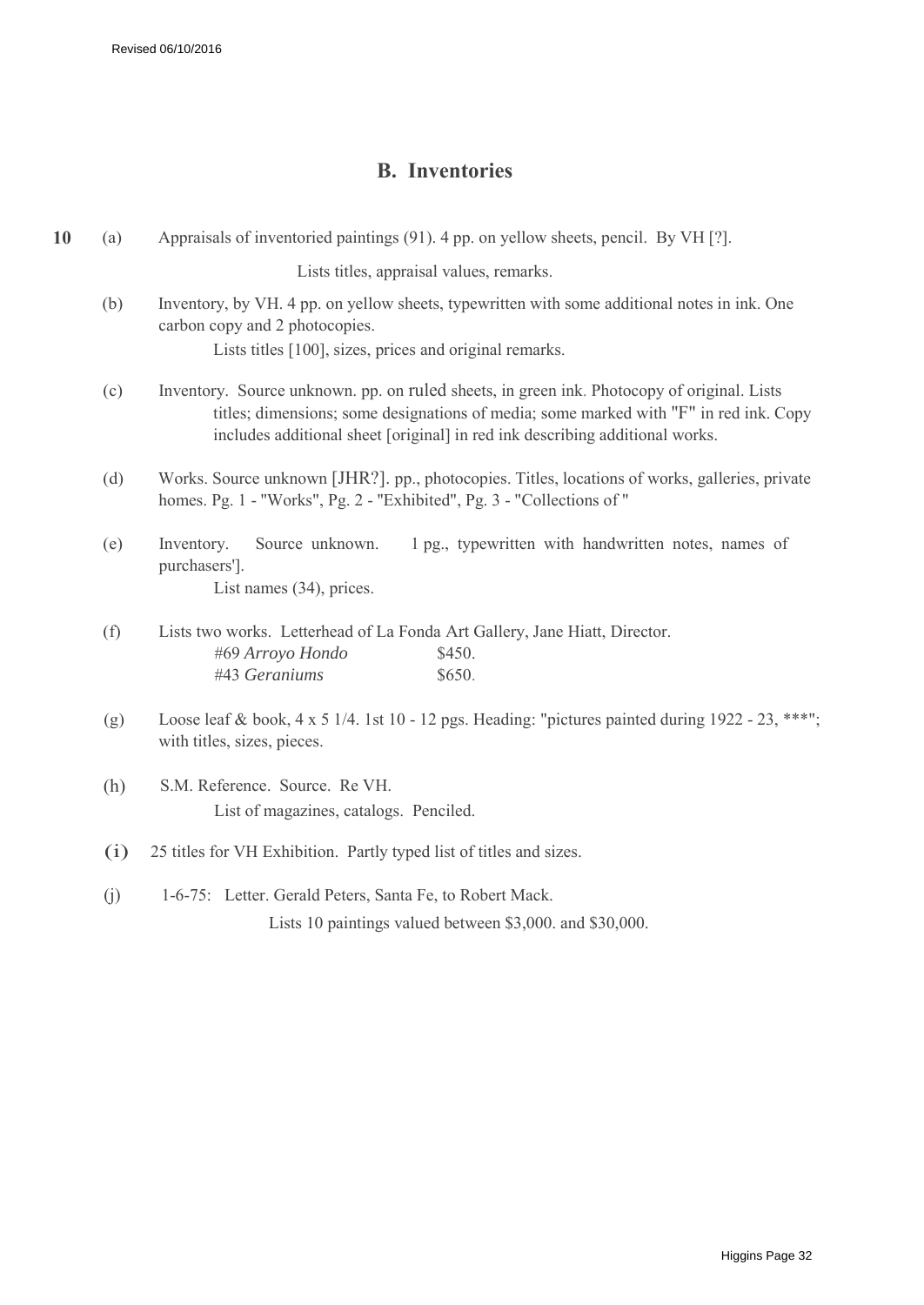#### **C. Gallery Correspondence**

| 11  |                            |                                                                                                                                                                                                                                                                                        |
|-----|----------------------------|----------------------------------------------------------------------------------------------------------------------------------------------------------------------------------------------------------------------------------------------------------------------------------------|
|     | $10-20-11$ to $10-18-12$ : | Letters and shipping documents between VH, American Express Co.,                                                                                                                                                                                                                       |
|     |                            | and others.                                                                                                                                                                                                                                                                            |
|     |                            | Reviews customs requirements, shipping charges, etc. from<br>London, to Bruges, Belgium, etc.                                                                                                                                                                                          |
| 12. |                            |                                                                                                                                                                                                                                                                                        |
|     | $2 - 22 - 12$              | Letter. Chicago Academy of Fine Arts to VH, St. Ives, England.<br>Introducing VH to Messrs. Ritman and Winter, also traveling in Europe.                                                                                                                                               |
|     | $11 - 12 - 13$ :           | Letter. The Inland Printer to VH, Palette and Chisel Club, Chicago.<br>Enclosing printer's proof of colored engraving of painting, St. Ives, to<br>appear in January issile of The Inland Printer. Also enclosed is a proof<br>of Street Scene Broges, endorsed in pencil, June, 1914. |
|     | $3 - 7 - 14$ :             | Letter. Terre Haute Art Association, Indiana to VH.                                                                                                                                                                                                                                    |
|     |                            | Soliciting a VH painting to show at its April exhibit. Pencil note<br>on back by VH: "I could hardly take less than one hundred<br>seventy five for the pict [ure]." [VH 29 years old.]                                                                                                |
|     | $8 - 20 - 20$ :            | Letter. The Northwestern Mutual Life Insurance Company to VH.<br>Seeking a VH painting to show at exhibition at University of<br>Illinois when Better Community Movement<br>meets<br>in<br>Champaign, IL on October 1-3.                                                               |
|     | $3 - 5 - 21$ :             | Letter. The Mohr Art Galleries, Toledo, OH to Walter Ufer, Taos.<br>Great interest shown in his works.                                                                                                                                                                                 |
|     | $3 - 5 - 21$ :             | Endorsement to letter of 3-5-21. Walter Ufer to VH. Perhaps members<br>of Taos Society might wish to send works to Mohr.                                                                                                                                                               |
|     | $4 - 20 - 21$ :            | Letter. [Sender illegible] to VH.<br>Indicating in sketch how he would like to reduce the skyline of<br>oil painting.                                                                                                                                                                  |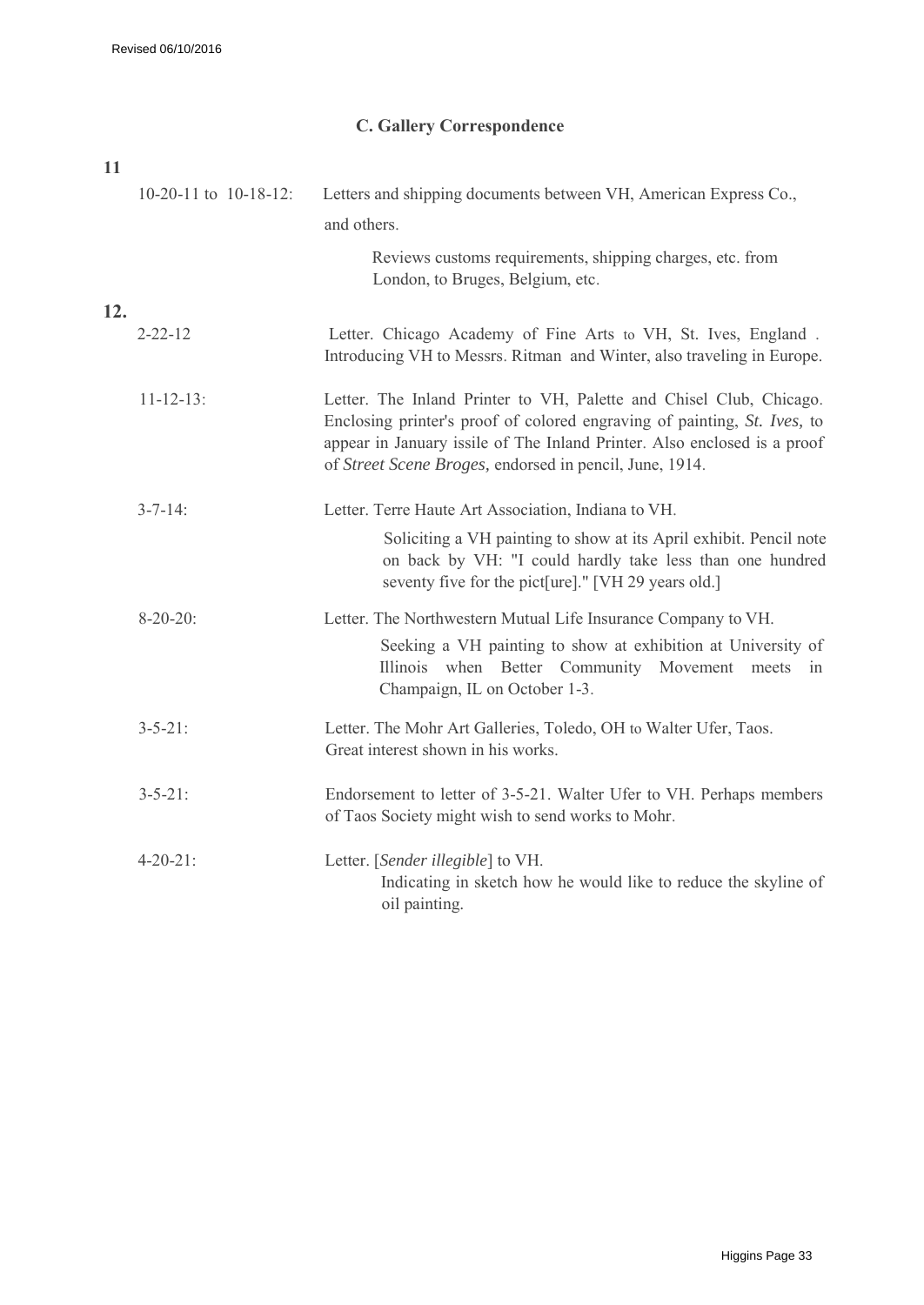| $3 - 28 - 23$ :  | Letter. The Fort Wayne [Indiana] Art School and Museum to VH.<br>Thanking him for allowing the showing of four of his paintings.                                                                                                                                                                            |
|------------------|-------------------------------------------------------------------------------------------------------------------------------------------------------------------------------------------------------------------------------------------------------------------------------------------------------------|
| $7 - 4 - 23$ :   | Le Revue Moderne, Paris, France to VH. In French.<br>Soliciting an advertisement of his art in Compte-Rendu.                                                                                                                                                                                                |
| $9 - 5 - 23$ :   | William Macbeth, Inc., New York City, NY to VH soliciting art.                                                                                                                                                                                                                                              |
| $10 - 22 - 23$ : | Contract. The State Capitol Decoration Commission, Missouri and VH.<br>Duplicate original.<br>Engagement to paint three murals in State Capitol in spaces 12 feet<br>long and 6 feet high: \$3,000.                                                                                                         |
| $2 - 18 - 24$ :  | Letter. Lyman Brothers [Carl Lyman, V.P.], Indianapolis, IN, to VH.<br>Stationery has picture of Lyman building.<br>Readying for exhibition.                                                                                                                                                                |
| $2 - 25 - 24$ :  | Letter. William H. Bush, Chicago, to VH.<br>Enclosing copy of his letter to Guy Carlander, Amarillo, TX re VH<br>painting. [Letter elliptical.]                                                                                                                                                             |
| $2 - 29 - 24$ :  | Lyman Brothers to VH.<br>Suggesting marketing approach to preparation of catalog for Pettis<br>Gallery exhibition.                                                                                                                                                                                          |
| $3 - 3 - 24$ :   | The Corcoran Gallery of Art, Washington, DC to VH.<br>Acknowledging receipt from Carson, Pirie & Scott of VH painting<br>titled <i>Apaches</i> to be included in April exhibition.                                                                                                                          |
| $3 - 11 - 24$ :  | The Pennsylvania Academy of the Fine Arts, Philadelphia, PA to VH,<br>Salmagundi Club, New York.                                                                                                                                                                                                            |
|                  | Discussing offer of \$1,000 for VH painting, The Widower, hanging at<br>the show there.<br>Attached: Notice of sale of painting for \$1,000.<br>Envelope has interesting routings on face; reverse side comment<br>by VH, ink: "Sale of <i>The Widower"'</i> Also, descriptive comment,<br>"Pic with Goat." |
| $3 - 14 - 24$ :  | The Buffalo Fine Arts Academy [Cornelia B. Sage, Quinton, Director] to VH<br>forwarded from Chicago to Salmagundi Club, New York.<br>Asking to exhibit <i>The Widower</i> in its Eighteenth Annual Exhibition.                                                                                              |
| $3 - 18 - 24$ :  | The Mural Painters, New York, NY. Soliciting art.                                                                                                                                                                                                                                                           |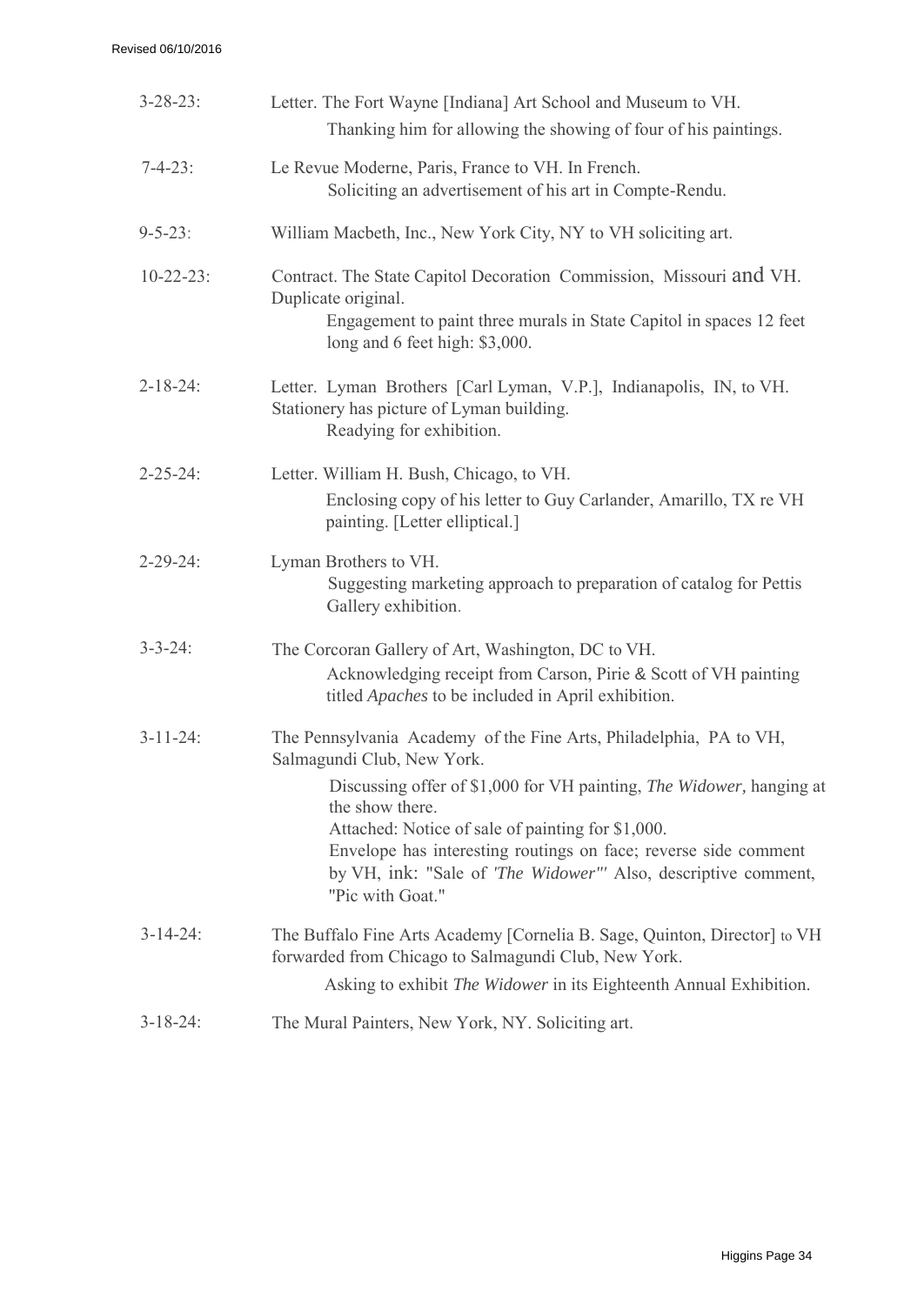| $3 - 22 - 24$     | Painters and Sculptors Gallery Association, New York, NY, to VH. Letter on<br>above letterhead written by Grand Central Art Galleries.<br>If no objection, latter will ship VH painting Still Life to Detroit<br>Institute of Art for its annual exhibition. |
|-------------------|--------------------------------------------------------------------------------------------------------------------------------------------------------------------------------------------------------------------------------------------------------------|
| $3 - 27 - 24$ :   | The Corcoran Gallery of Art to VH.<br>Lists paintings thus far received from Artists Packing & Shipping Co.<br>and his corrections in catalogue.                                                                                                             |
| $4 - 7 - 24$      | Painters and Sculptors Gallery etc. to VH at Corcoran Gallery. Seeking<br>approval to send Small Crucifixion and Taos (sic) Subject to Cleveland<br>Museum at end of Corcoran show.                                                                          |
| $4 - 10 - 24$ :   | Lyman Brothers to VH. Readying for show in Indianapolis starting May 5.<br>Seeks material for catalogue.                                                                                                                                                     |
| $6 - 2 - 24$ :    | El Palacio, pp. 167-169.<br>Announcing opening of Pettis Gallery with works of Taos artists,<br>including VH.                                                                                                                                                |
| c. $7 - ? - 24$ : | Taos Society of Artist (sic), to VH.<br>Seeking titles and prices for works being sent for 1924-1925 show<br>starting November 10 in Fort Worth, TX.                                                                                                         |
| $7 - 24 - 24$ :   | Art Association of Richmond, Indiana to VH.<br>Soliciting works for show, January 1-13, 1925, and one for its<br>permanent collection.                                                                                                                       |
| $10-30-24$ :      | Columbus Gallery of Fine Arts, Columbus, Ohio to VH.<br>Acknowledges receipt of 4 paintings from Taos and 2 boxes from<br>Carson, Pirie Scott & Co. containing 10 canvasses [names set forth].                                                               |
| $11 - 15 - 24$ :  | Art Institute of Chicago to VH.<br>Seeking permission to move <i>New Mexico Calvary</i> (sic) to galleries<br>[named] in Kansas City, Minneapolis, and Lincoln, Nebraska at<br>close of its 37th Annual Exhibition.                                          |
| $11 - 19 - 24$ :  | Wichita Art Association to VH. First page only; letter incomplete.<br>Suggesting he be in touch with Mulvane Art Museum at Topeka.                                                                                                                           |
| $11 - 28 - 24$ :  | Ibid. to VH.<br>Arranging for show and VH visit in February.                                                                                                                                                                                                 |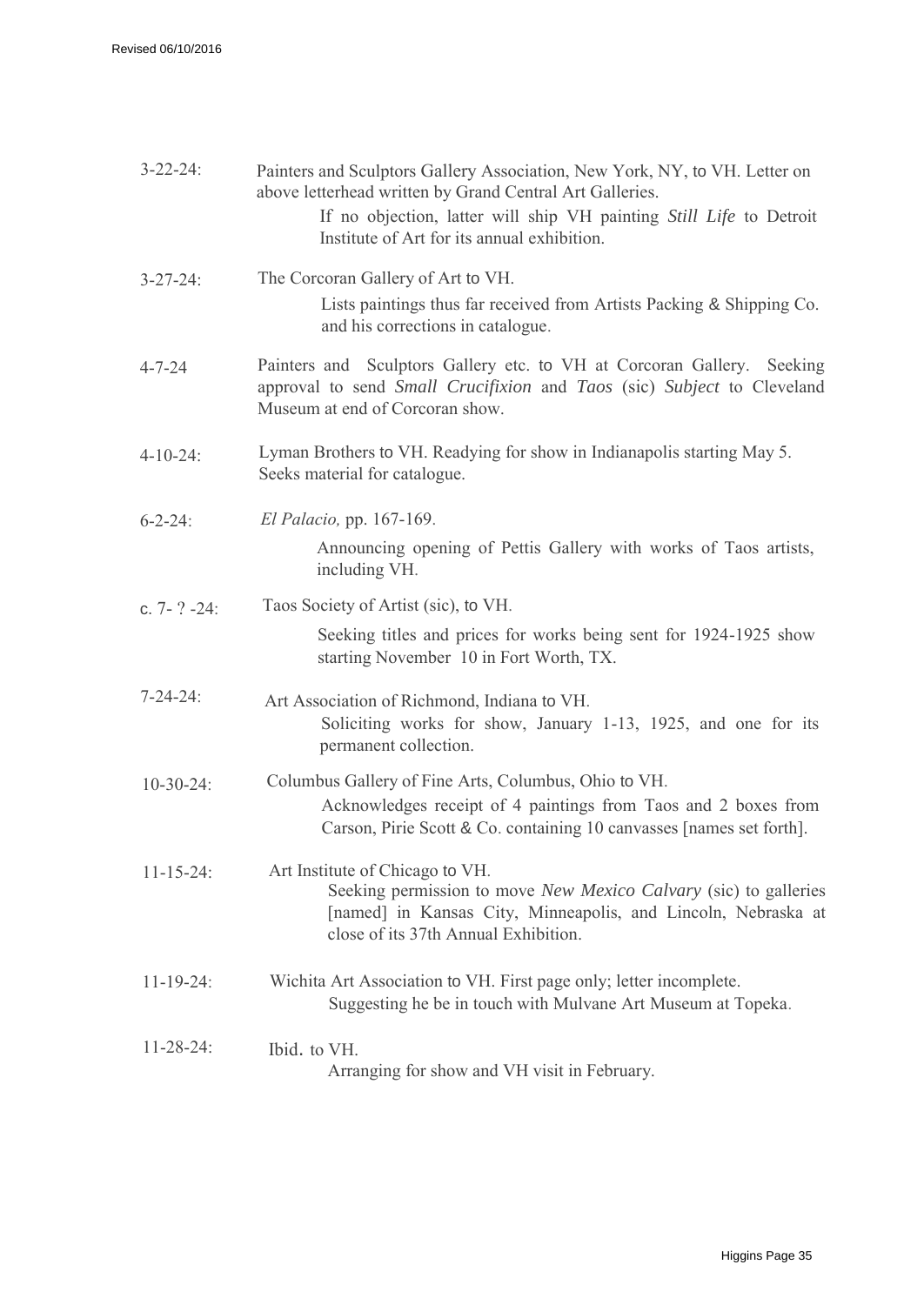|     | $12 - 22 - 24$ : | The Pennsylvania Academy of the Fine Arts to VH.<br>Discussing procedures to be followed by VH as a member of the Jury<br>of Selection for the 120th Annual Exhibition in 1925.                                                         |
|-----|------------------|-----------------------------------------------------------------------------------------------------------------------------------------------------------------------------------------------------------------------------------------|
|     | $12 - 26 - 24$ : | Klauer Mfg. Co., Dubuque, Iowa to VH.<br>Referring to plans for VH show in Dubuque in January 1925.                                                                                                                                     |
|     | $12 - 29 - 24$ : | Eva Springer, Washington, DC to VH.<br>Congratulating him on appointment to Jury of Selection (supra) and<br>"trusting" him to look "with a kind eye upon the work of your friends<br>in Washington."                                   |
|     | $12 - 29 - 24$ : | Dubuque Art Association to VH.                                                                                                                                                                                                          |
|     |                  | Discussing plans to meet before exhibition.                                                                                                                                                                                             |
| 13. | $1 - 4 - 25$ :   | C.A. Seward. Wichita, Kansas, to VH.<br>Planning for exhibition at Wichita Art Association in February.                                                                                                                                 |
|     | $1 - 5 - 25$ :   | Dubuque Art Association to VH.                                                                                                                                                                                                          |
|     |                  | Further discussions of plans.                                                                                                                                                                                                           |
|     | $1 - 28 - 25$ :  | Pennsylvania Academy of Fine Arts to VH.                                                                                                                                                                                                |
|     |                  | Jury to hold final meeting, inviting him to Philadelphia.                                                                                                                                                                               |
|     | $2 - 7 - 25$ :   | [TWX] Seward to VH.<br>Last minute arrangements.                                                                                                                                                                                        |
|     | $2 - 10 - 25$ :  | Capitol Decoration Commission [John Pickard, Pres.], Missouri, to VH.<br>Asking for descriptive material for three murals to appear m<br>forthcoming catalog.                                                                           |
|     | $2 - 25 - 25$ :  | Art Association of Indianapolis, IN - John Herron Art Institute.<br>Calling for meeting of artists participating in Eighteenth Annual<br>Exhibition.<br>Also: receipt for VH of Spring Rain and The Widower for inclusion<br>in Annual. |
|     | $3 - 18 - 25$ :  | Op. cit., supra.                                                                                                                                                                                                                        |
|     |                  | Seeking instructions re interest of Fort Wayne Museum in exhibiting<br>VH work during April.                                                                                                                                            |
|     | $3 - 23 - 25$ :  | Art Institute of Chicago to VH.<br>Bill covering insurance for transit: \$2.70.                                                                                                                                                         |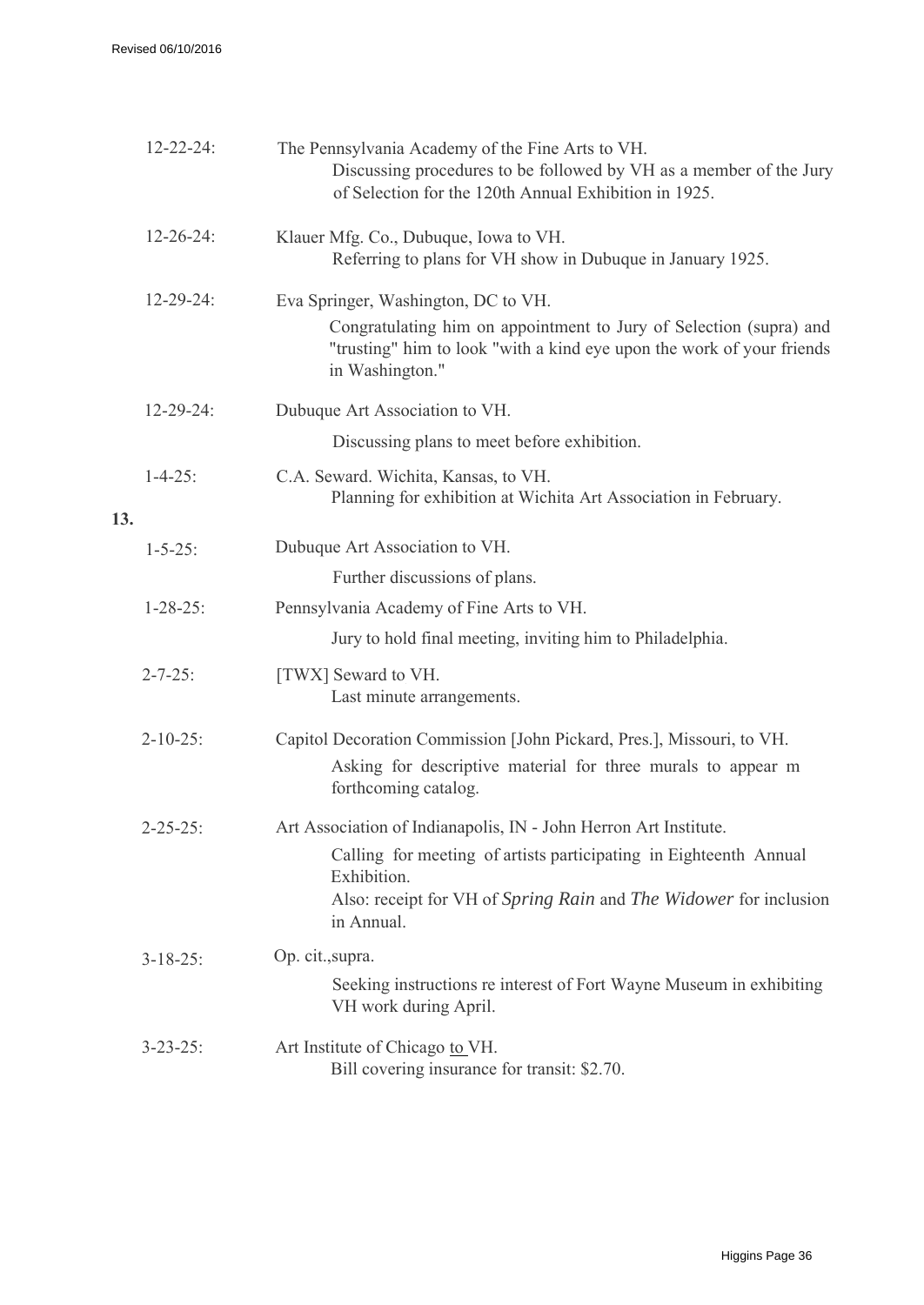| $3 - 26 - 25$ : | Indianapolis Clearing House, [George C. Calvert, Mgr.] to VH.<br>Discussing unhappiness with procedures by the jury of three at last<br>year's show.                                                                                                                                                       |
|-----------------|------------------------------------------------------------------------------------------------------------------------------------------------------------------------------------------------------------------------------------------------------------------------------------------------------------|
| $4 - 1 - 25$ :  | Los Angeles Museum [Wm. Alanson Bryan, Dir.] to VH.                                                                                                                                                                                                                                                        |
|                 | Invitation to contribute to Pan-American Exhibition of Oil Paintings,<br>November 3, 1925 - January 1, 1926; being first international ever<br>held in U.S. Enclosed: Brochures, Conditions and Awards.                                                                                                    |
| $4 - 7 - 25$ :  | William Preston Harrison, Los Angeles, to VH. Discussing exhibition efforts.                                                                                                                                                                                                                               |
| $4 - 9 - 25$ :  | American Federation of Arts, Washington, DC to VH.<br>Describing shows to which VH painting shown at Venice Exhibition<br>has been sent; most recently shown at Delgado Museum in New<br>Orleans. [Title not disclosed .]                                                                                  |
| $4 - 18 - 25$ : | Artists' Packing & Shipping Co. to VH. Invoice for packing and shipping<br>charges: \$87.44.                                                                                                                                                                                                               |
| $4 - 20 - 25$ : | Ibid. to VH.<br>Complaining about tardy payments.                                                                                                                                                                                                                                                          |
| $4 - 25 - 25$ : | Grand Central Art Galleries to VH.<br>Explaining its plans for the 1925 season.                                                                                                                                                                                                                            |
| $5 - 4 - 25$ :  | Capitol Decoration Commission, Missouri, to VH.<br>Announcing approval of VH's 3 lunettes in the capitol building.                                                                                                                                                                                         |
| $5 - 2 - 31$ :  | Mrs. Malcolm L. McBride, Cleveland, Ohio to VH.                                                                                                                                                                                                                                                            |
|                 | Seeking price for El Sangre de Christo (sic) Mountains.                                                                                                                                                                                                                                                    |
| $9 - 21 - 33$ : | TWX. Grand Central Art Galleries to VH.<br>Saint Gaudens has invited VH's Zinnias for Carnegie International.                                                                                                                                                                                              |
| $9 - 25 - 33$ : | Carnegie Institute to VH.<br>Announcing that <i>The Sleeping Model</i> is to be in the International.                                                                                                                                                                                                      |
| $11 - 7 - 33$ : | Carnegie Institute, Pittsburgh, Pennsylvania, [Homer Saint-Gaudens, Dir.] to<br>VH, Grand Central Art Galleries.<br>Expressing "pride" that VH canvas, Sleeping Model, was among<br>American paintings at Thirty-First International Exhibition. [But see<br>claim of Los Angeles Museum, 4-21-25, supra.] |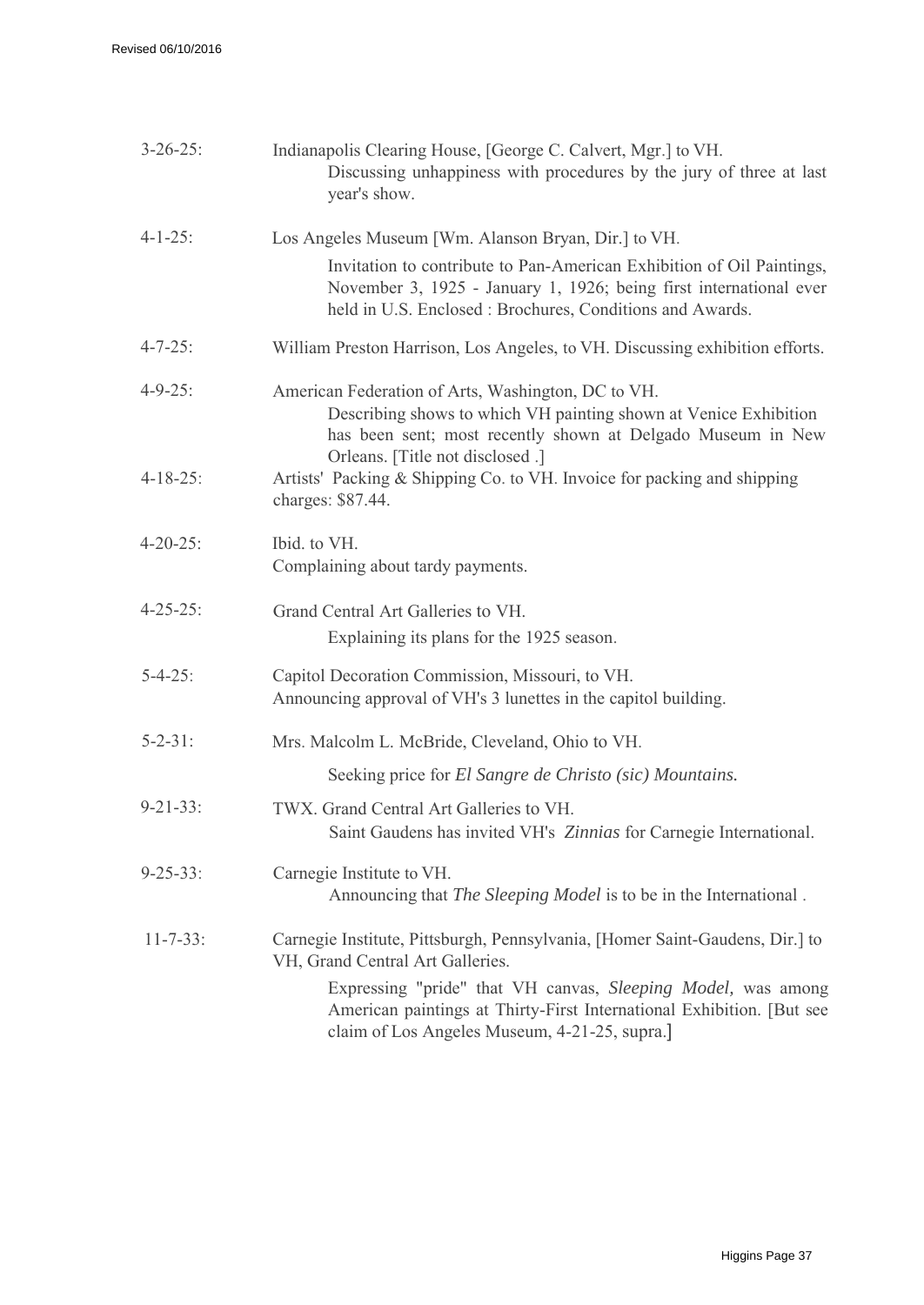| $11-29-33$ :    | Grand Central Art Galleries, New York to VH.<br>Notice of meeting of members [VH member] December 7, 1933.                                                                                                                                                                                                                                            |
|-----------------|-------------------------------------------------------------------------------------------------------------------------------------------------------------------------------------------------------------------------------------------------------------------------------------------------------------------------------------------------------|
| $1 - 26 - 34$ : | Grand Central Art Galleries to VH                                                                                                                                                                                                                                                                                                                     |
|                 | Soliciting more of his works. NB: VH losing interest in shows at<br>that Gallery? Elsewhere?                                                                                                                                                                                                                                                          |
| $6 - 24 - 35$ : | Brooklyn Museums to VH.<br>Asking for instructions re return of <i>Hondo River</i> exhibited in<br>1933 International Water Colors at Museum.                                                                                                                                                                                                         |
| $2 - 11 - 36$   | Denver Art Museum to VH.<br>Seeking 2 oils for March exhibition.                                                                                                                                                                                                                                                                                      |
| $5-19-36$ :     | Art Association of Indianapolis, Indiana.<br>The John Herron Art Institute to VH.                                                                                                                                                                                                                                                                     |
| $6 - 27 - 36$   | Treasury Dept., Rocky Ford, Colorado.<br>Notifying him of approval of his mural designs for its Post Office.                                                                                                                                                                                                                                          |
| $7 - 20 - 36$ : | Museum of New Mexico [School of American Research] to VH.<br>Inquiring whether he will serve on the Hanging Committee for the<br>Annual Exhibition of Southwestern Painters<br>and<br>Sculptors<br>(September 1-30) along with Sheldon Parsons, [father-in-law], Joe<br>Bakos, Will Shuster, [q.v. Will Shuster Collection], Raymond<br>Johnson, etc. |
| $1 - 25 - 37$ : | Samuel M. Yunt Galleries, Dallas, TX to VH.<br>Soliciting VH art.                                                                                                                                                                                                                                                                                     |
| $5 - 24 - 39$ : | American Federation of Arts, Washington, DC to VH.<br>Referring to prospective loan of VH art for shows at State University<br>of Iowa and elsewhere.                                                                                                                                                                                                 |
| $10-4-40$ :     | J.H. Sharp to VH.<br>Enclosing Bill of Sale to View of Taos Plaza with covering note.                                                                                                                                                                                                                                                                 |
| $3 - 4 - 42$ :  | Rudolf Lesch Fine Arts to VH.<br>Seeking reproduction rights to some of his paintings.                                                                                                                                                                                                                                                                |
| $2 - 13 - 45$ : | The H. Lieber Company, Inc. Indianapolis, IN to VH.<br>Holding 2 watercolors awaiting instructions for return.                                                                                                                                                                                                                                        |
| $1 - 22 - 46$ : | Grand Central Art Galleries to VH.<br>Hanging his "new paintings."                                                                                                                                                                                                                                                                                    |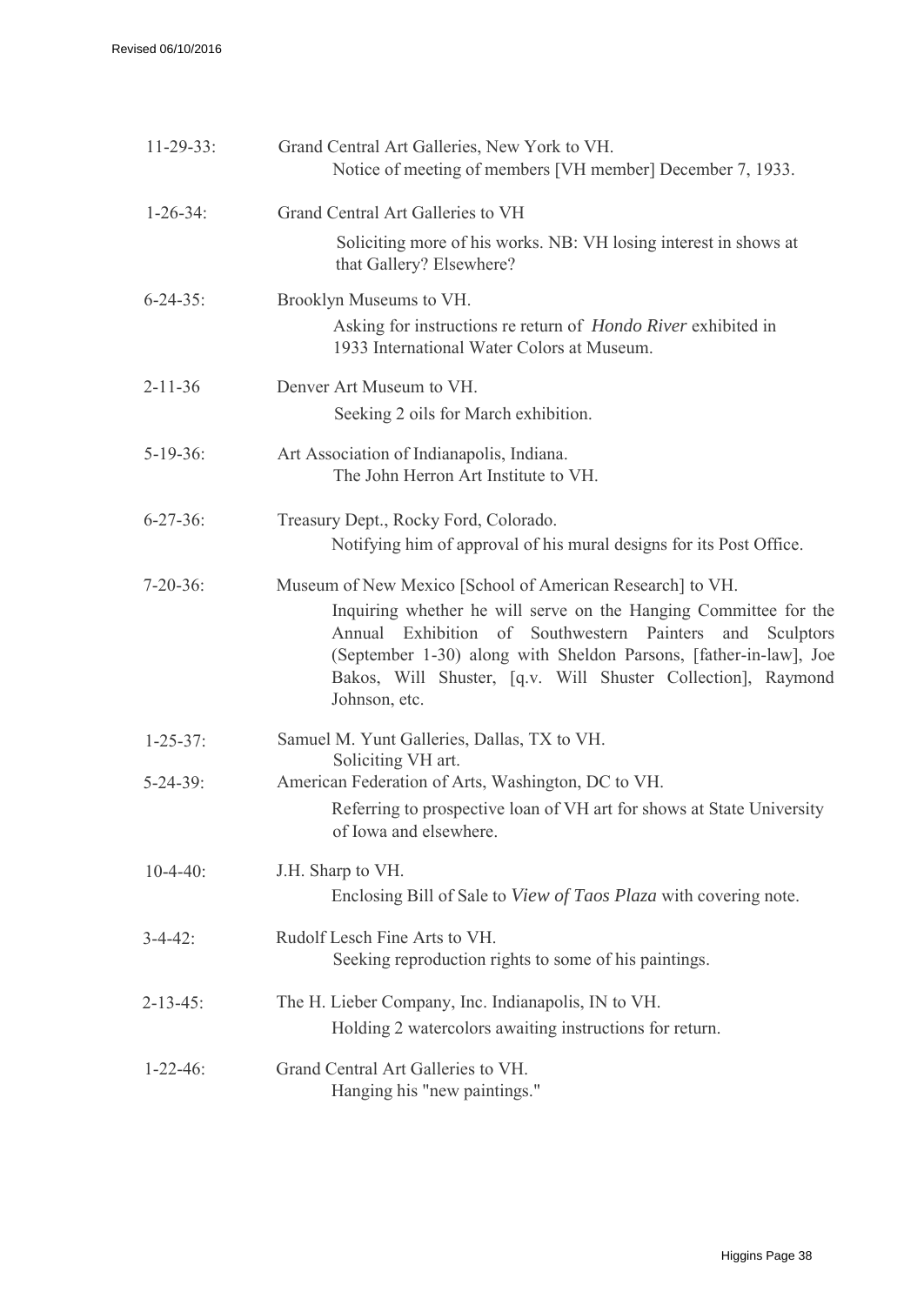|     | $3 - 22 - 48$ :                                                    | The Butler Art Institute to VH.                                                                                                                                                                           |
|-----|--------------------------------------------------------------------|-----------------------------------------------------------------------------------------------------------------------------------------------------------------------------------------------------------|
|     |                                                                    | Responding to VH inquiry, the print of Fiesta Day was made by<br>Photographische Gesellschaft, Berlin.                                                                                                    |
|     | $9 - 27 - 56$ :                                                    | Contract of Sale. Joan Reed with H.J.L. Stark, Orange, TX.                                                                                                                                                |
|     |                                                                    | Lists 8 paintings being sold at stated prices totaling \$7,335.                                                                                                                                           |
|     | $2 - 27 - 73$ :                                                    | Phoenix Art Museum to JHR.                                                                                                                                                                                |
|     |                                                                    | Thanking her for loan of VH works.                                                                                                                                                                        |
|     | $11 - 17 - 74$ :<br>Harrison Eiteljorg to Mrs. Mack. Solicitation. |                                                                                                                                                                                                           |
|     | [Undated]:                                                         | School of American Research.<br>List of names and addresses "for Victor."                                                                                                                                 |
|     | [Undated]:                                                         | J.H. Sharp.<br>Announces "entry" into the Southwest. Seeks works of Taos School<br>of Painters.                                                                                                           |
| 14. |                                                                    |                                                                                                                                                                                                           |
|     |                                                                    | University of Notre Dame, Notre Dame, IN.<br>The following correspondence and press comments pertain to a 1975 exhibition of VH<br>works arranged at the Notre Dame Museum by the Mack and Reed families. |
|     | $10-28-75$ :                                                       | Dean A Porter [Dir, Art Gallery, University of Notre Dame] to Mr./Mrs.<br>Robert Mack and JHR.                                                                                                            |
|     |                                                                    | Thanking them for their efforts in connection with scheduled VH exhibition.                                                                                                                               |
|     | $11-17-75$ :                                                       | D.A Porter to Mr./Mrs. Mack. Scheduling difficulty; sending them catalogs m<br>process.                                                                                                                   |
|     | $11 - 18 - 75$ :                                                   | D.A Porter to JHR.<br>To same effect.                                                                                                                                                                     |
|     | $12 - 8 - 75$ :                                                    | D.A. Porter to Mr./Mrs. Mack. Thanking them for hospitality during recent<br>visit.                                                                                                                       |
|     | $2 - 9 - 76$ :                                                     | Op. cit. supra.<br>Enclosing catalog.                                                                                                                                                                     |
|     | $2 - 26 - 76$ :                                                    | Op. cit. supra.<br>Discussing forthcoming exhibition.                                                                                                                                                     |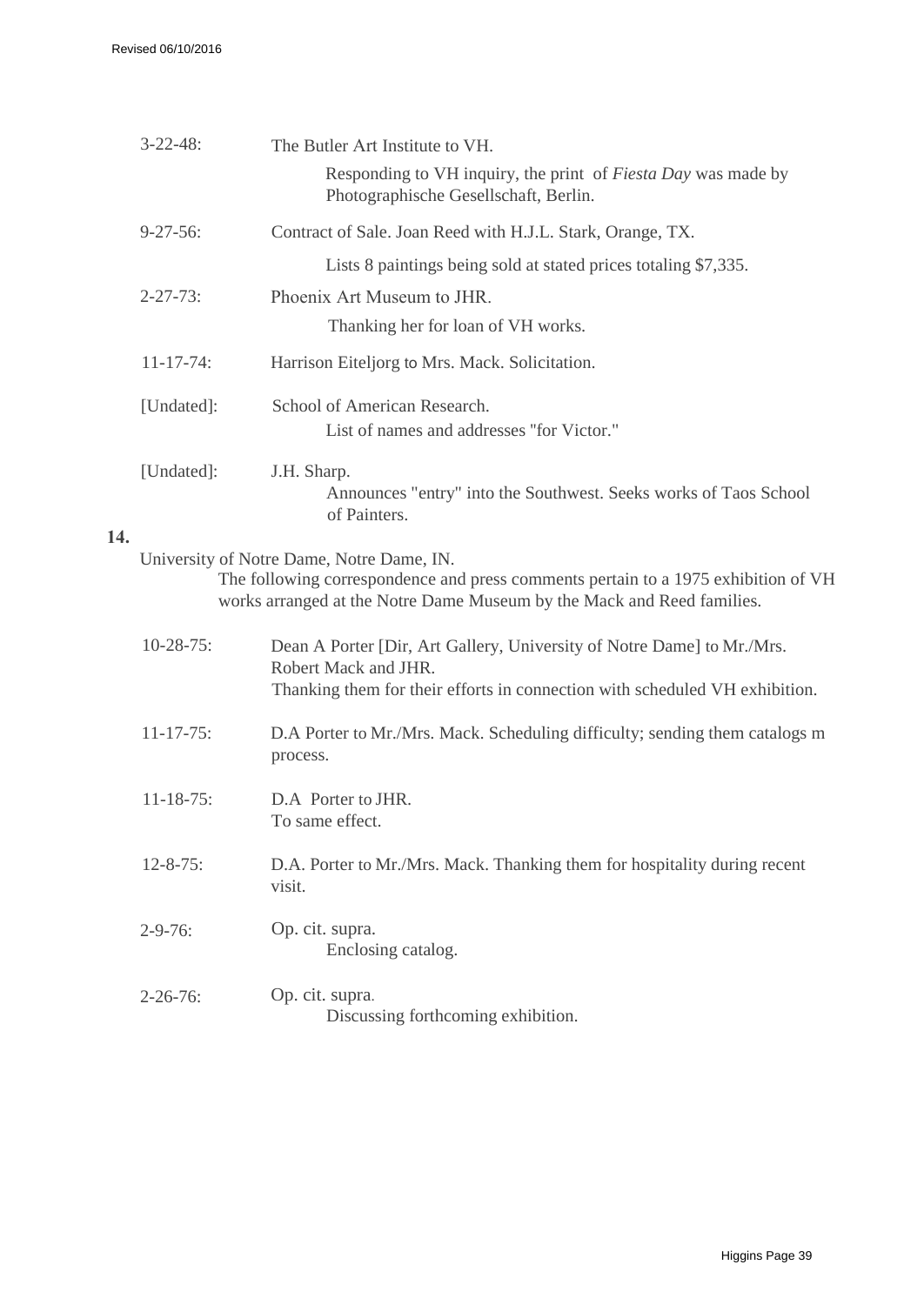| $4 - 20 - 76$ | Op. cit. supra<br>Ditto.                                        |
|---------------|-----------------------------------------------------------------|
| N.d.:         | Newsletter re: VH.                                              |
| N.d.:         | Christmas 1976 letter from the Provost.                         |
|               | Tearsheet, photocopy. Publication unidentified - N.d.; c. 1976. |

Titled, *The Week In Indian Art.* Article, *Victor Higgins Retrospective.* Opens "[next] Wednesday."

The New Mexican. December 7, 1975; pp. 26-27.

Article, *On the Arts.* Refers to VH Retrospective that opened in November.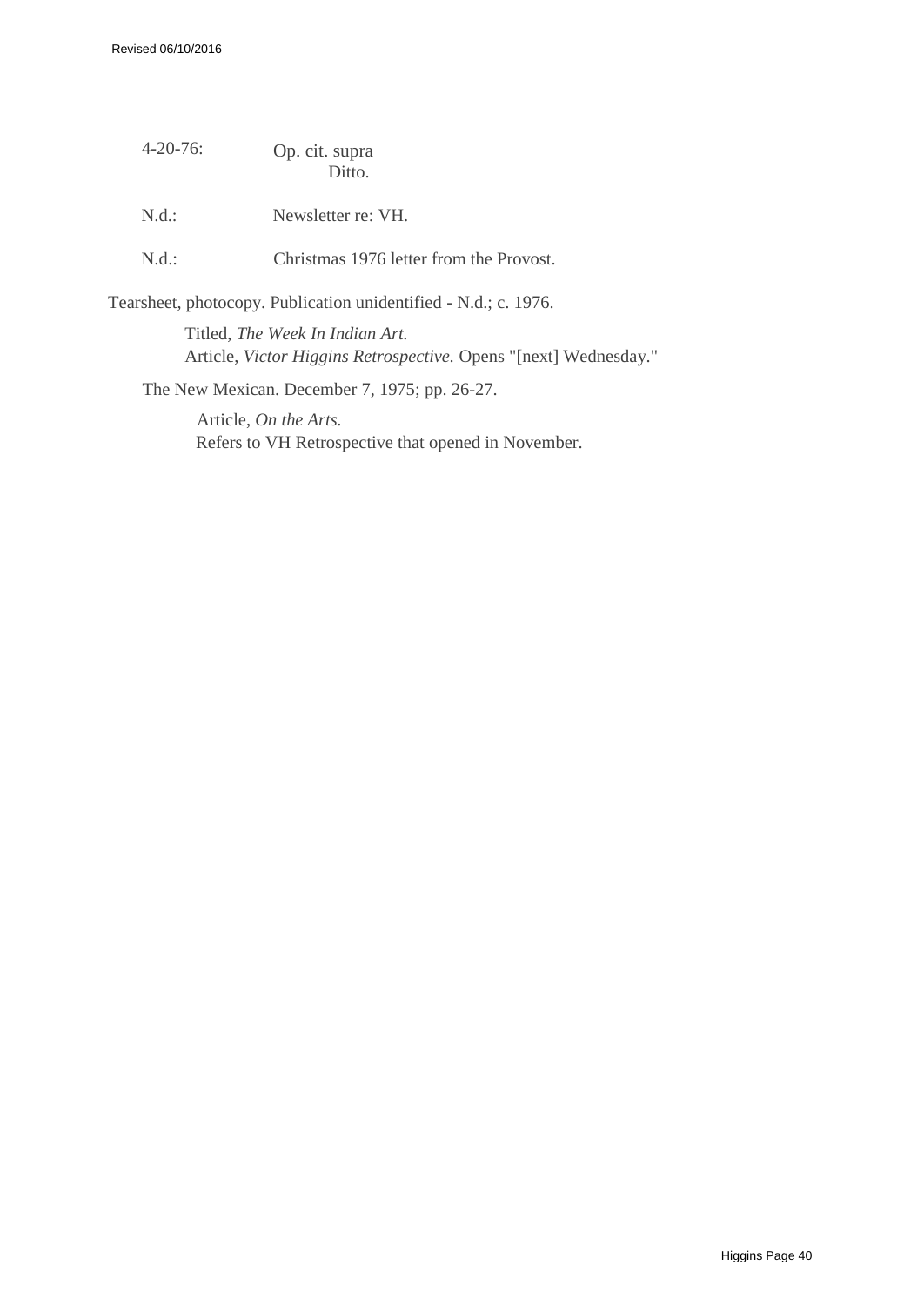#### Section IV : Articles, Newspaper Clippings and Political Matters

#### **A. Articles**

- **1.** Inland Stationer. Tear sheets, pp. 48-49; n.d. Article: *An Artist in Bruges.* By VH. Story about Bruges the Dead. A walking tour of the old city.
- **2.** Article. *St. Ives, Seaport* and *Borough of West Cornwall.* Mr. Higgins's impressions. 3 pgs. A review of its history, customs, mores, and geography.
- **3.** Brochure. Quarterly. July 1928 Published by Societe Anonyme. New York, NY. Article: *Photography in Aesthetics.* By Sara Parsons. Pgs. 23-30 . Illustrated.
- **4.** Brochure. Light and Shade. May 1930. Published by Pictorial Photographers of America. New York, NY.

Article: *Photography As a Means of Picture Making.* By Sara Parsons.

**5.** Article : *Creative Diversrty: The Story of Sara Mack.* By Mary Carroll Nelson. Typewritten, 16 pp.

> Article claims that Sara Mack was, by her own words, largely influenced by her mother, \*Carolin (sic) Reed Parsons," a gifted portrait photographer," and her father, Sheldon Parsons, a renowned artist of his day.

**6.** Article. *Taos. 1540-1632.* By Olive G. Arthur. Typewritten, 9 pp. Geographic and historic survey.

[Folders 7 - 10 deleted]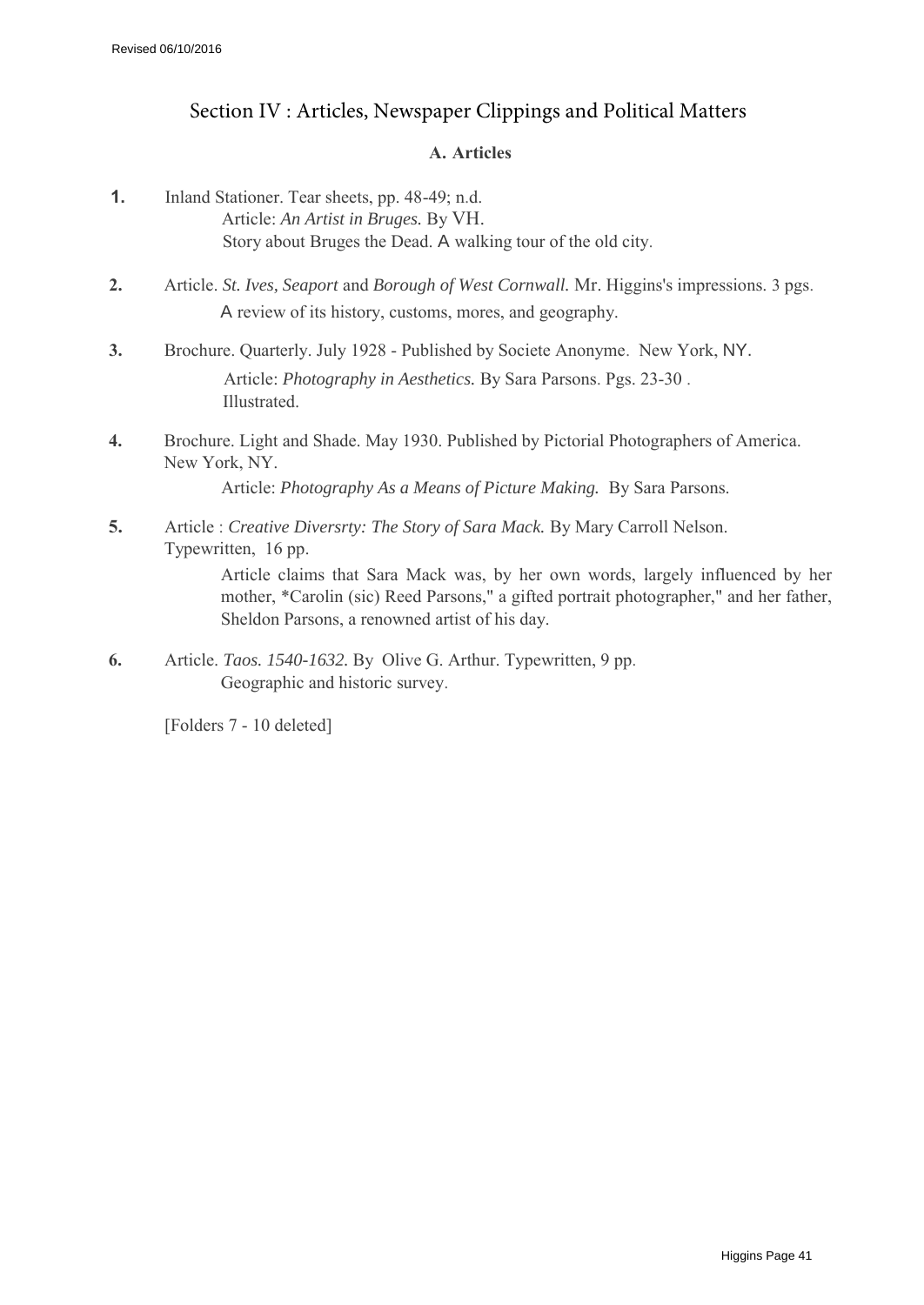#### **B. Newspaper Clippings**

The records do not indicate who clipped articles and stories from various local (i.e. Southwest) newspapers, but it is likely that VH and JHR were responsible for most of the work.

Evidently no attempt was made to keep the clippings in any kind of sequence or order. They were found in a carton in helter-skelter condition. Because they had yellowed and become extremely fragile, assembly of them in chronological order has been very difficult. Many of them had no dates; most are left without showing newspaper sources. But much remains to shed light on the work of VH and fellow artists.

#### CAVEAT

The original clippings are encased in each Folder. Photocopies have been made, and should be used, leaving the originals intact and preserved.

\* \* \*

**11.** Clippings -1914 to 1922.

- **12.** Clippings -1924 to 1931.
- **13.** Clippings -1940 to 1975.
- **14.** Undated clippings.

[Many can be correlated to approximate dates by their references to particular events.]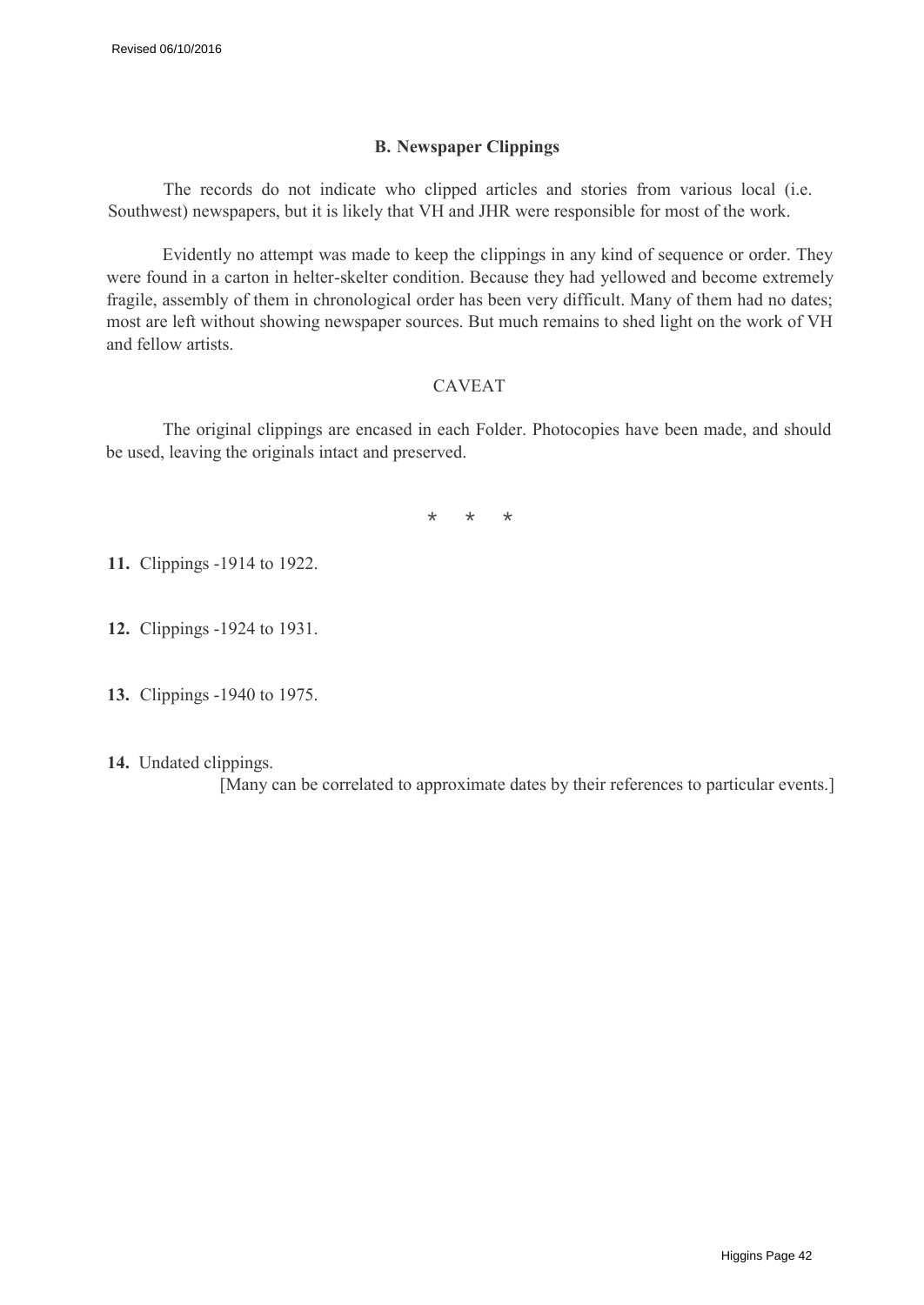#### **C. Political Matters**

| 15.        | $9 - 1 - 48$ : | Letter. Antonio Cordoba, Treasurer, Taos Co. to VH.<br>Enclosing monthly Report of Financial Condition of Taos County at<br>September I, 1948, and Annual Report at f/y/e June 30, 1948, and of<br>disposition of bond balance indebtedness.    |
|------------|----------------|-------------------------------------------------------------------------------------------------------------------------------------------------------------------------------------------------------------------------------------------------|
| <b>16.</b> |                | Monthly Report of Financial Condition of Taos Co. at December 31, 1948 by<br>(outgoing) County Treasurer Cordoba.                                                                                                                               |
|            |                | Also: statement of balance paid to P.B. Romero (incoming)<br>Treasurer. January 15, 1949.                                                                                                                                                       |
| 17.        |                | Resolutions. Taos Pueblo Council meeting. Photostat. 3 pgs. May 23, 1963.<br>Granting by Bureau of Indian Affairs of right of way to New Mexico<br>State Highway Commission for public highway across Pueblo lands<br>[35.790 acres] for \$150. |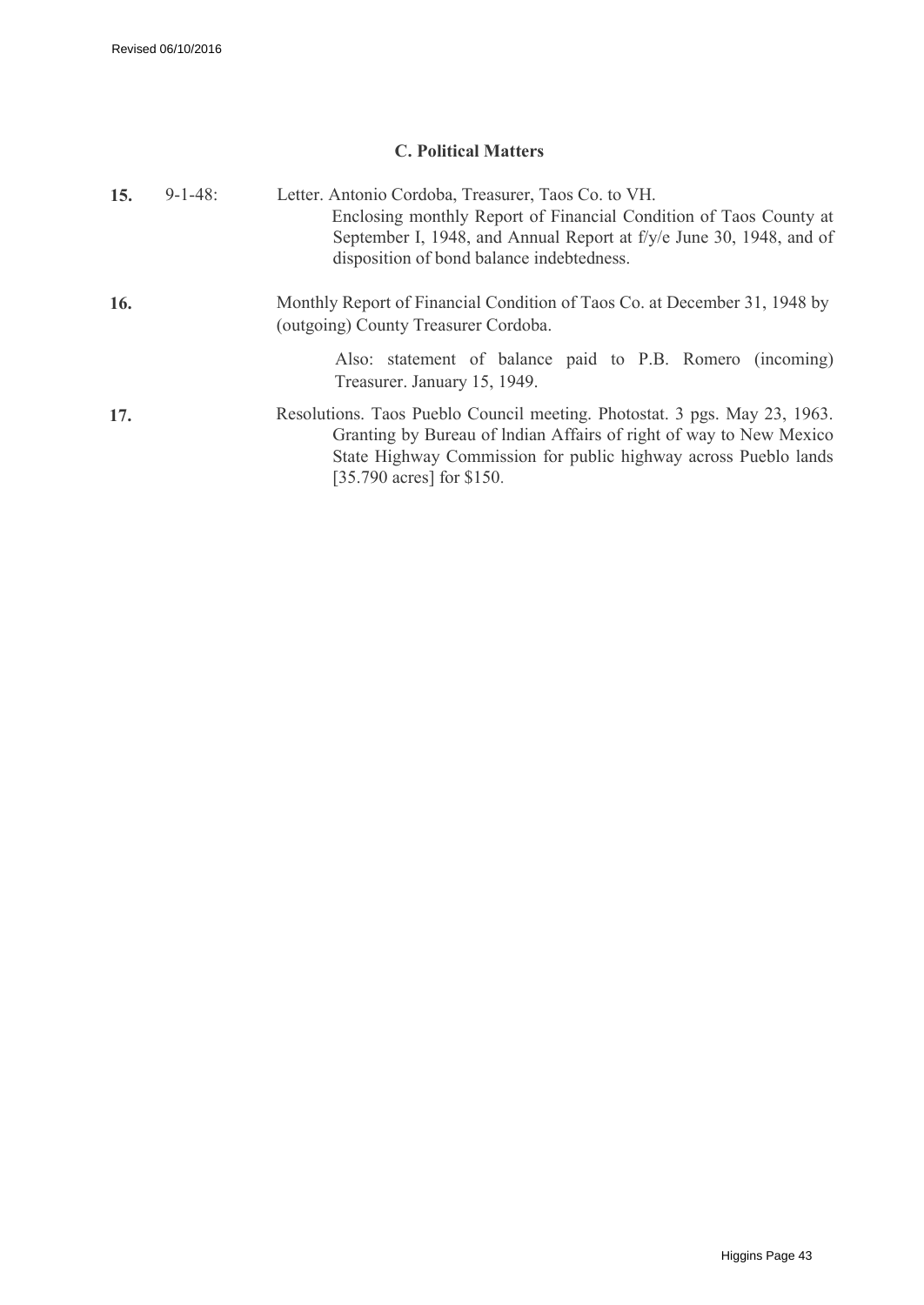Revised 06/10/2016

## Section V : Memberships and Inventions

| Box~21           |                 | A. Memberships                                                                                                                                                                                                                                    |
|------------------|-----------------|---------------------------------------------------------------------------------------------------------------------------------------------------------------------------------------------------------------------------------------------------|
| 1.               |                 | Chicago Society of Artists. Year Book. Contains Constitution and<br>By-laws. 1910.                                                                                                                                                                |
| 2.               | April 2, 1919:  | Letter. Chicago Society of Artists to Fellow Members. Lower half<br>of sheet tom off.<br>Letterhead mast shows VH as President. Letter calls supper<br>meeting for April 7. Reverse side: green ink sketches (4), one<br>of Indian carpet design. |
| 3.               |                 | American Irish Historical Society. Membership Committee. Notice of<br>VH membership nomination; n.d. New York, NY.<br>Requesting acceptance of nomination via attached sheet.<br>[Not detached or completed .]                                    |
| $\overline{4}$ . | $4 - 5 - 25$ :  | Letter. Allied Artists of America, Inc., New York, NY to VH.<br>Demand for payment of dues in arrears.                                                                                                                                            |
| 5.               | $2 - 17 - 25$ : | Statement. Allied Artists of America, Inc. to VH.<br>Statement of open membership dues for 1923 (\$5.), 1924<br>$($5.)$ , 1925 \$10.                                                                                                              |
| 6.               |                 | The Society of Independent Artists, New York, NY. Membership<br>card, 1929.                                                                                                                                                                       |
| 7.               |                 | The American Artists Professional League, New York, NY. Annual<br>bill for dues, \$3.00. 1934.                                                                                                                                                    |
| 8.               | $1 - 9 - 36$ :  | Letter: American Society of Painters, Sculptors and Gravers to VH.<br>Informing VH of his election to membership, and enclosing<br>conditions of membership.                                                                                      |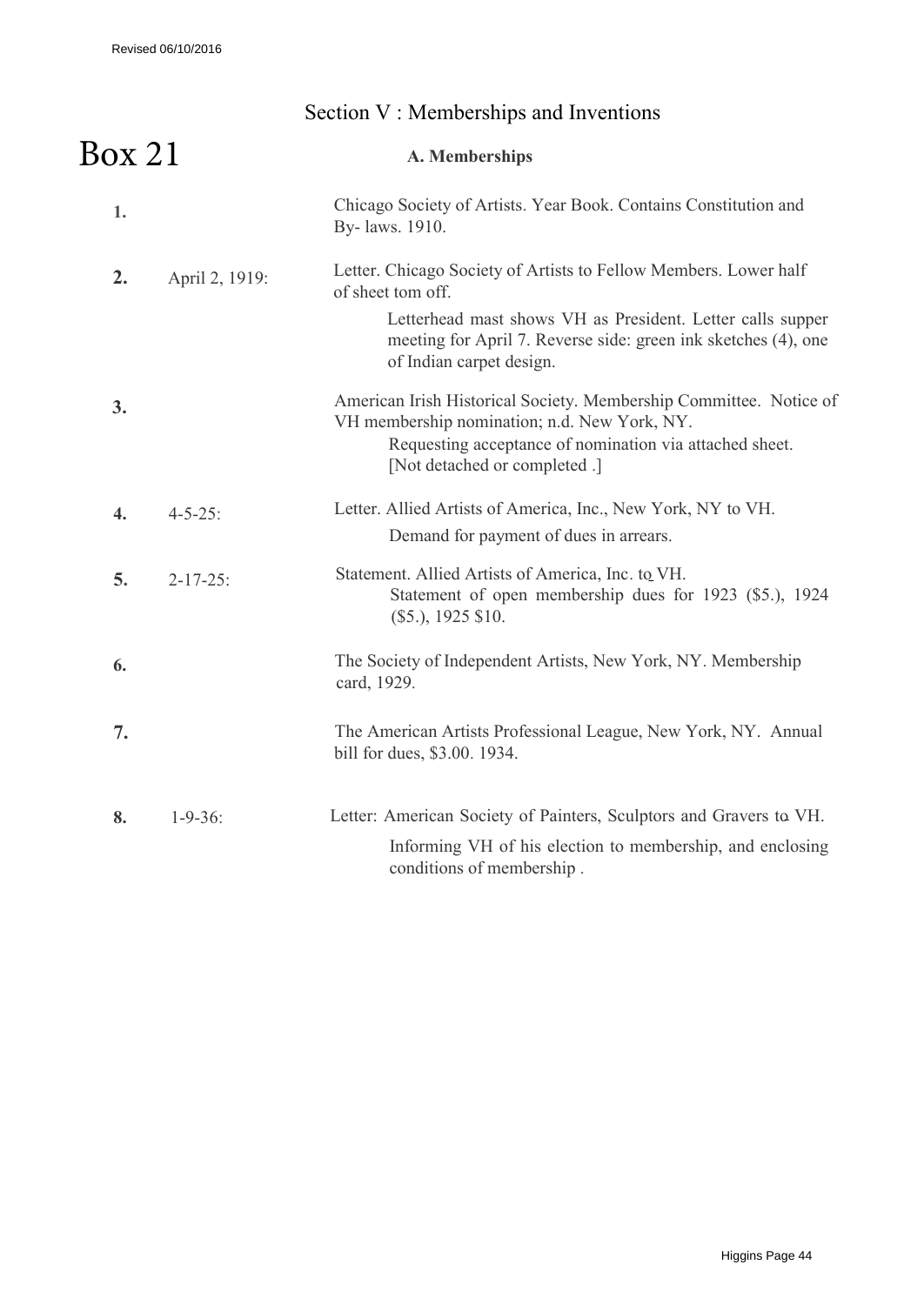#### B. Inventions

These records reflect VH's venture into the field of inventions with J. Oscar Davis [JOD]. The latter was essentially the creative force, and VH gave it visual birth with his artist's pen.

\* \* \*

| 9.  |                                | Agreement. VH and JOD. January 20, 1922.<br>JOD grants VH a one-third interest in concepts for a rotary motor, an<br>anti-theft device, an air compressor, and an air jack and device for<br>measuring the specific gravity of gasoline pumped at gas stations;<br>for which VH agrees to make the drawings, assist with<br>suggestions, and promote marketing efforts. |
|-----|--------------------------------|-------------------------------------------------------------------------------------------------------------------------------------------------------------------------------------------------------------------------------------------------------------------------------------------------------------------------------------------------------------------------|
|     |                                | Attached: long-hand version, signed by the parties on the same date. Attached: a supplemental agreement, same date, declaring JH co- inventor and co-owner of the motor concept and others.                                                                                                                                                                             |
|     |                                | 10. March 14, 1922: TWX. L.L. Driggs to VH.<br>Working on agreement for manufacturing efforts re inventions.                                                                                                                                                                                                                                                            |
| 11. |                                | Patent claims. Longhand JOD and VH. March 31, 1922.                                                                                                                                                                                                                                                                                                                     |
|     |                                | Also: Memorandum sheet. JOD & VH. April 15, 1922.<br>Sets forth ideas underlying inventions.                                                                                                                                                                                                                                                                            |
| 12. |                                | Letter agreement. JOD & VH with L.L. Driggs [LLD]. April 18, 1922. LLD                                                                                                                                                                                                                                                                                                  |
|     |                                | [Driggs Ordnance and Manufacturing Corporation] undertakes to<br>develop aforementioned inventions for a 25% interest. Also: with<br>drafts and unsigned copies. List of tracings given to LLD on April<br>21, 1922; signed by all parties.                                                                                                                             |
| 13. | $5 - 7 - 22$ :                 | Letter. JOD to LLD.<br>Explanatory comments on motor; meant to aid in preparation of<br>claims to be set forth in patent application.                                                                                                                                                                                                                                   |
|     | $5 - 24 - 22$ :                | Also: Ernest Wilkinson [W. & Guista, patent attorneys]. Enclosing copies<br>of related patents.                                                                                                                                                                                                                                                                         |
| 14. | $9 - 9 - 22$ to $1 - 5 - 23$ : | Letters. Various exchanges concerning non-progress of LLD,<br>indicating ultimately that LLD was a dead beat.                                                                                                                                                                                                                                                           |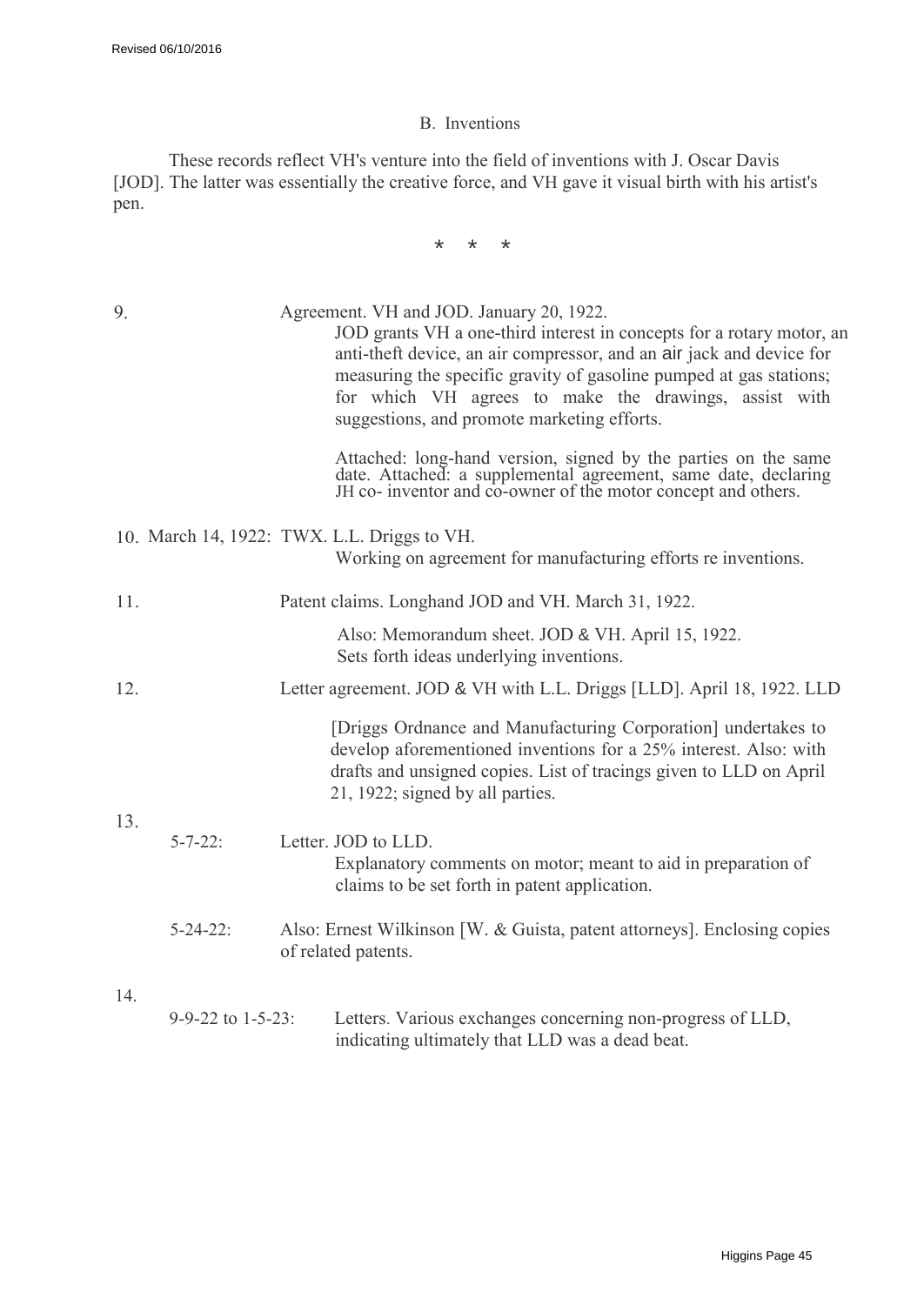| Also: |                 |                                                                                                                                                        |
|-------|-----------------|--------------------------------------------------------------------------------------------------------------------------------------------------------|
|       | $8 - 8 - 29$ :  | Letter. [intramural]. David Ferguson [Chief Engineer, James Cunningham,<br>Son                                                                         |
| 15.   |                 | & Co.] to E.F. Cunningham [Cunningham-Hall Aircraft Corp.]<br>Discourages further efforts with patents application for VH and JOD.                     |
|       | $4 - 7 - 24$ :  |                                                                                                                                                        |
|       |                 | Bill. Redding, Greeley, O'Shea & Campbell to VH.<br>Bill for advice whether rotary combustion motor improvement can be<br>patented. \$25.              |
| 16.   |                 |                                                                                                                                                        |
|       | $3 - 17 - 25$ : | Letter. Curtis B. Camp, Esq., Chicago to VH.                                                                                                           |
| 17.   | $6 - 20 - 27$ : | Commenting on his plans to open a gallery, he then discusses VH<br>drawings for gas engine and states his unwillingness to finance its<br>development. |
|       |                 | Letter. Peggy Davis to VH.<br>Suggesting there is a new interested party.                                                                              |

## **Oversize**

## Box 1

Drawings and sketches.

Of rotary motor and other inventions. Some signed by VH and JOD. Also: Longhand notes of JOD with calculations. N.d.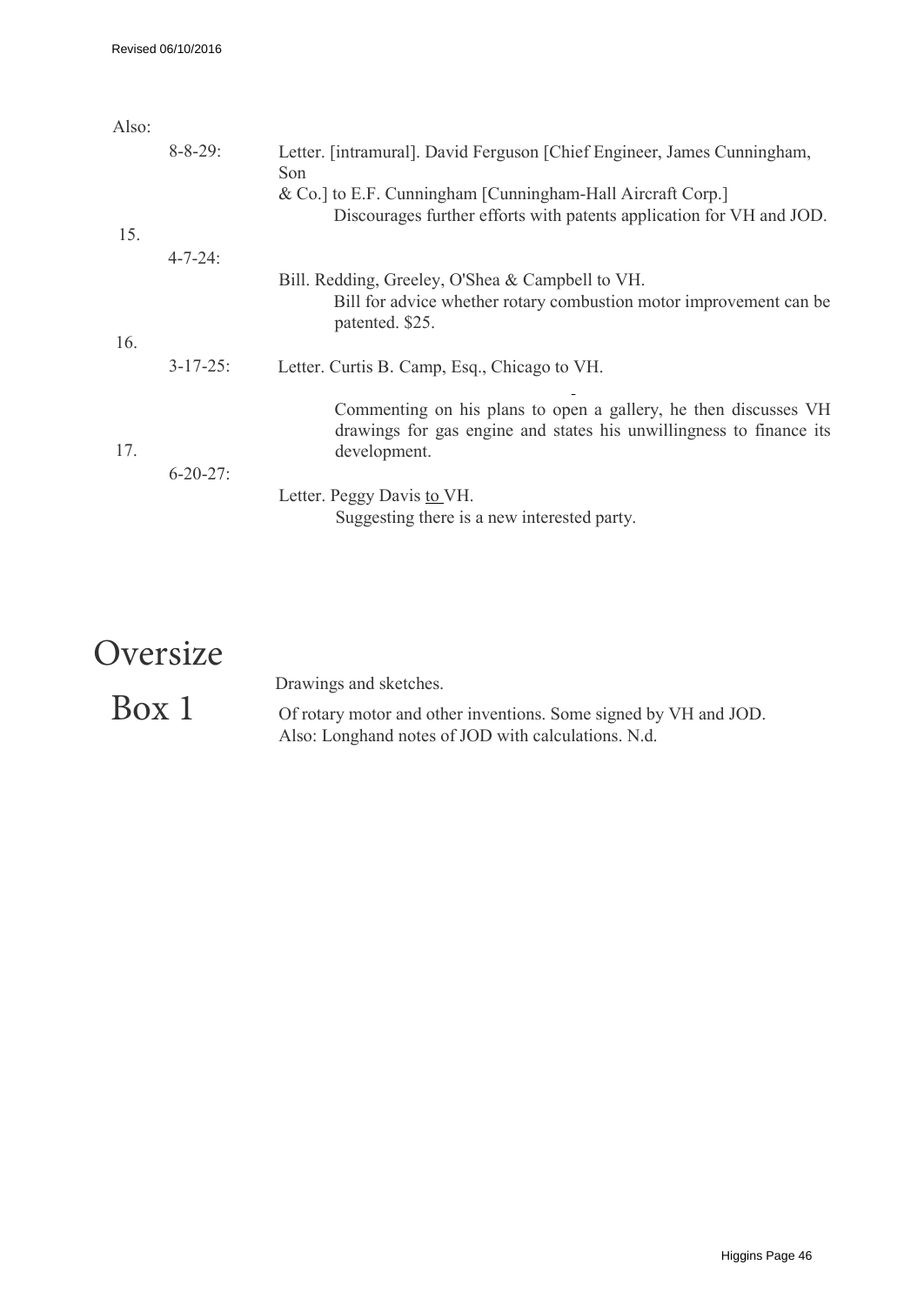#### **Section VI : Photographs, Snapshots** & **Reproductions**

The collection contains snapshots and more formal photographs, mostly black and white (unless otherwise indicated) of various sizes. Except for a very few instances, they contain no identifying inscriptions. Where there are some, they appear on the reverse side of the pictures.

They have been kept largely in the groups in which they were found to maintain the archival integrity of the collection.

\* \* \*

## Box 22

- 1. Snapshots
	- (a) Family and friends. 4 x 5 and smaller. 95 snapshots; some duplicates.
	- (b) Travel. 4 x 5 and smaller. 31 snapshots.
	- (c) Family and friends.  $4 \frac{7}{8} \times 7 \frac{1}{8}$ . 6 snapshots
		- Tournament of Roses.  $3\frac{1}{4} \times 4 \frac{3}{4}$ . 10 snapshots.
		- Christmas tree scenes.  $3\frac{1}{2} \times 4\frac{1}{4}$ 8 snapshots.
		- Miscellaneous . Various sizes. 8 snapshots.
	- (d) Color prints (2).
- 2. Photos and negatives taken by Parsons family members (29). Approximately 3 3/4 x 5 5/8; with negatives (5) of some of the foregoing.  $2 \frac{1}{2} \times 3 \frac{1}{4}$  negative enlargements (5), 4 x 5  $\frac{1}{2}$ 
	- Scenes of imposing white residence (5). Not identified .
	- Mission church (9).
	- Portal of Palace of the Governors (3).
	- Taos Pueblo (1).
	- Home interior (3), one used as Christmas card, 1925.
	- Landscapes (6).
	- Miscellaneous (3).

All but Christmas card, supra, packaged in film folder of ''Mack Photo Service, Santa Fe," and labeled:

'For Parsons." N.d.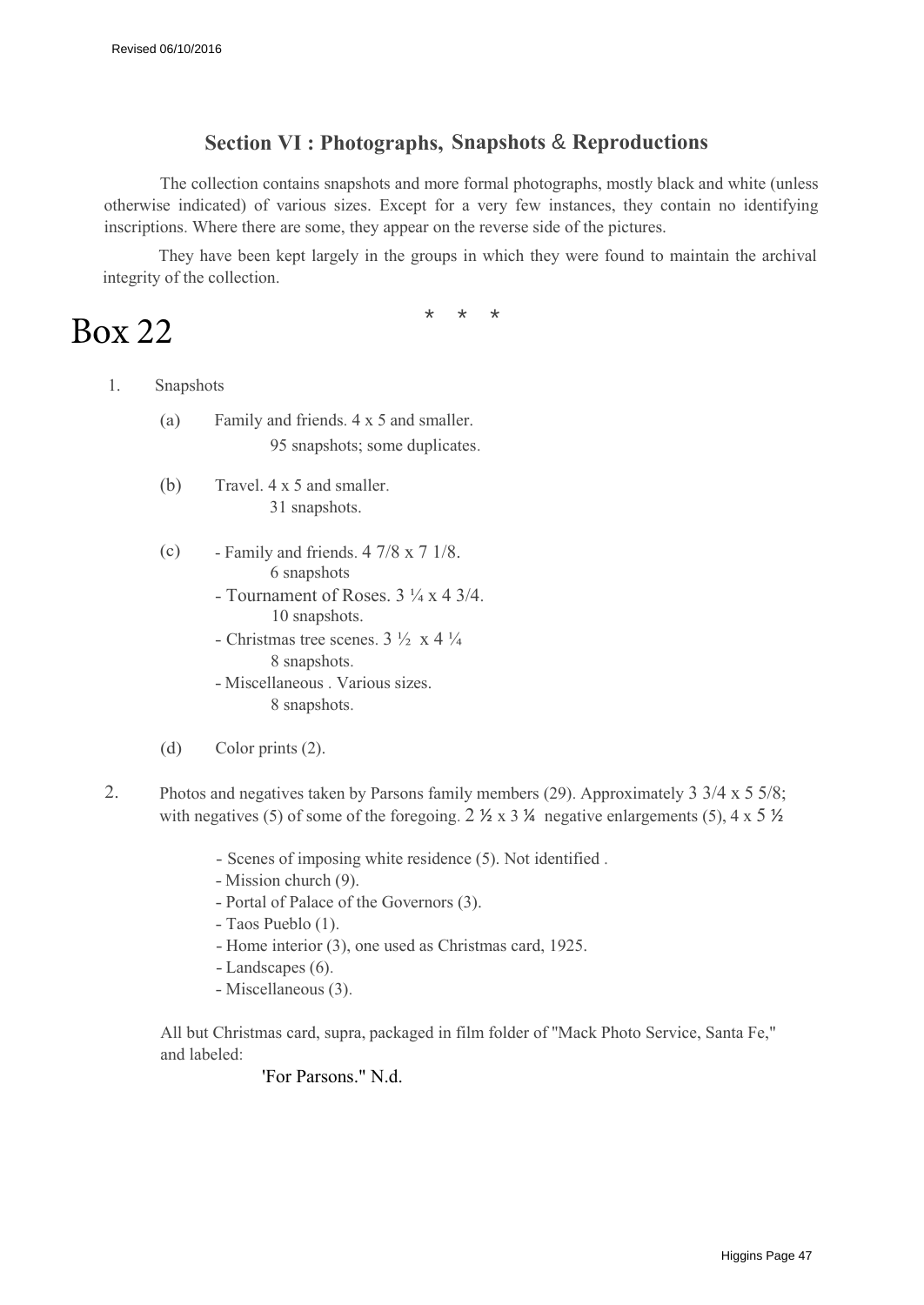- 3 Photos portraits and portrait type prints of Sheldon Parsons [SP], descendants, and friends . of the family (107).
	- (a) of SP (13), various sizes, n.d., with news story and picture of artist; two negatives, 4  $\frac{1}{2}$  x 5  $\frac{1}{4}$ .
	- (b) of Joan Higgins Reed, various sizes:
		- As a child (5) at various ages. Includes newspaper picture.
		- $-$  As an adult (11).
		- With husband (5), together with negatives of some (12).
		- Of husband (19).
		- Newspaper photo, at 7 years of age; back from school in Germany.
		- As a child with mother, Sara; also negative.
	- (c) - Formal and semi- formal poses (44). Various sizes. By Caroline Reed Parsons, Sheldon Parson's wife and well-known photographer in New York
	- (d) - Negatives (5), 3 ½ x 5 ¼ of Sara fishing. Envelope marked "Sara." By Caroline Reed
	- (e) - Positive prints and negatives of Joan Higgins Reed (8).
- $4.$  (a) (b) Additional posed pictures, some individuals identified. In two envelopes: Part I, Part II.
- 5. Snapshots, color. 3 ½ x 3 ½. 20 ea. In 3 loose-leaf booklets. Labeled: Victor Higgins Exhibit, Notre Dame Art Gallery. October 26, 1975. Bound by Detroit Camera Shop.
	- Vol. I: VH paintings hanging in gallery.
	- Vol. II: VH paintings and gallery guests.
	- Vol. III: Marked: "Afterglow at the Morris Inn."

Cocktail party.

Notre Dame Art Gallery WS part of the University, and is associated with Indianapolis Museum of Art.

- 6. Snapshots. Various sizes. Taken by VH for study purposes as predicates for painting. Mostly of Native Americans and habitat. Various sizes. c. 1920-1930. [See also folder 12, infra.]
	- (a) Native Americans, posing and at activities (46). Native
	- (b) Americans: dancers (14).
	- (c) Habitat and activities (17).
	- (d) Reduced size, approximately 2  $\frac{1}{4} \times 3 \frac{1}{2}$ . Various of above (28).
	- (e) Postcard. Photo of painting. *Vaillant. Sur le plage. Salon. 1905.* Photo by Stieglitz

Parsons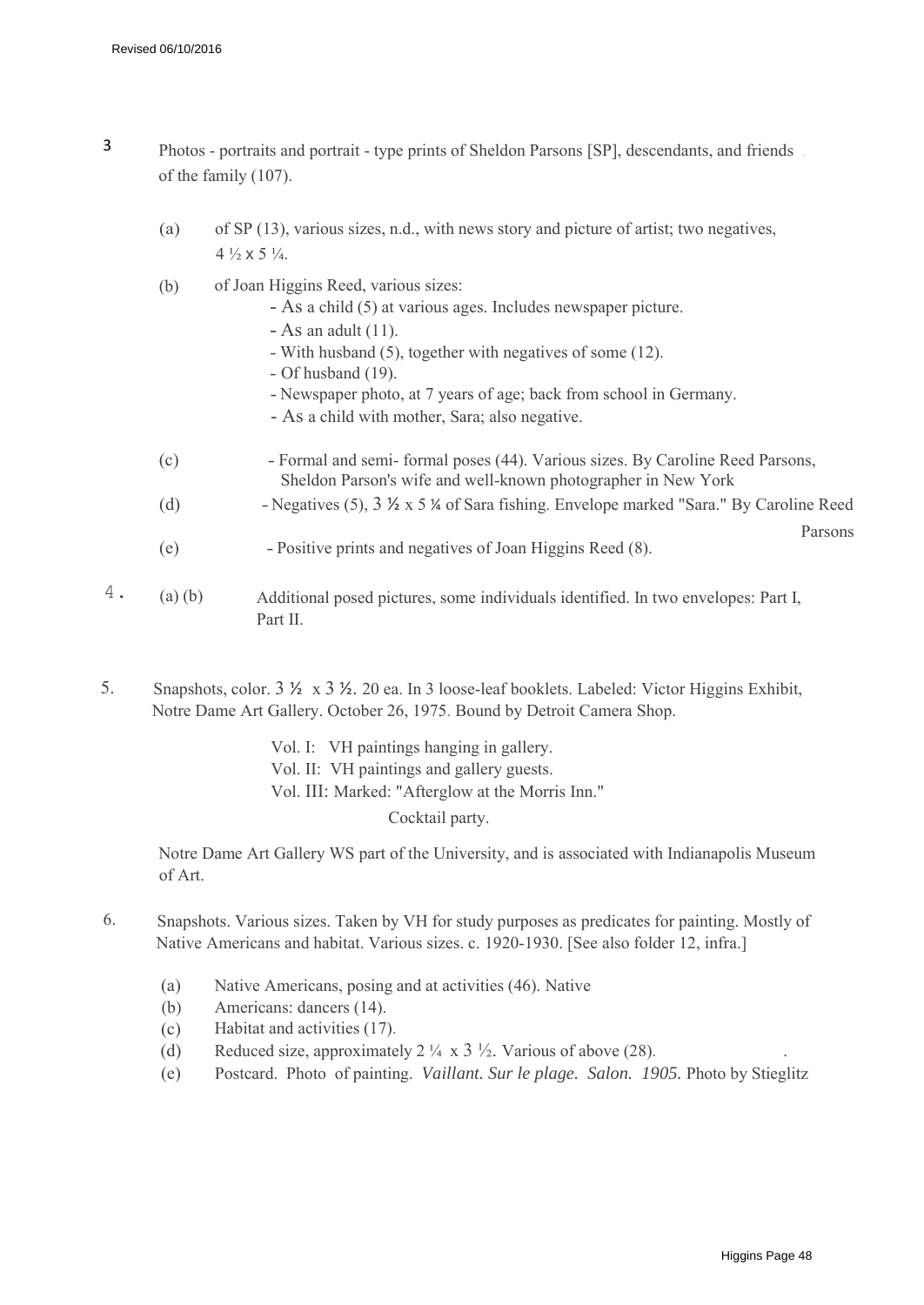## Box 23

1904.

- (f) Photostats (7 sheets) of landscape photos, as above.
- 7. Photos of VH paintings (69).  $3 \frac{1}{2} \times 5$ . All tagged "Joan Reed" and numbered #1 to 69, incl.
- 8. Photos of VH paintings (14) and of VH (1). Descriptions on reverse side.
- 9. Negatives.  $7\frac{3}{4} \times 9\frac{3}{4}$ . Of VH paintings.

Also: negative,  $3 \frac{1}{2} \times 5 \frac{1}{2}$ . Appears to be composite, indoor scene. Also: negatives,  $3\frac{1}{4} \times 5$  1/8 (17). Various subjects. Also: negatives, 4 x 5 (34). Various subjects.

- 10. Photos. Of SP paintings (16).
	- Approx. 4 3/4 x 6  $\frac{1}{2}$  (12). Landscapes. - Approx.  $4 \frac{3}{4} \times 5 \frac{1}{2} (4)$ . Landscapes .

Descriptive comments on reverse sides of some.

- 11. Photos (7). VH studies for painting of *Women of Taos.* Various sizes.
- 12. Snapshots as working models (studies) for WS paintings (74). [See also folder 6, supra] Various sizes.
	- (a) Indian subjects (2).
	- (b) Mission churches (6).
	- (c) Indian subjects photographed by Ted Powell and signed by him (12).  $3\frac{1}{4} \times 4\frac{1}{4}$
	- (d) Pueblo festivities and scenes (7)
	- (e) Outdoor scenes (19)
	- (f) Miscellaneous (6). Includes one of Carlsbad Caverns.
	- (g) Miscellaneous. Reduced size of photos in (f). (32)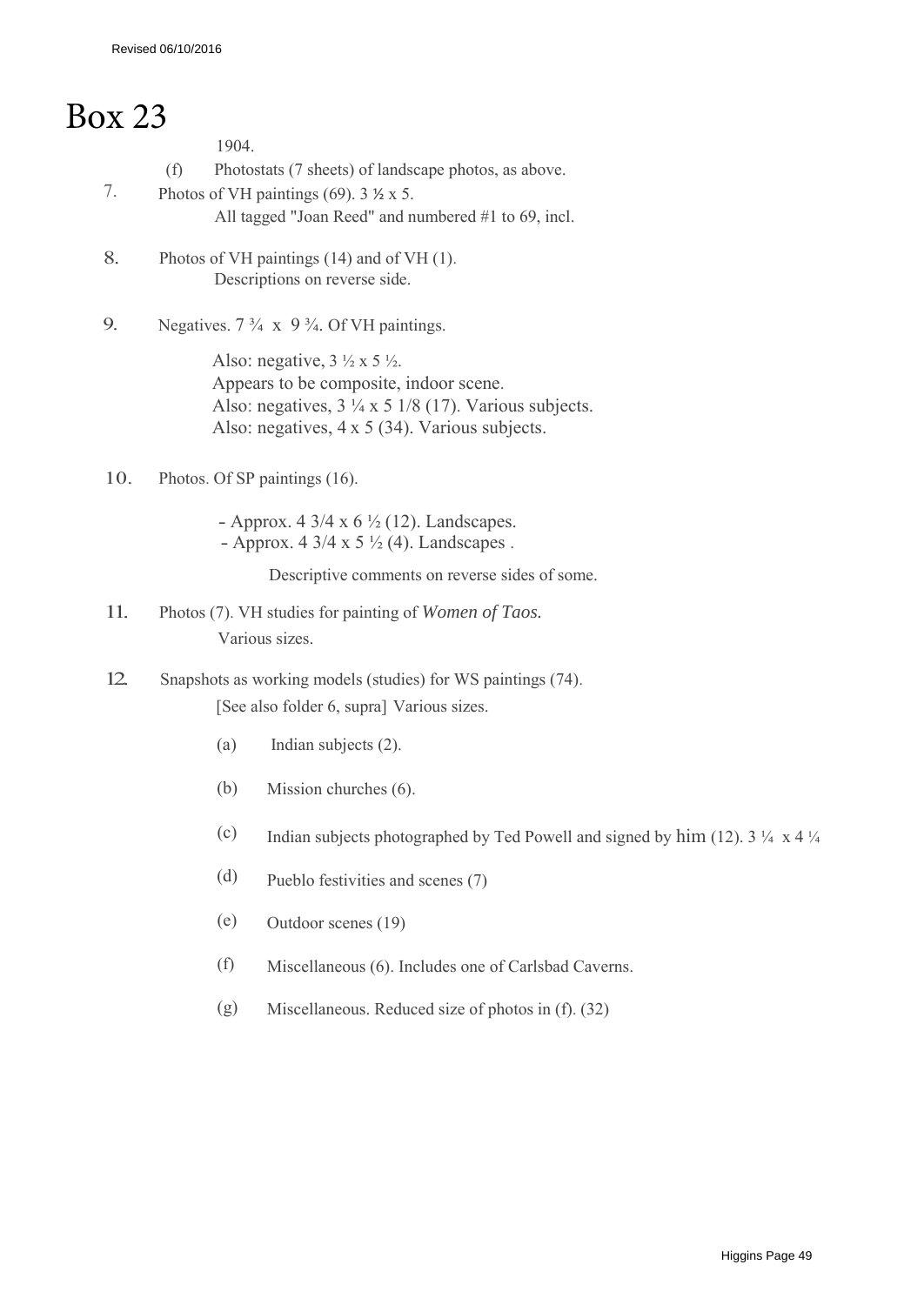#### 13. Miscellaneous.

- (a) Postcard, color. *Street Scene, Bruges,* by VH (3).
- (b) Pueblo Indians at pueblo. Walter Ufer at left of picture (1)
- (c) Articles with pictures of VH paintings, black & white (3).
- (d) VH studio and SP house (2). VH studio photo shows VH paintings unfinished.
- (e) Miscellaneous (5). Appears to include pictures of VH and wife. One is postcard to VH from C. Kraffi in Arcadia, MO. October 1916.
- (t) Postcard, black & white, of VH and 2 family members.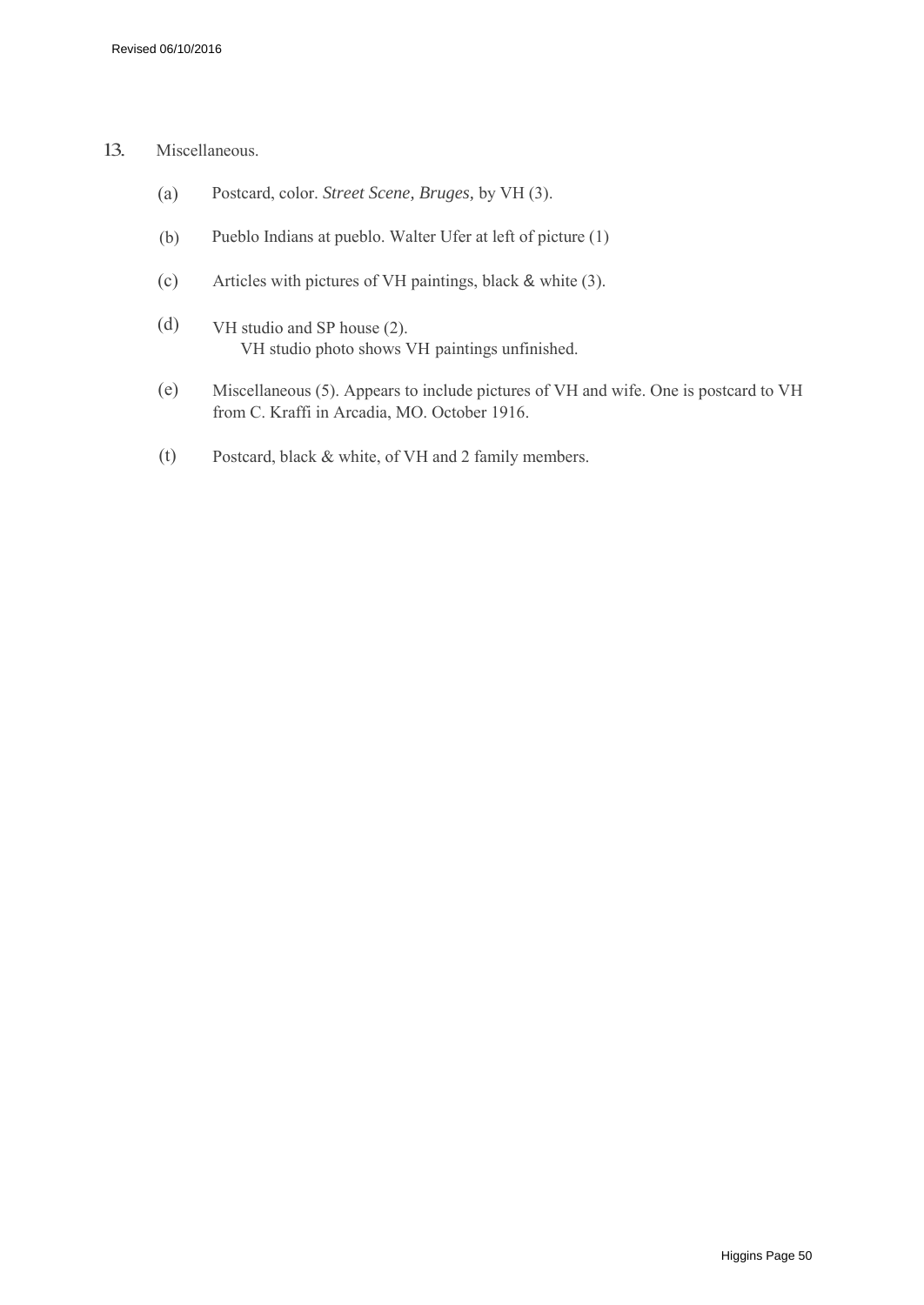#### **Addenda**

Considerable material, including the photos noted below, was uncovered after assembling the pictures described in the previous portion of this section. Some of them duplicate earlier listed photos; many do not. The photos listed below should be examined along with previous identified items in this section.

\* \* \*

- **14.** Formal and informal posed pictures of VH and others.
	- (a) Formal poses. VH.
		- (i) Sepia in paper frame by Connell, Los Angeles, n.d.  $4\frac{1}{4} \times 6\frac{3}{8}$ . Swell Photographer. Indoor with palette and oversize paint brush. Note hacksaw in VH's left hand. N.d.
		- (ii) In paper frame.  $3\frac{1}{4} \times 5\frac{1}{4}$  in frame,  $4\frac{3}{8} \times 9$ . Chaplinesque pose. Second copy unframed.
		- (iii) Cropped to  $4\frac{1}{2} \times 6\frac{1}{2}$ .
		- (iv) Field picture with sport jacket and fedora. 4 5/8 x 6 5/8.
		- (v) Smoking a cigar.  $7\frac{1}{2} \times 9$ .
		- (vi) Profile, full length. Taken by Sara Parsons, first wife. 1916.
		- (vii) Full length. 7 3/4 x 9 5/8.
	- (b) Informal poses. VH.
		- (i) Sepia, under portal with palette and easel. Signed (facsimile) by VH. 5 x 6 7/8. N.d.
		- (ii) In riding habit. Shows unfinished work on easel. 4 9/16 x 6 5/8. N.d.
		- (iii) With pipe, working indoor at easel. Other paintings against wall. 1915. 4 7/8 6 15/16.
		- (iv) Outdoor, snow-capped mountains; at easel showing preliminary brush strokes on canvas. Photo by Laura Gilpin. Santa Fe, 1947.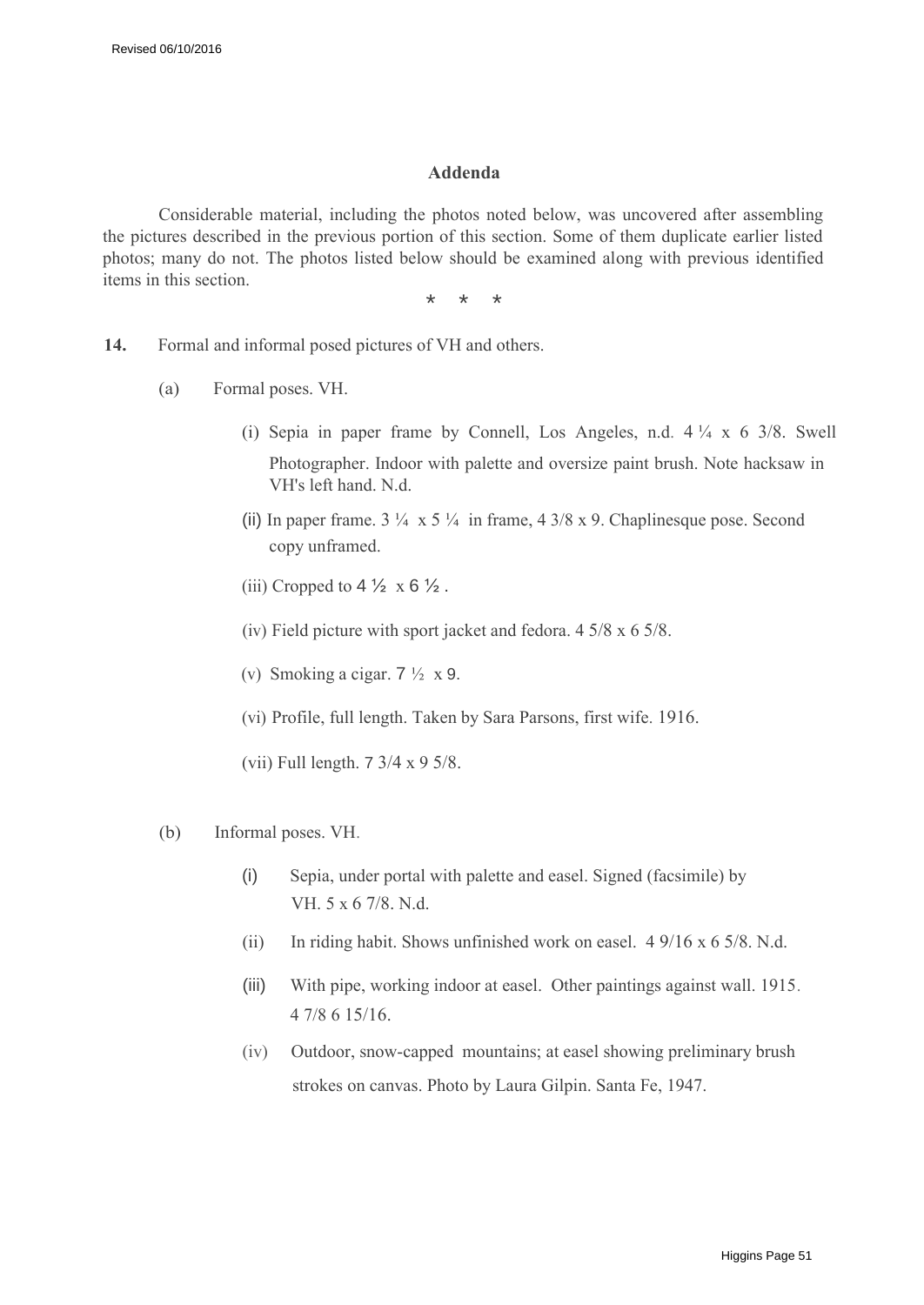- **15.** (a) Photos of VH (23), various sizes, Alone and with others. Includes photo, 3 x 4, n.d. of VH with a beard, only such picture extant. Photo taken by Sara Parsons Higgins. 1925. Shown on Wichita Art Association folder re 1925 Higgins exhibition.
	- (b) Photos. Group pictures with VH (6).
- **16.** Photos (3). Of Sara Parsons Higgins. Posed picture depicts her at age 13, the year she met VH [1914]. They were married 5 years later [1919]. The picture was used in Porter catalog.
- **17**. (a) Photos of WS paintings (85). Some glossy prints, some flat. Various sizes; some damaged .
	- (b) Photo of WS painting (1).  $7\frac{1}{2} \times 8$ . Reverse side inscription by VH noting that original work is in Union League Club Collection in Chicago, IL.
	- (c) Miscellaneous, reduced sizes (8); several bear reverse side description.
- **18.** Photo (1), postcard (1). Postcard, color, after a painting of Blumenschein: *Taos Pueblo* with native American. n.d. Photo, reverse side explanatory description of Blumenschein painting depicted: VH and Walter Ufer drawn in painting [destroyed in fire]. Photo 7 1/4 x 8 3/8 inscribed by Blumenschein as gift to VH. May 1935.
- **19.** Photos (4) of model posing for parrot painting used on cover of Town and Country, May 15, 1924.
- **20**. Photo of VH in process of painting *The Widower.* 3 x 4.

Also: reproduction of finished painting from magazine Colour. **January 1926**. Inscription by VH.

**21.** (a) 35 mm. color slides (57). Of art of VH. 1983.

> In sets of two and three. Depicting oils, water colors, charcoal sketches, etc. Each pair reflects slightly different exposures of same subject. Most of them identify subjects by titles; sizes of canvases; dates of works. Inscribed, ''MFA Coll. Joan Higgins Reed."

(b) 35 mm. slides (14). Of art of VH. 1983.

> Of charcoal drawings of Indian faces. Multiple copies developed at different exposures. Black and white slides. No identifications. Includes 2 depicting march of the tin cans.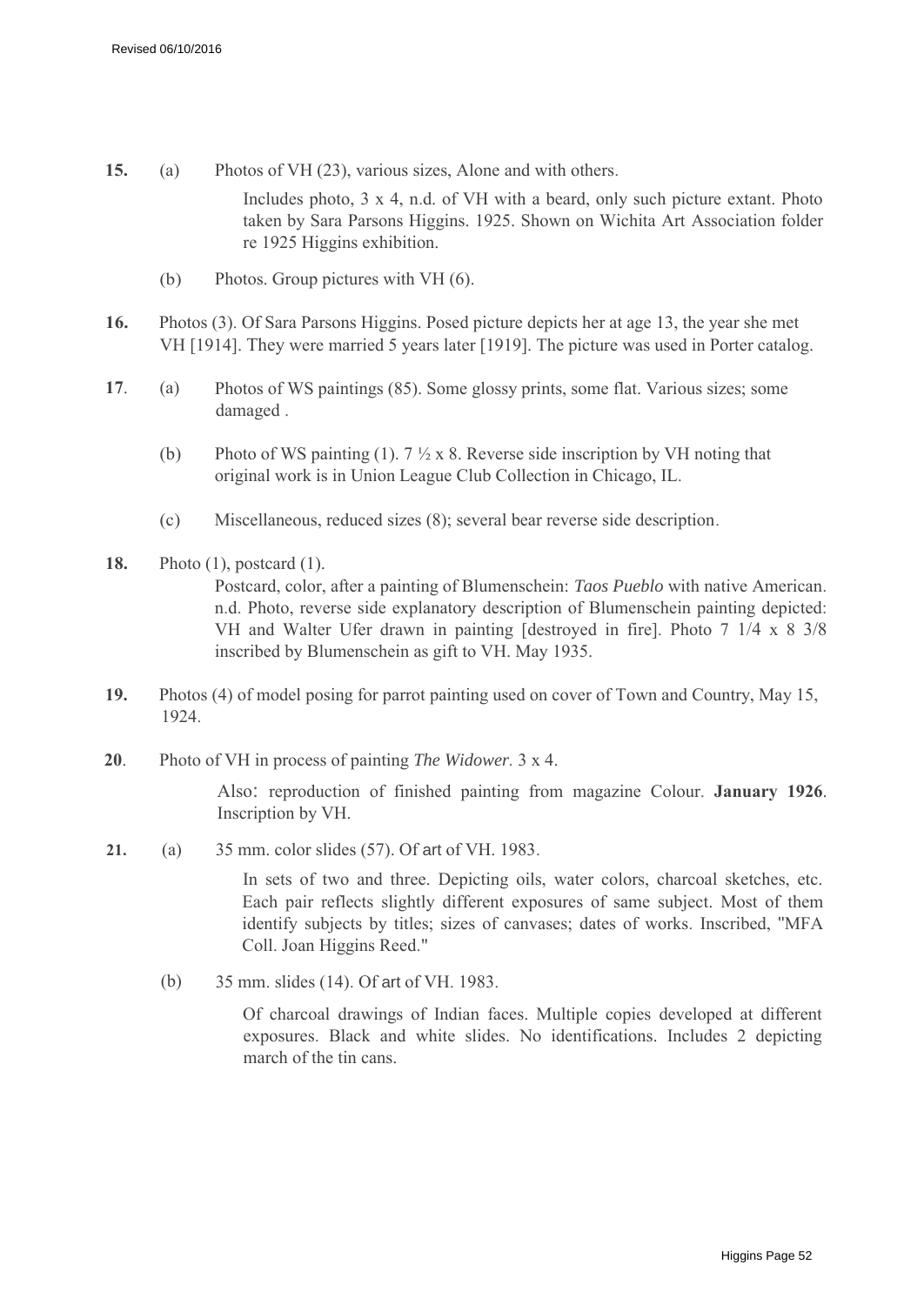- (c) 35 mm. color slides (18) of VH art, from c. 1925/1927. Stark collection: most slides contain titles.
- (d) 35 mm. color slides (numbered 1-38; some duplicate numbers, some numbers missing) of VH art, not labeled (39). All slides dated by developer December 1983. Some marked in ink: "Bequest."
- (e) 35 mm. color slides (18) of VH art from Peters collection and Stark collection. Museum of New Mexico early 1930s; some dated 1940/1949.
- **22.** Glass plate negatives (2). April 1916. Comers broken. 5 x 7. April 1910. Possibly of Sara Parsons Higgins, or Caroline Reed Parsons.
- **23.** Snapshot. John Tilson Higgins. 3 ¼ x 5 3/4*.* N.d. VH father. Outdoor in snow.
- **24.** Photo. VH painting . 7 ½ x 8. By Frederick 0. Bemm, Chicago. August 1929. Titled *Fiesta Day;* owned by Youngstown, Ohio Museum.
- **25.** Pencil sketch. VH? Photocopies. 2 3/4 x 3 3/4. Style of *Whistler's Mother.* N.d.
- **26.** Landscape photos, 7 sheets. Composite pictures. Photocopies of earlier photographs in this section.
- **27.** Photocopy sheets (4), marked Sample Sheets. **Sketches**
- **28.** Photos (3), black & white. Indian blankets. 3 ½ x 5 7/8.
- **29**. Composite sheets (2). Photocopies. Assorted pictures.

\* \* \*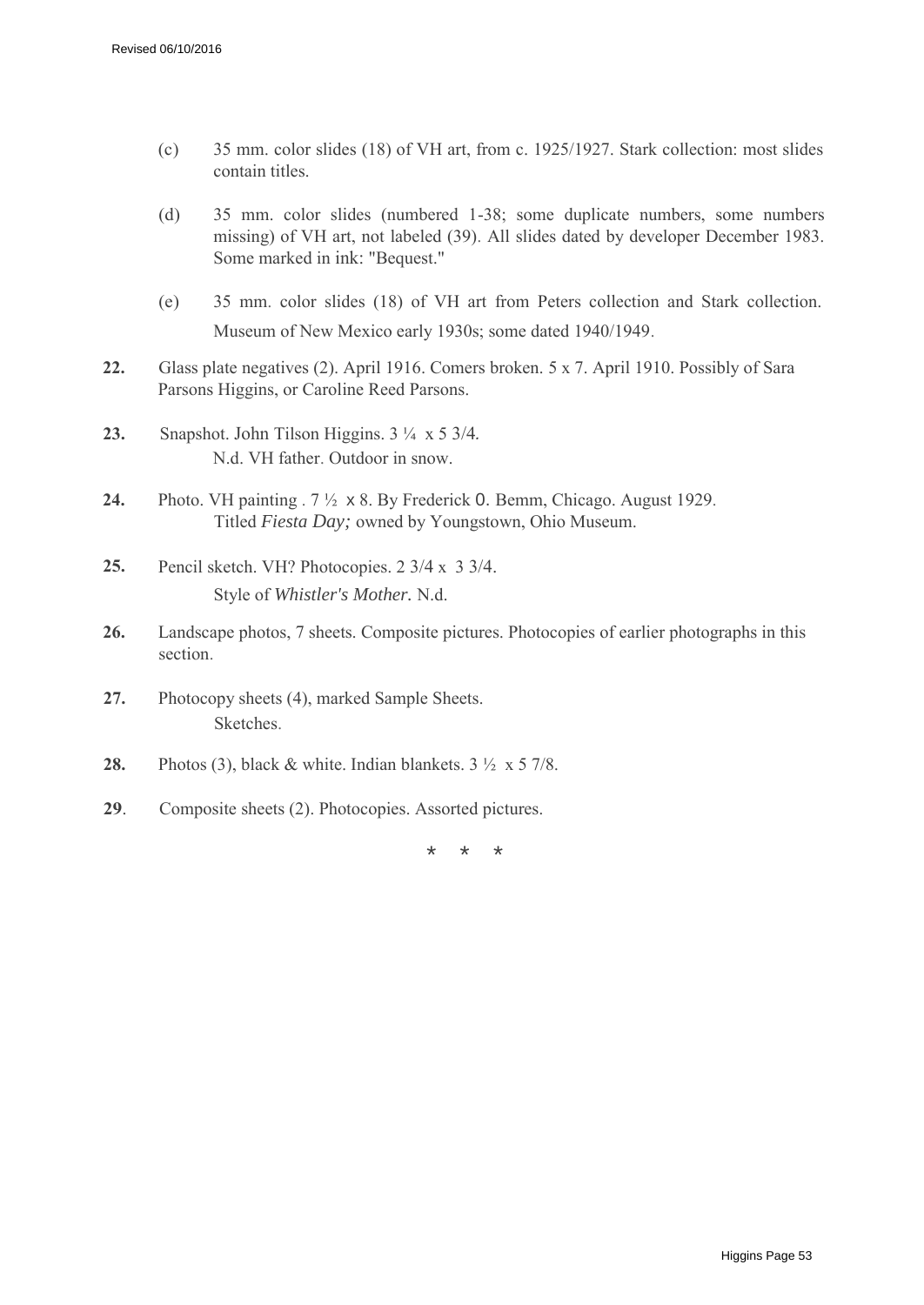The following items, too large to place in standard-size boxes, are to be found in oversized box marked ''VH-O.B. 4."

- 1. Hand-drawn reproductions of VH Paintings and Murals (23). National Gallery of Art. Washington, D.C.
- 2. Photo album.

Family snapshots

Postcards, German scenes

- ", French scenes",  $N_{\text{ew}}$  Vork City
- ", New York City scenes",  $S_S$  Washington
- , S.S. Washington

Snapshots, Country scenes

- ", Santa Fe and home
- ", Indian dancers", Church et Sept.
- " , Church at Santa Cruz
- ", Ancient pueblos
- , Canyons

Postcards, Carlsbad Cavern Color postcards (2) of *Summer Rain* by VH.

- 3. Photocopies, 2 sheets, composite reproductions of snapshots, mostly depicting Indian blankets, the designs of which were made part of some VH paintings.
- 4. Photograph, black and white, posed. 12 x 16. Sara Parsons Mack and child Joan [JHR]. In paper folder.

Also: Photo, black and white, posed. Profile. 3 x 6.

Of Sara Parsons Mack.

Also: Photocopy of 12 x 16 photo.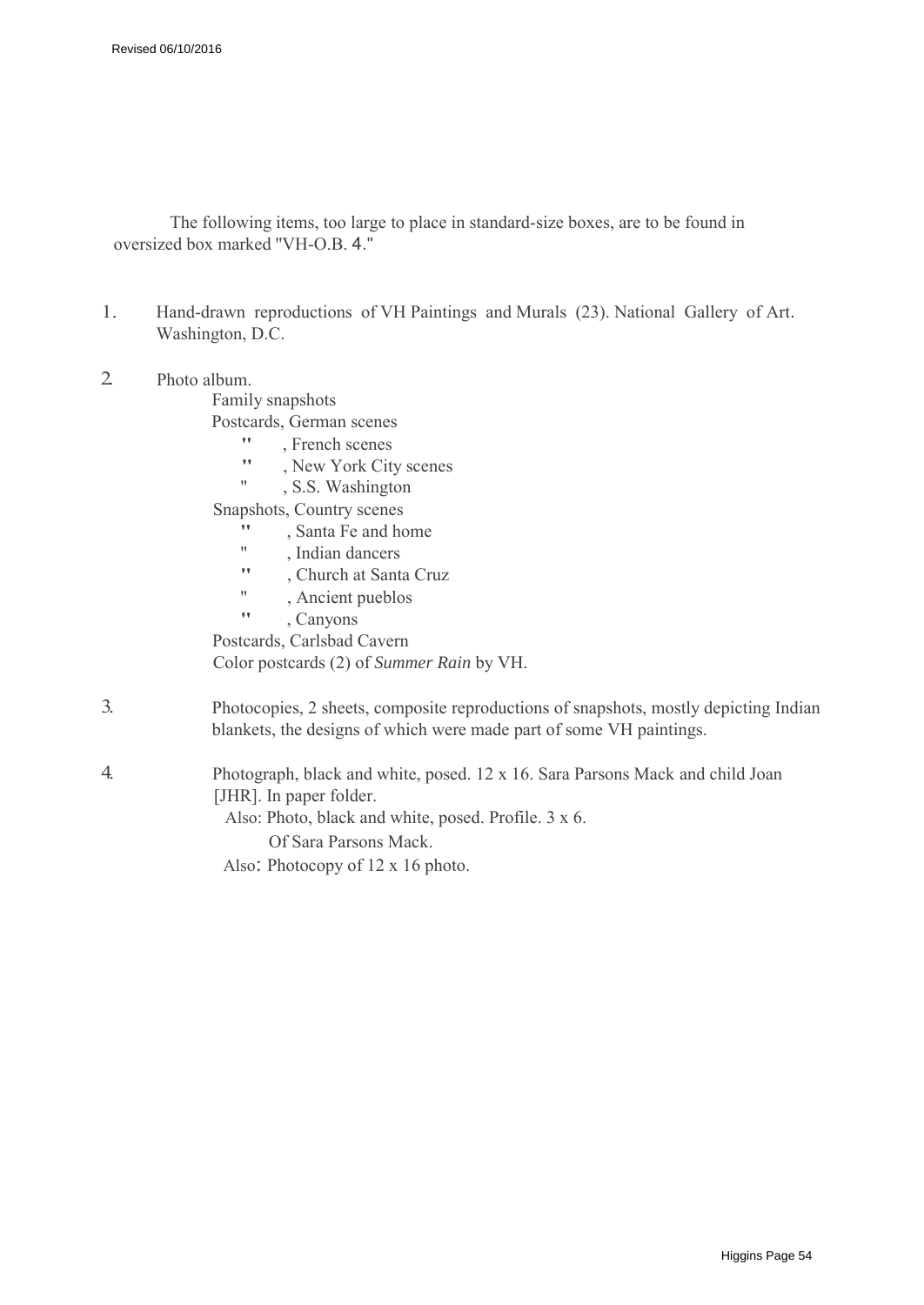#### Section VII : Letters and Holiday Cards to Victor Higgins

#### A. Letters

Only a small part of the correspondence from and to VH has been found, if indeed any more was preserved. Correspondence, however, from Sara Parsons Mack, VH's first wife, to their daughter Joan Higgins Reed, [JHR] and the latter's husband Allan W. Reed [AWR] was kept by JHR almost intact. It is to be found in the Joan Higgins Reed Collection in the Archives of the Museum of Fine Arts Library. [Boxes 26 seq.] It is a reflection of the closely interwoven lives of Sara and her daughter, and of the pathetic progress -actually lack of progress- of Christopher, the only child of the Reed couple.

The correspondence here is assembled in chronological order. Letters deemed to be of no especial significance are simply identified by date. Letters that shed light on matters of family importance are briefly outlined. Where the writer of the letter is not clear, but attribution if possible, it is set forth within brackets.

## Box 24

\* \* \*

| $6 - 7 - 12$ :  | John W. Cotton to VH.                                                                                  |
|-----------------|--------------------------------------------------------------------------------------------------------|
| $10-26-12$ :    | Whitehouse [?] to VH. Picture postcard.                                                                |
| $11[?]14-12$ :  | John W. Cotton to VH. Sketches on back.                                                                |
| $11 - 9 - 17$ : | VH to Paul Walter [?]. Photocopy.                                                                      |
|                 | N.d., c. 1918: Tom Dell to VH. Mournful announcement of death of unidentified male companion.          |
| $12 - 18$ :     | TWX, fragment. John Andrew Meyers to VH. Recommending collection of<br>funds for "widower."            |
| $4 - 12 - 19$ : | The Cliff Dwellers, Chicago to Franklin Inn Club, Philadelphia, PA<br>Introducing VH.                  |
| $8 - 23 - 19$ : | W.H. Klauer [Klauer Mfg. Co., Dubuque, Iowa] to VH.                                                    |
| $1 - 11 - 23$ : | Chamber of Commerce, Amarillo, TX to VH. Asking when painting of Palo<br>Duro Canyon will be finished. |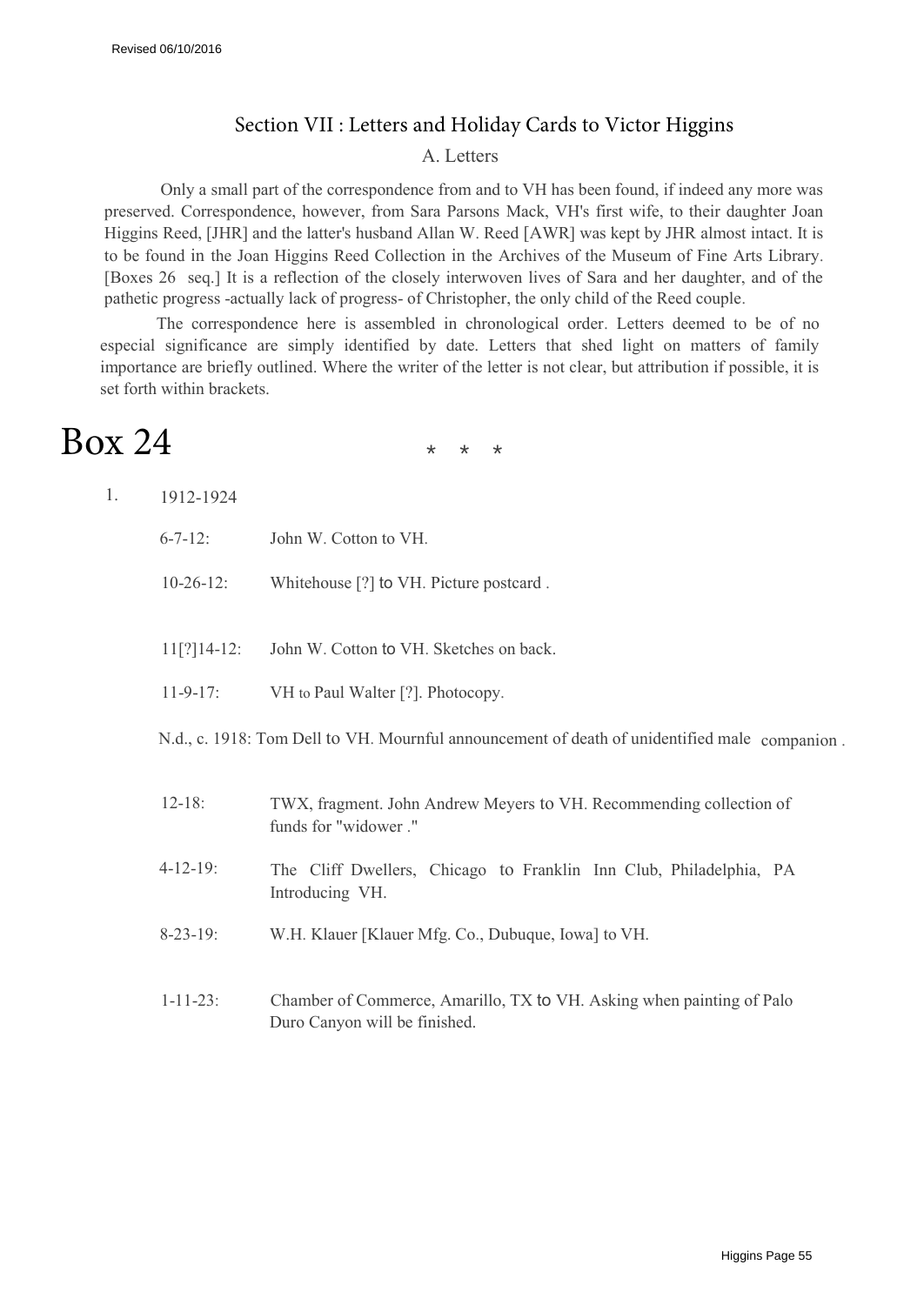| $3 - 20 - 23$ :  | Lewis A. RI to VH.                                                                                                                               |
|------------------|--------------------------------------------------------------------------------------------------------------------------------------------------|
| $3 - 27 - 23$ :  | Amarillo Art Association to VH. Discussing painting of Palo Duro Canyon.                                                                         |
| $11 - 22 - 23$ : | Capitol Decoration Commission, Missouri, to VH. Re Jefferson City<br>Commission.                                                                 |
| $5 - 22 - 23$ :  | Western Litho. & Off Supply Co., Wichita, KA to VH. Letterhead depicts Kansas<br>wheat field.                                                    |
| $9 - 3 - 23$ :   | Wm. Preston Harrison to VH.                                                                                                                      |
| $9-14-23$ :      | Capitol Decoration Commission, Columbia, Missouri, to VH. Requests sample of<br>work.                                                            |
| $9-17-23$ :      | Chamber of Commerce, Amarillo, TX to VH. Re Palo Duro Canyon painting.                                                                           |
| $2 - 12 - 24$ :  | VH to Mr. Logan. List of works done during two years of their agreement<br>[missing], with sales, prices, etc. 31 paintings, 5 sketches, titles. |
| $2 - 28 - 24$ :  | Mrs. John F. Conant to VH.                                                                                                                       |
| $3-14-24$ :      | TWX. James W. Young to VH.                                                                                                                       |
|                  |                                                                                                                                                  |

#### **2. 1925**

| $1 - 5 - 25$                                        | Gertrude Light to VH.                                                                                                         |
|-----------------------------------------------------|-------------------------------------------------------------------------------------------------------------------------------|
| $1 - 13 - 25$ :                                     | American Steel Foundries to VH                                                                                                |
| $3 - 5 - 25$                                        | VH [?] to. Logan. Letterhead of The Alvarado, a Fred Harvey Hotel in<br>Albuquerque, with pictures of hotel. Letter unsigned. |
| $3 - 6 - 25$                                        | Mrs. J.B. Fisher to Taos Art Society.                                                                                         |
| $3 - 11 - 25$ :<br>$3 - 11 - 25$ :<br>$3 - 11 - 25$ | Mrs Archie Rait to VH<br>Mary M. Ufer to VH.<br>Chicago Public School Art Society to VH.                                      |
| $3 - 13 - 25$ :                                     | Mary M. Ufer to VH.                                                                                                           |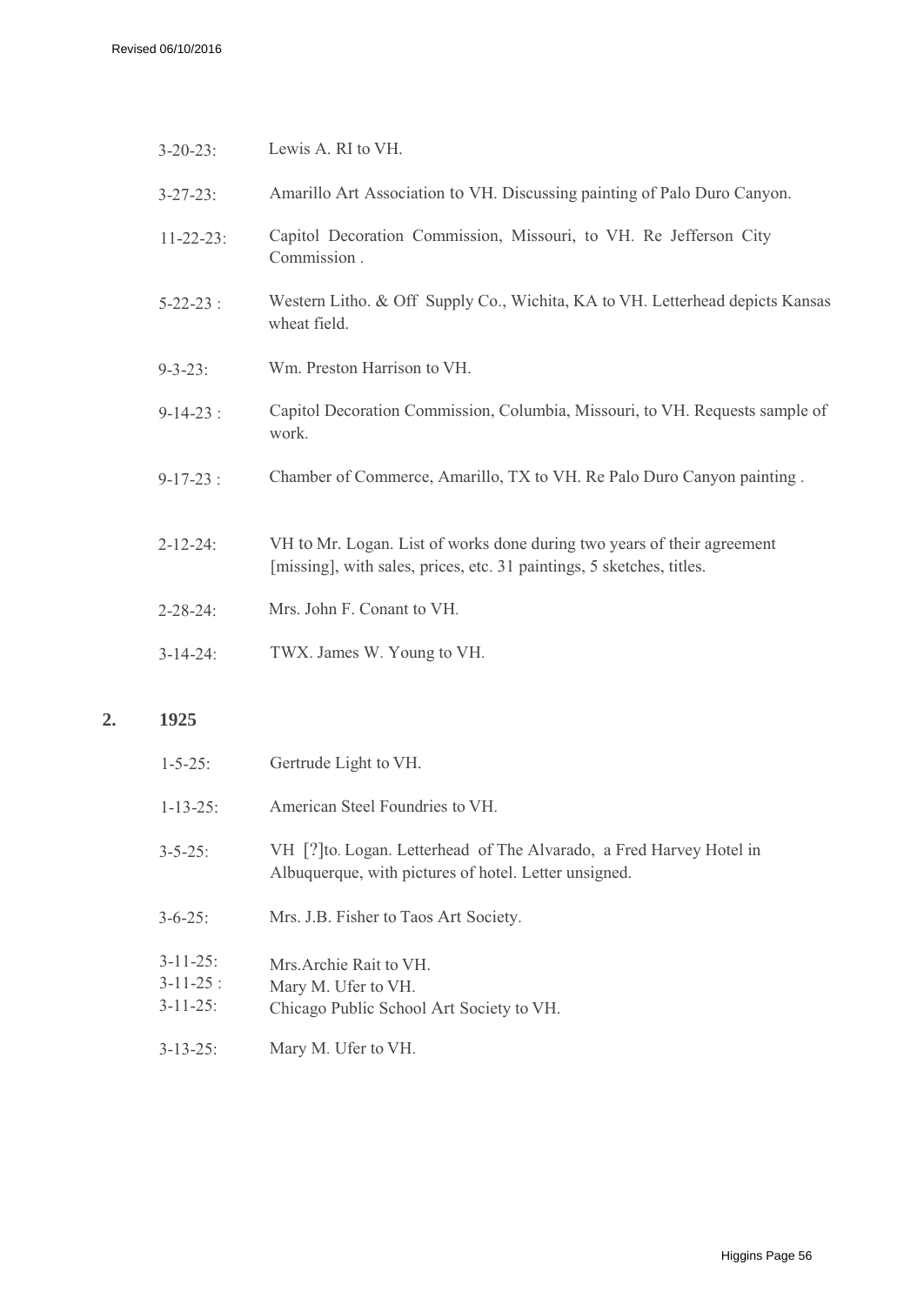| $3 - 16 - 25$ : | Mrs. Mary Young Hunter to VH. [First wife of John Young Hunter, who<br>built the second story on VH's house in Taos. |
|-----------------|----------------------------------------------------------------------------------------------------------------------|
| $3 - 24 - 25$ : | Shelley B. Neltnor, attorney, to VH.                                                                                 |
| $3 - 28 - 25$ : | American Conservatory of Music, Chicago, to VH.                                                                      |
| $3 - 31 - 25$ : | National Academy of Design to VH. Enclosing ballot to elect jury<br>members of 101st annual exhibition.              |
| $4 - 7 - 25$ :  | Chamber of Commerce, Amarillo, TX to VH.                                                                             |
| $4 - 25 - 25$ : | Mary Young Hunter.                                                                                                   |
|                 |                                                                                                                      |

#### **3. 1930-1934**

 $1 - 5 - 30$ : ''Lib" [Katherine Cornell] to VH. [The earliest of a series ofletters from this famous actress of stage and screen, who usually signed her letters simply as "Lib." Envelope shows return address to E.S. James, 135 E. 40 St., New York City.]

> Expressed concern over VH's health and hospital stay. Laments closing of *Jezebel* at \$30,000 loss; mentions other play plans.

 $2 - 20 - 30$  : Rose Ellen [Mrs. J.Tilson] Higgins [VH's mother] to VH. From Shelbyville, IN.

> Upset he forgot" to stop off on way back from New York; supposes he "doesn't care to see her anymore."

- $12-16-30$ : Lillian (Mrs. B.N.) Beaumont to VH.
- $8 28 31$ ''Murph" (Mrs. William A.) Murphy to VH. Addresses VH as ''Dear Hig."
- $3 5 33$ : University of North Dakota, [Paul Barr, Art Dept.] to VH. Thanking him for loan of landscape painting.
- $6 3 33$ : [Unident.] to VH. Unsigned.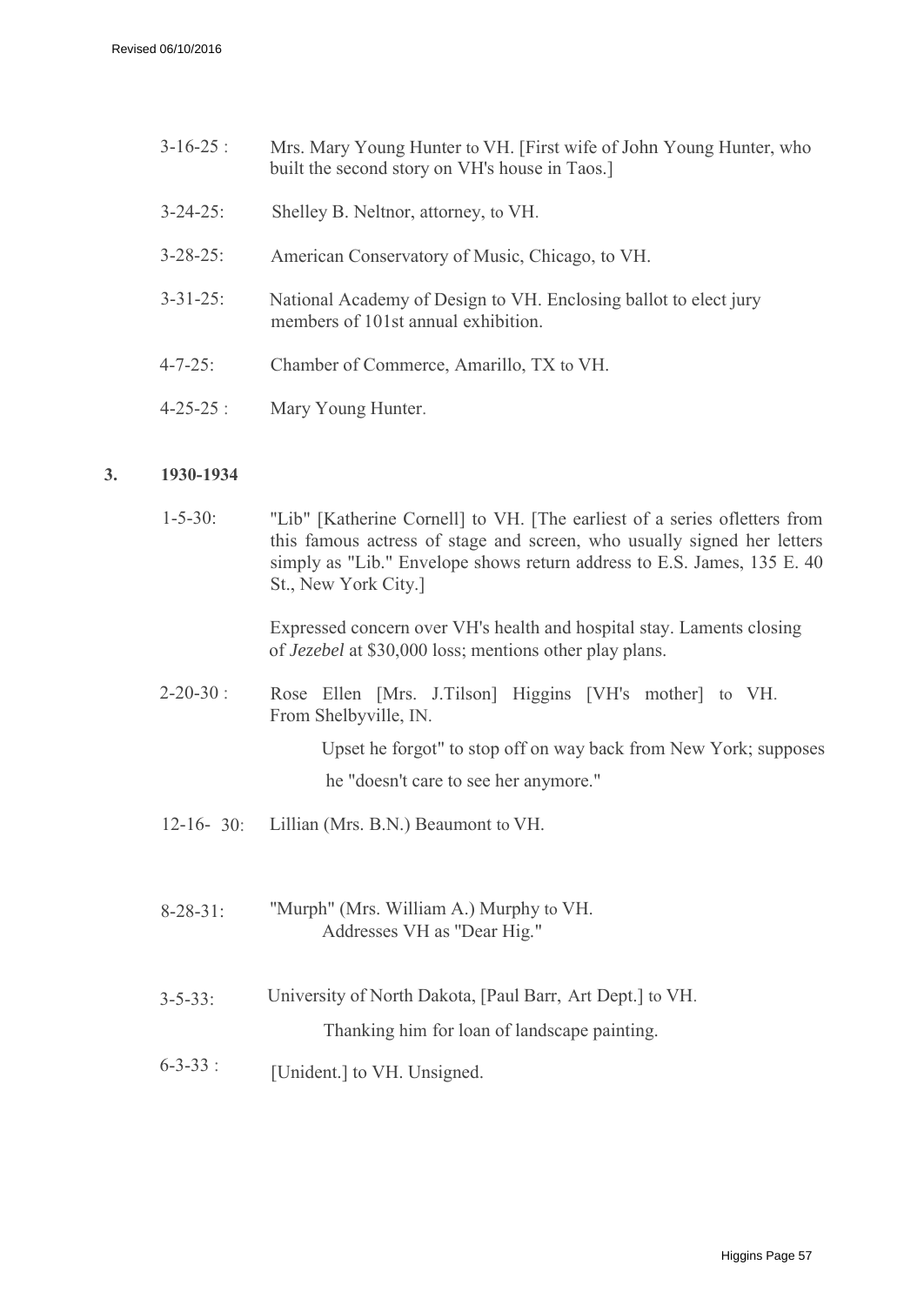| c. $6-33$ :                        | Admission card. International Exposition, Chicago. Reverse side: Notes by VH<br>on paintings; some prices.                                                          |
|------------------------------------|---------------------------------------------------------------------------------------------------------------------------------------------------------------------|
| $12 - 1 - 33$ :                    | Chester Johnson [Chester H. Johnson Galleries] to VH.                                                                                                               |
| $12 - 7 - 33$ :                    | "Lib" to VH. On memo paper of Elizabeth S. James, Syracuse, New York.<br>Declaring that "house business" is a mess. Gossip.                                         |
| $12 - 8 - 33$ :                    | Postcard. Muriel Draper to VH. Yolanda                                                                                                                              |
| $12-19-33$ :                       | Belloli-Davenport to VH. Richard L.                                                                                                                                 |
| $12 - 26 - 33$ :                   | Templeton to VH.                                                                                                                                                    |
| $12 - 28 - 33$ :                   | K. Cornell to VH. Her house rented by a dipsomaniac. [No salutation, no<br>signature. Envelope marked E.S. James.]                                                  |
| $12 - 30 - 33$ :                   | Packet of 10 Irish Sweepstakes tickets $(a)$ ten shillings each.                                                                                                    |
| $1 - 3 - 34$<br>$1 - 3 - 34$ :     | Katherine Cornell, ["Lib"] to VH. No salutation.<br>Ditto. "Lib" to VH. Inquires whether VH has read Gertrude Stein's<br>Biography of Biography of Alice B. Toklas. |
| $1 - 8 - 34$                       | Ruth to VH.                                                                                                                                                         |
| $1 - 23 - 34$ :                    | [Sender not legible] to W.H. from Morristown, NJ. TWX.                                                                                                              |
| $1 - 31 - 34$ :<br>$1 - 31 - 34$ : | TWX. R. Shiba to VH.<br>Ditto. Chester died that afternoon in Chicago.                                                                                              |
| c. $2 - 1 - 34$ :                  | Munma to VH. Letterhead of Hotel Knickerbocker, Chicago, IL. Describing<br>Chester's death.                                                                         |
| $4 - 2 - 34$ :                     | Arthar (sic) Haddock to VH.                                                                                                                                         |
| $7 - 5 - 34$ :                     | JHR to "Dear Dad [VH]. On letterhead - bas relief - of Robert Mack and<br>Sara Mack.                                                                                |
| $8 - 24 - 34$ :                    | E.J. Carlin, El Paso, TX to VH.                                                                                                                                     |
| $10-29-34$ :                       | Irene Heleners [?] to VH.                                                                                                                                           |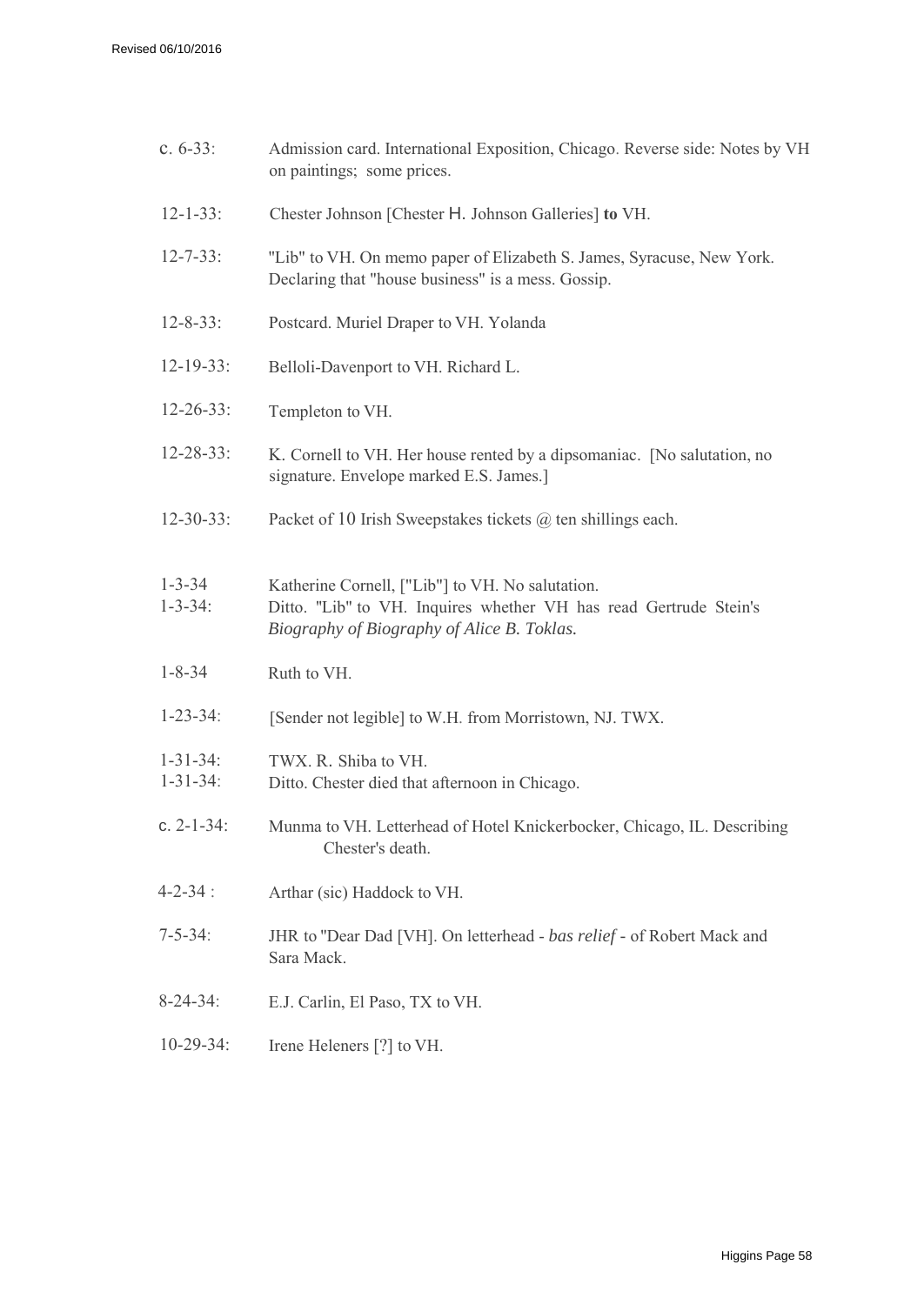#### **4. 1935**

| $3 - 4 - 35$ :   | Lucile (Mrs. Walter G.) Lacy [The Citizens National Bank, Waco, TX] to VH.                                               |
|------------------|--------------------------------------------------------------------------------------------------------------------------|
| $8 - 8 - 35$ :   | Shelley - [Carpenster, Neltnor and Scolnik, Chicago attorneys] to VH.                                                    |
| $9 - 4 - 35$ :   | Dorothy L. Meredith, Milwaukee, WS to VH.                                                                                |
| $9 - 12 - 35$ :  | Louis B. Merwin to VH.                                                                                                   |
| $10 - 20 - 35$ : | Paula MacWhite [Piedra Lumbre Cattle Company, Abiquiu, New Mexico] to<br>VH.                                             |
| $12 - 24 - 35$ : | F.W. Higgins [Wholesale Cash and Cany Grocer], Charlottesville, VA to VH.<br>"Dear Brother" letter. Christmas greetings. |
| $12 - 26 - 35$ : | JHR to "Dear Victor" [father].                                                                                           |

#### **5. 1936**

| $1 - 31 - 36$ : | JHR to VH. Addressing her father as "Victor."                                                                                                                            |
|-----------------|--------------------------------------------------------------------------------------------------------------------------------------------------------------------------|
| $2 - 1 - 36$ :  | JTH to VH.                                                                                                                                                               |
| $3 - 2 - 36$ :  | Marie to VH [brother]. Anna                                                                                                                                              |
| $3 - 18 - 36$ : | Seideneck to VH.                                                                                                                                                         |
| $5 - 7 - 36$ :  | University of New Mexico to VH [c/o Bldg. Comm., Harwood Foundation].<br>Expresses appreciation for plans to build annex to increase Harwood services<br>to Taos County. |
| $6 - 7 - 36$ :  | Cady - to VH. Thanks him for invitation to join the Heptagon.                                                                                                            |
| $6 - 11 - 36$ : | Katherine ["Lib"] Cornell to VH. Expects to arrive in Taos on 6-25. Asks him<br>to take over a bag of coal. [!].                                                         |
| $6-19-36$ :     | Cora E. Tindall to VH.                                                                                                                                                   |
| $6 - 36$ :      | TWX. JHR to VH. Hugs and kisses on Daddies Day. [?]                                                                                                                      |
| $7 - 13 - 36$ : | ? to VH.                                                                                                                                                                 |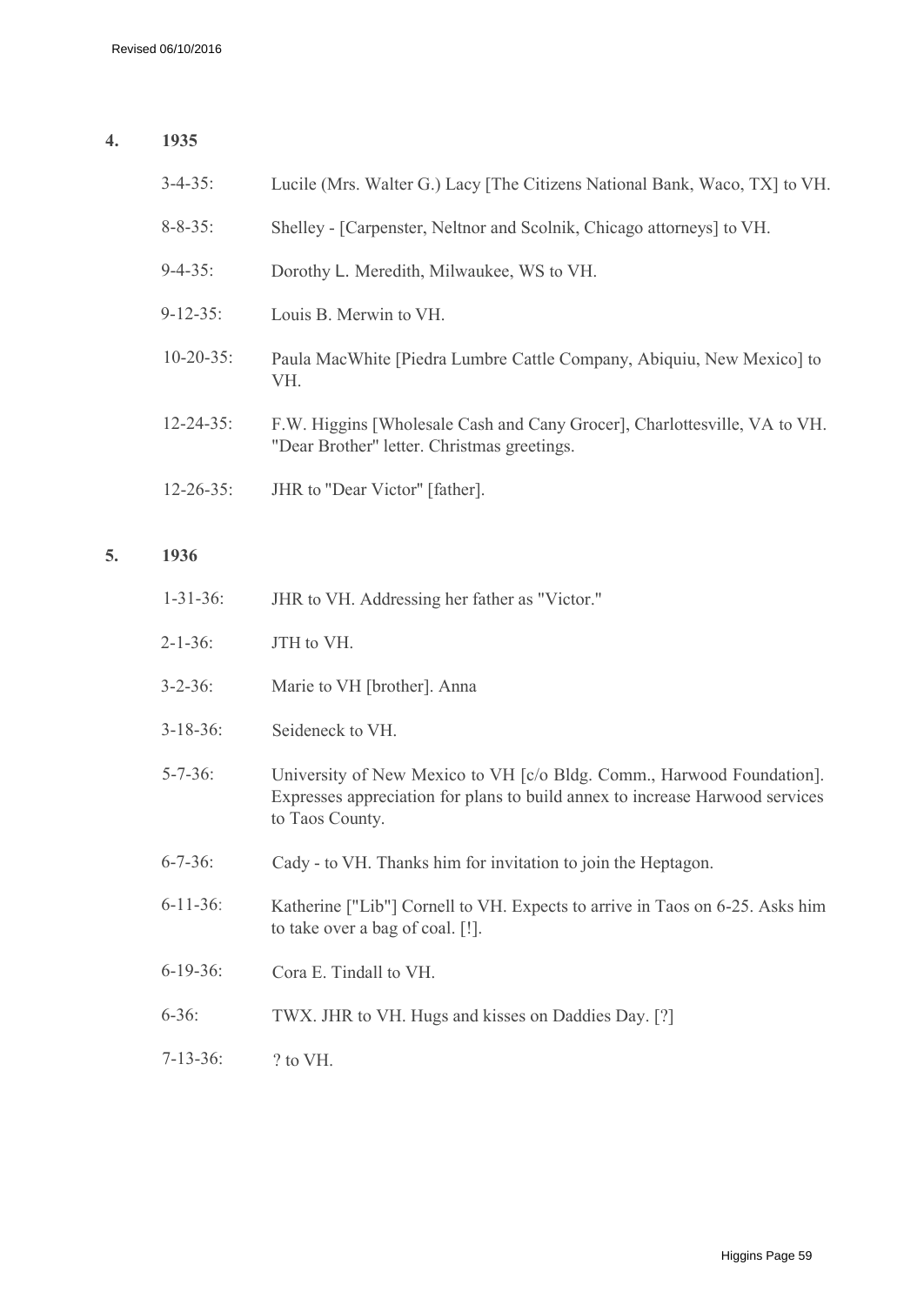**6. 1937**

| $8-13-36$ :      | Mabel Dodge Luhan to VH.<br>Mentions sale of house to VH.                                                                                                                    |
|------------------|------------------------------------------------------------------------------------------------------------------------------------------------------------------------------|
| $9 - 24 - 36$ :  | Katherine ["Lib"] Cornell to VH. Asks VH to check on status of her car, whether<br>Loren Mozley will purchase it. Preparing her role in Hamlet; moving to 239 E.<br>51st St. |
| $10 - 8 - 36$ :  | George W. Bradford [College of Wooster, Wooster, OH] to VH.                                                                                                                  |
| $10-28-36$ :     | Frednik Nyquist [University of Kansas City] to VH.                                                                                                                           |
| $11 - 10 - 36$ : | National Academy of Design [Jonas Lie, Pres.] to VH.                                                                                                                         |
| $12 - 2 - 36$ :  | U.S. Post Office, [Rocky Ford, CO] to VH. Elated at election of FDR.                                                                                                         |
| $12 - 3 - 36$ :  | VH to Frederik Nyquist [University of Kansas City Art Ed.].                                                                                                                  |
| $12 - 7 - 36$ :  | Ralph Douglass [University of New Mexico] to VH. VH                                                                                                                          |
| $12 - 10 - 36$ : | VH to Mimi Abbott.                                                                                                                                                           |
| $-36:$           | $[?]$ to VH.                                                                                                                                                                 |
| 1937             |                                                                                                                                                                              |
| $1 - 11 - 37$ :  | JTH to VH.                                                                                                                                                                   |

| $2 - 3 - 37$ :  | U.S. Treasury Department [Rocky Ford, CO] to VH.<br>Asks for status report.                 |
|-----------------|---------------------------------------------------------------------------------------------|
|                 |                                                                                             |
| $2 - 16 - 37$ : | Op. cit, supra to VH.                                                                       |
| $2 - 20 - 37$ : | Railway Express to VH.                                                                      |
| $3 - 1 - 37$ :  | James W. Phillips to Heptagon Art Gallery, Taos.                                            |
| $3 - 2 - 37$    | Evelyn Gerlach to VH.<br>Reports on physical condition of Marion [wife] at San Antonio, TX. |
| $3 - 4 - 37$ :  | Mrs. Fred Fischer [Marie] to VH.<br>Family affairs.                                         |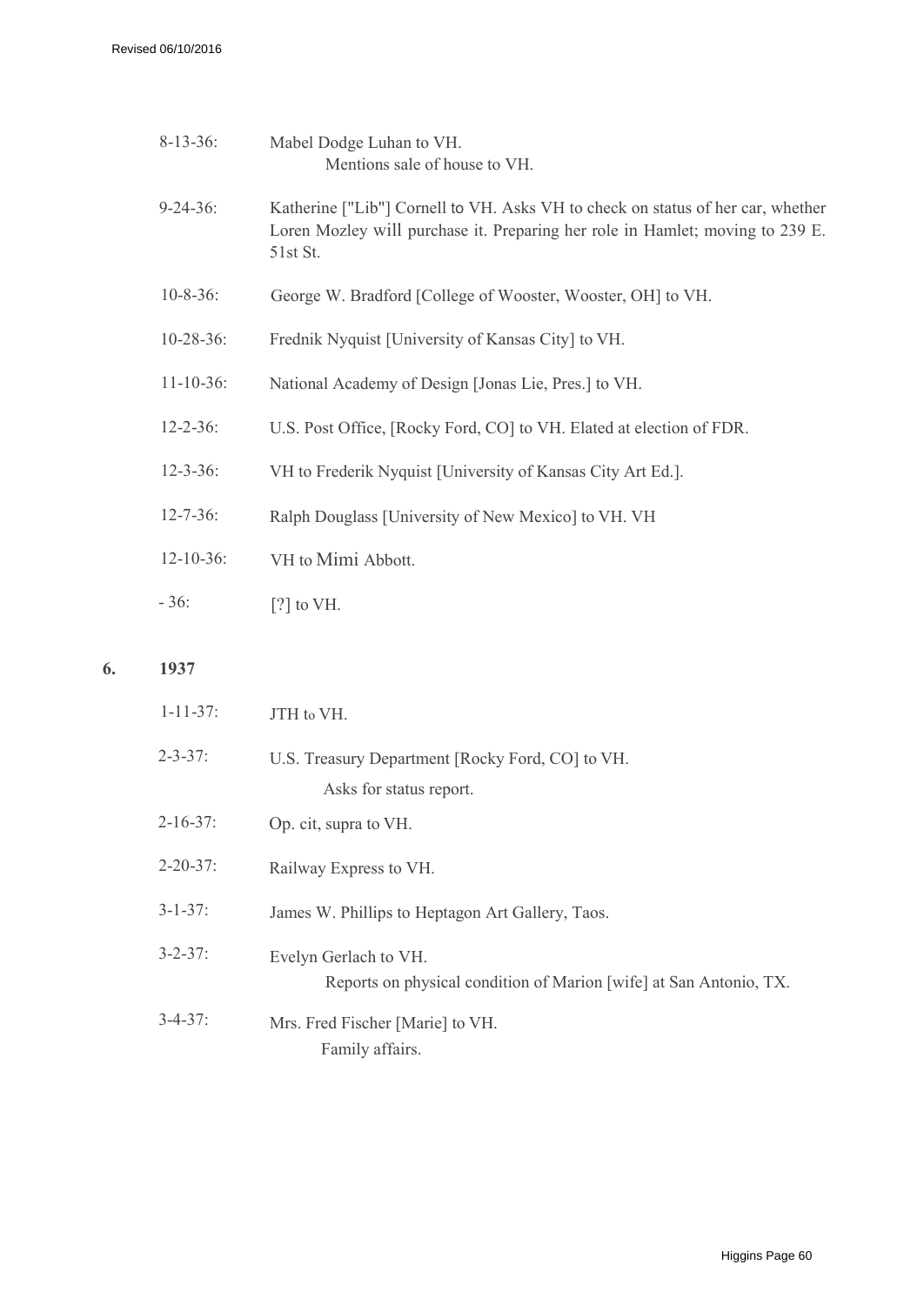**7. 1938-1941**

| $3 - 5 - 37$    | JTH to VH. Enclose Kodak pictures (20) of father [with family members];<br>with some negatives (3) in envelope of Orebaugh Studio, Shelbyville, IN.<br>Also: one tintype [of their parents]. Describes father's image on picture. |
|-----------------|-----------------------------------------------------------------------------------------------------------------------------------------------------------------------------------------------------------------------------------|
| $3 - 27 - 37$ : | Virginia Leberman [Christianson Leberman, portraits by photography] to VH.                                                                                                                                                        |
| $6 - 22:37$ :   | JTH to VH.                                                                                                                                                                                                                        |
| $7 - 15:37:$    | U.S. Post Office, Rocky Ford, CO to VH.<br>Still waiting for painting.                                                                                                                                                            |
| 1938-1941       |                                                                                                                                                                                                                                   |
| $10 - 8 - 38$ : | TWX. Marion [Higgins] to VH.<br>Relates to family and friends affairs.                                                                                                                                                            |
| $10-26-38$ :    | Willard to VH.                                                                                                                                                                                                                    |
| $6 - 6 - 39$ :  | E.R. von Szcpessy to Dear Madam.                                                                                                                                                                                                  |
| $7 - 4 - 39$ :  | JTH to VH.                                                                                                                                                                                                                        |
| $7 - 6 - 39$ :  | FWA, Public Buildings Administration to all parties having contracts.<br>Calling attention to Reorganization Act of 1939.                                                                                                         |
| $7 - 7 - 39$ :  | Szcpessy to VH.                                                                                                                                                                                                                   |
| $7-11-39$ :     | Magnon's Travel Service to VH.                                                                                                                                                                                                    |
| $7 - 18 - 39$ : | Moloney to VH.                                                                                                                                                                                                                    |
| $7-19-39$ :     | Postcard. Roy Valentine to VH.                                                                                                                                                                                                    |
| $7 - 24 - 39$ : | Ditto.                                                                                                                                                                                                                            |
| $8-4-39$ :      | JHR to VH [father]. Personal.                                                                                                                                                                                                     |
| $8-9-39$ :      | $[?]$ to VH.                                                                                                                                                                                                                      |
| $8-19-39$ :     | Harwood Foundation of University of New Mexico to VH.                                                                                                                                                                             |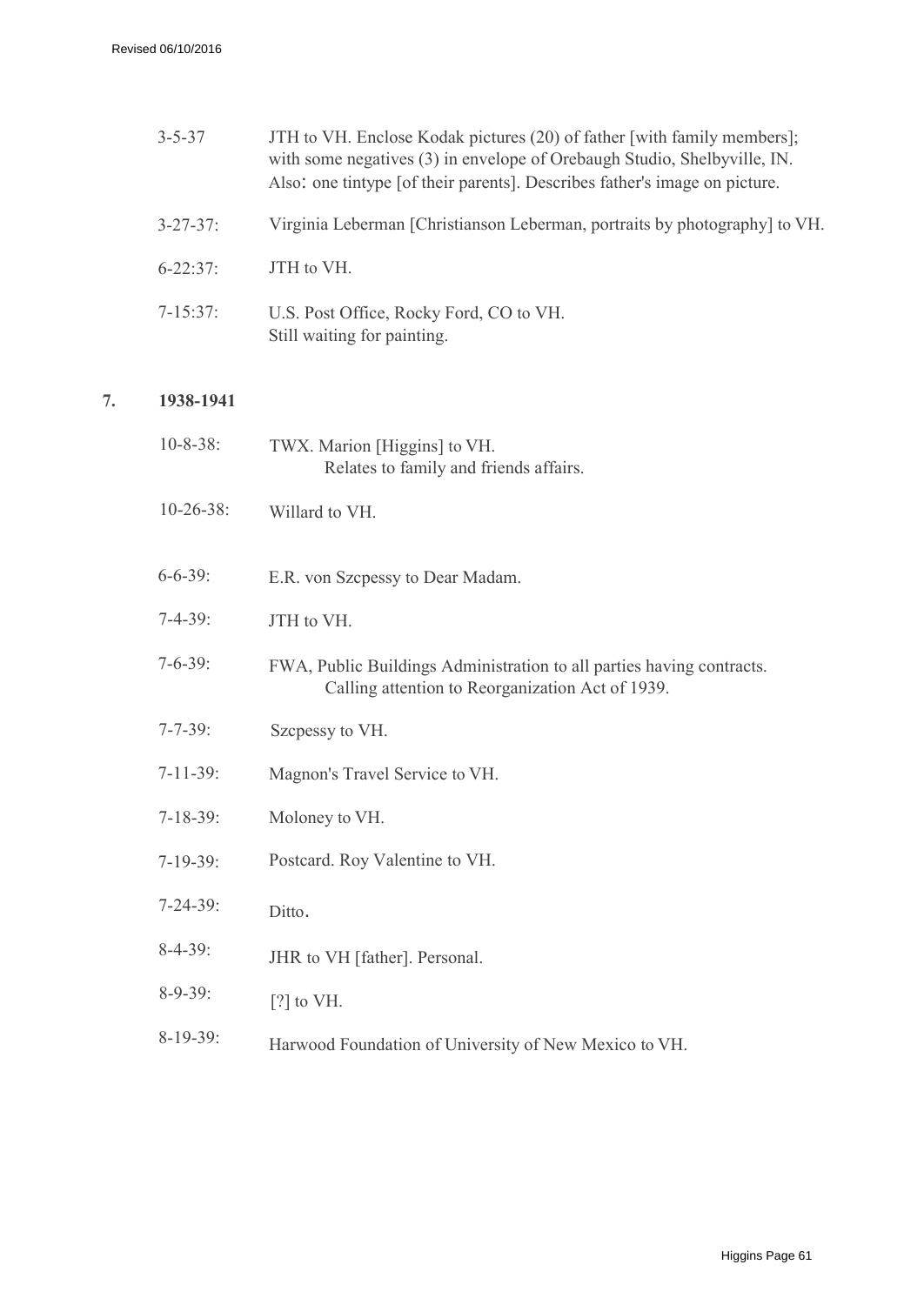| $8 - 25 - 39$ :  | JHR to VH. Personal.                                                                           |
|------------------|------------------------------------------------------------------------------------------------|
| $9 - 7 - 39$ :   | JHR to VH. Personal.                                                                           |
| $10-16-39$ :     | JHR to VH. Personal.                                                                           |
| $5 - 14 - 40$ :  | Dow Bond Plumbing & Heating Co. to VH. Specs for installing bathroom at<br>Taos home. \$362.50 |
| $8-27-40$ :      | VH to JHR.                                                                                     |
| $11 - 13 - 40$ : | JHR [at Stanford University] to VH. Personal.                                                  |
|                  |                                                                                                |

#### 1941

| $7 - 3 - 41$ : | Theo Rondall to VH. Railing the fact that VH did not visit her for dinner last<br>night.          |
|----------------|---------------------------------------------------------------------------------------------------|
|                | N.d. c. 1941: Gustave Bauman [1881-1971] to VH.<br>Two letters; one has attached list of artists. |

#### **8. 1946-1949**

| $3 - 21 - 46$ : | U.S. Post Office, Rocky Ford, CO to VH. Enjoying the mural.                                                      |
|-----------------|------------------------------------------------------------------------------------------------------------------|
| $8-24-46$ :     | Lez L. Haas (University of New Mexico) to VH.                                                                    |
| $10 - 5 - 46$ : | Jean Rosen [?] to VH.                                                                                            |
| $1 - 2 - 46$ :  | [sic] meaning 1947. JHR to VH.<br>Enclosing 2 snapshots inscribed to describe store where Allan [Reed]<br>works. |
| $1 - 28 - 47$ : | VH ("Dad") to JHR. Responsive to her "lovely letters." Harwood                                                   |
| $2 - 24 - 47$ : | Foundation to VH.<br>Postcard announcement of new book, Taos and Its Artists by Mabel<br>Dodge Luhan.            |
| $7 - 30 - 47$ : | George Feldkamp [Feldkamp-Malloy Inc., Chicago] to VH.                                                           |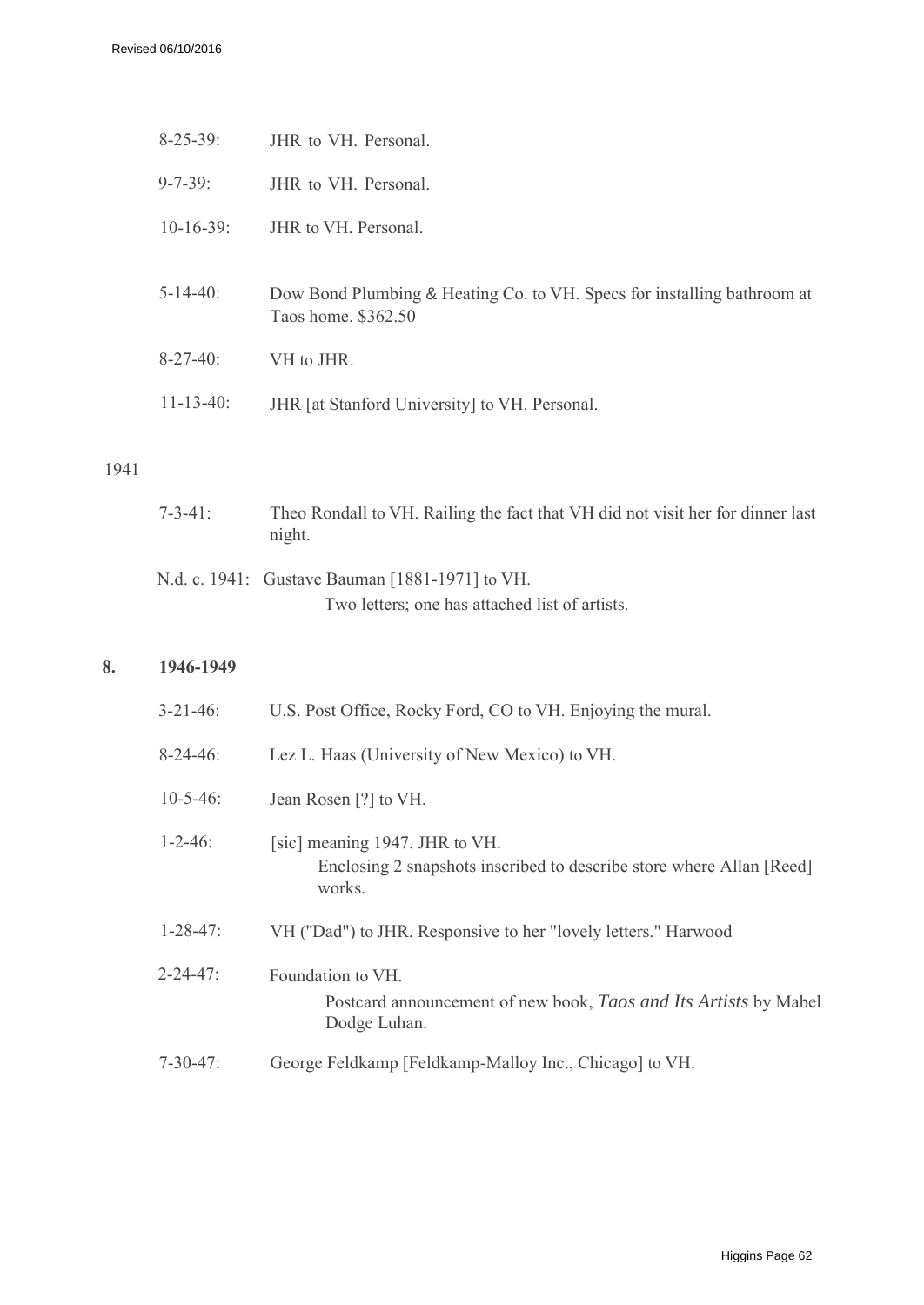| $10 - 30 - 47$ : | U.S. Post Office, Rocky Ford, CO to VH.          |
|------------------|--------------------------------------------------|
| $2 - 19 - 48$ :  | E. Ru-, Guildord, CT to VH.                      |
| $3 - 18 - 48$ :  | National Academy of Design to members [VH].      |
| $3 - 24 - 48$    | Harwood Foundation to E.J. Bisstrom, copy to VH. |
| $5 - 5 - 49$     | JHR to VH.                                       |
| $6 - 14 - 49$    | $JHR & AWR$ to $JHR$ Postcard                    |
|                  | *<br>$\star$<br>*                                |
|                  |                                                  |

[There follows a series of letters to VH from Harriet (Mrs. Ropes) Cabot, 106 Chestnut Street, Boston, MA, during the period 1948-1949. The missives show intimacy; each addressed VH in endearing terms.] Thus -

| $7 - 3 - 48$ :   | To "Dearest."                                                        |
|------------------|----------------------------------------------------------------------|
| $7-10-48$ :      | To "Dear, dear Victor."                                              |
| N.d.             | To "Victor dear." Postcard with picture of El Greco painting.        |
| $7-31-48$ :      | No salutation. Picture postcards (2).                                |
| $8-10-48$ :      | To "Dearest Victor."                                                 |
| $9 - 23 - 48$ :  | Marie to VH.                                                         |
| N.d.             | Los Programmas to VH. Enclosing patron's card to concert, 1948-1949. |
| $10-31-48$ :     | Charles W. M - to VH.                                                |
| $11 - 1 - 48$ :  | Helen Gadd [?] to VH.                                                |
| $11 - 9 - 48$ :  | Fred North [U.S.P.O.] to VH.                                         |
| $11 - 11 - 48$ : | Faye [Davidson], Wichita, Kansas, to VH.                             |
|                  |                                                                      |

11-16-48: National Academy of Design to VH.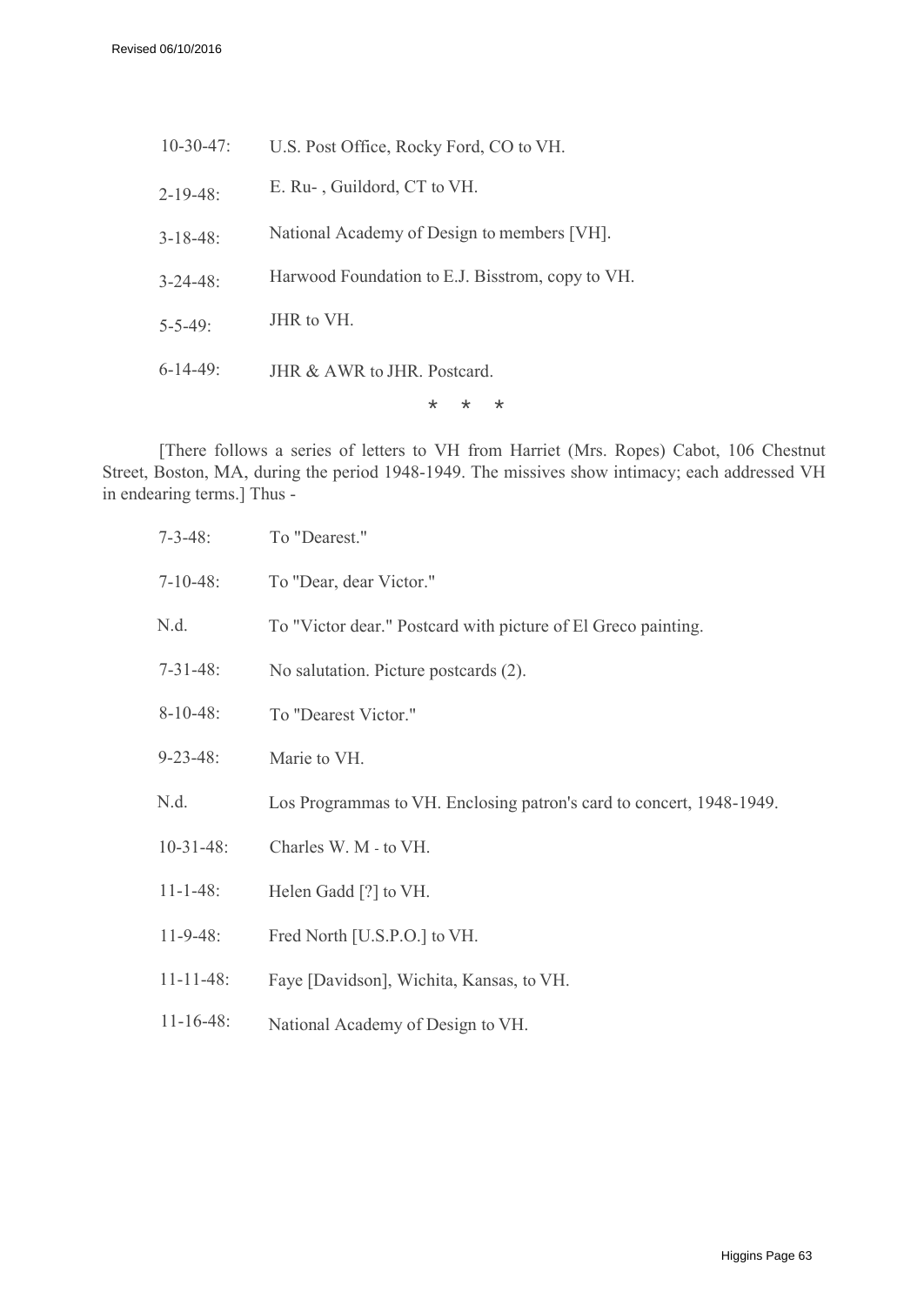| $11 - 18 - 48$ :           | Harwood Foundation, University of New Mexico to VH.                                                                            |
|----------------------------|--------------------------------------------------------------------------------------------------------------------------------|
| $11 - 24 - 48$ :           | National Academy of Design to VH.                                                                                              |
| $1 - 20 - 49$ :            | Charlotte and Ted -, Washington, D.C. to VH.                                                                                   |
| $3 - 2 - 49$ :             | To "Dearest Victor." Postcard with picture of Titan painting.                                                                  |
| $3-13-49$ :<br>$3-13-49$ : | Doe [Dol?] -, Laguna Beach, CA to VH.<br>Frieda -, Port Isabel, TX to VH.                                                      |
| $3 - 22 - 49$ :            | University of California & U.S. Department of Agriculture to VH. Answering<br>questions how to prevent flowers on cottonwoods. |
| $4 - 5 - 49$ :             | Faye Davidson to VH.                                                                                                           |
| $4 - 8 - 49$ :             | Op. cit. Supra.                                                                                                                |
| $4 - 20 - 49$ :            | Estelle & Jack [JTH]. Postcard.                                                                                                |
| $4 - 25 - 49$ :            | To "Dearest Victor."                                                                                                           |
| $5 - 31 - 49$ :            | To "Dearest Victor."                                                                                                           |
| $7-14-49$ :                | To "Dear Victor."                                                                                                              |
| $8-11-49$ :                | Standish Hall [Yellow Van & Storage Co.] to VH. Mentions Faye Davidson.                                                        |
| c. 1949:                   | [?], to Guilford, CT to "Dear Whiggy." Postcard.                                                                               |

#### **B. Holiday Cards to VH**

| 9. | Christmas and New Year's cards, unassorted. |
|----|---------------------------------------------|
|    | Two cards are hand-drawn.                   |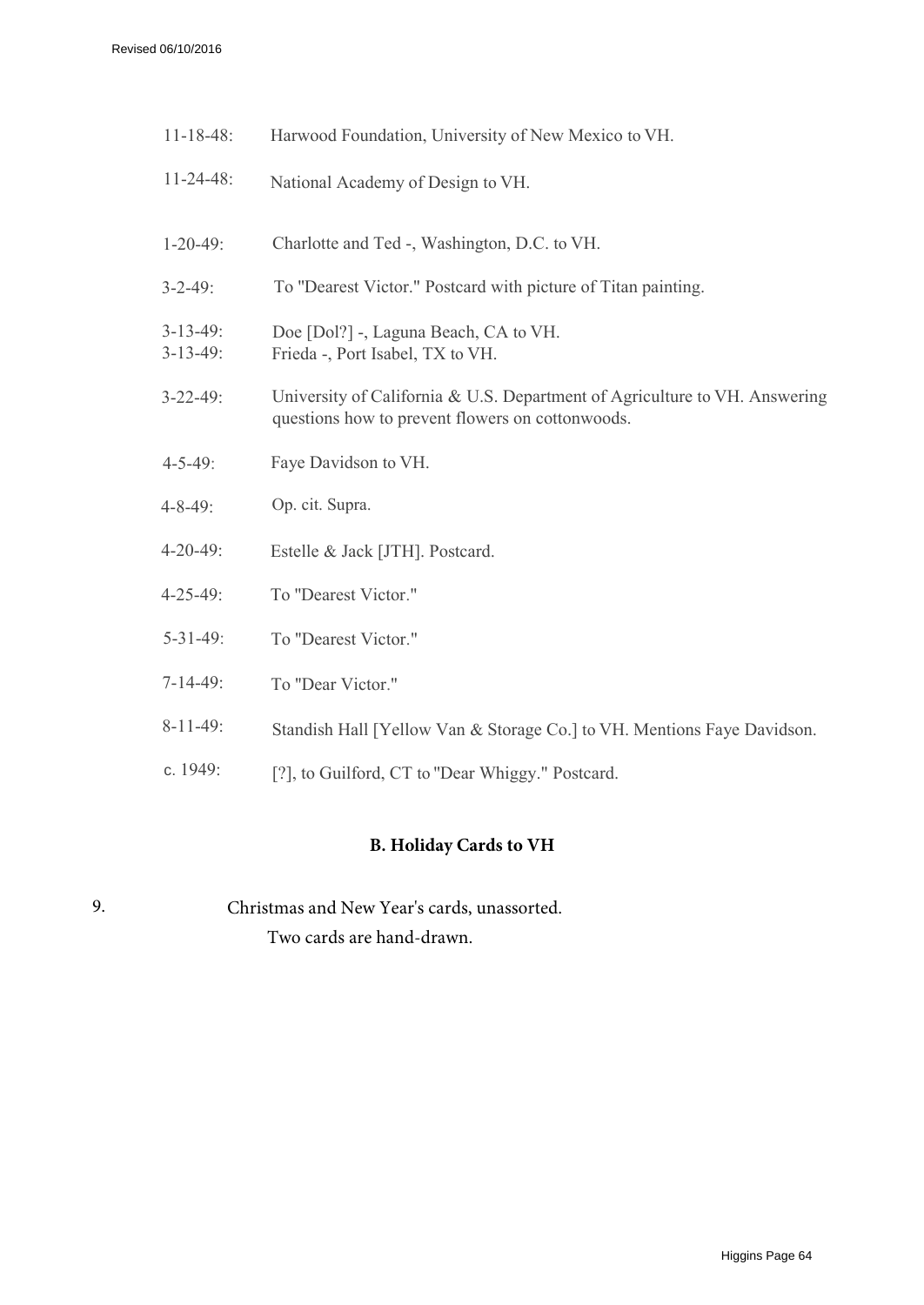#### Section VIII : Odds & Ends

## Box 25

#### **A. Travel Maps and Brochures**

1.

Maps and travel brochures. Southwest areas and resorts.

- (a) Death Valley National Monument. CA. n.d.
- (b) Catalina Island (Santa Catalina), So. California. n.d.
- (c) Yosemite National Park. California. n.d.
- (d) Ibid. Larger version. Rev. 1946
- (e) Ibid. Visitors' Guide, with schematic map. Spring, NY.
- (f) Ibid. The Firefall. Explanation & history. n.d.
- (g) California Missions. Bound paper, 74 pp. History and descriptive comments for each mission. 1947.
- (h) Uncompahgre National Forest, CO. c. 1923. Description of facilities, geographical features. Opens into lg. map to scale of Forest and New Mexico. Principal and Sixth Principal Meridians. Also: Travel Colorado-maps and descriptive comments.
- (i) Mesa Verde National Park, CO. n.d. Schematic location map of Four Comer's area.
- (j) *White Sands* by Tom Charles. c. 1938. Geological commentary and history. In envelope. Illustrated .
- (k) National Parks. Location Parks, Southwest, Location Map 6.
- (l) Boulder Dam, National Recreation Area. n.d. Botanical features.
- (m) Pulvers. Automobile Road Map. SW states. 1924.
- (n) Carson National Forest. New Mexico. Recreation map, photographs, commentaries; n.d.
	- n-1 Carson National Forest Motor trip. Word-tour through towns, canyons, etc. including Blue Lake, Taos, etc. May 1951. 3 cc.